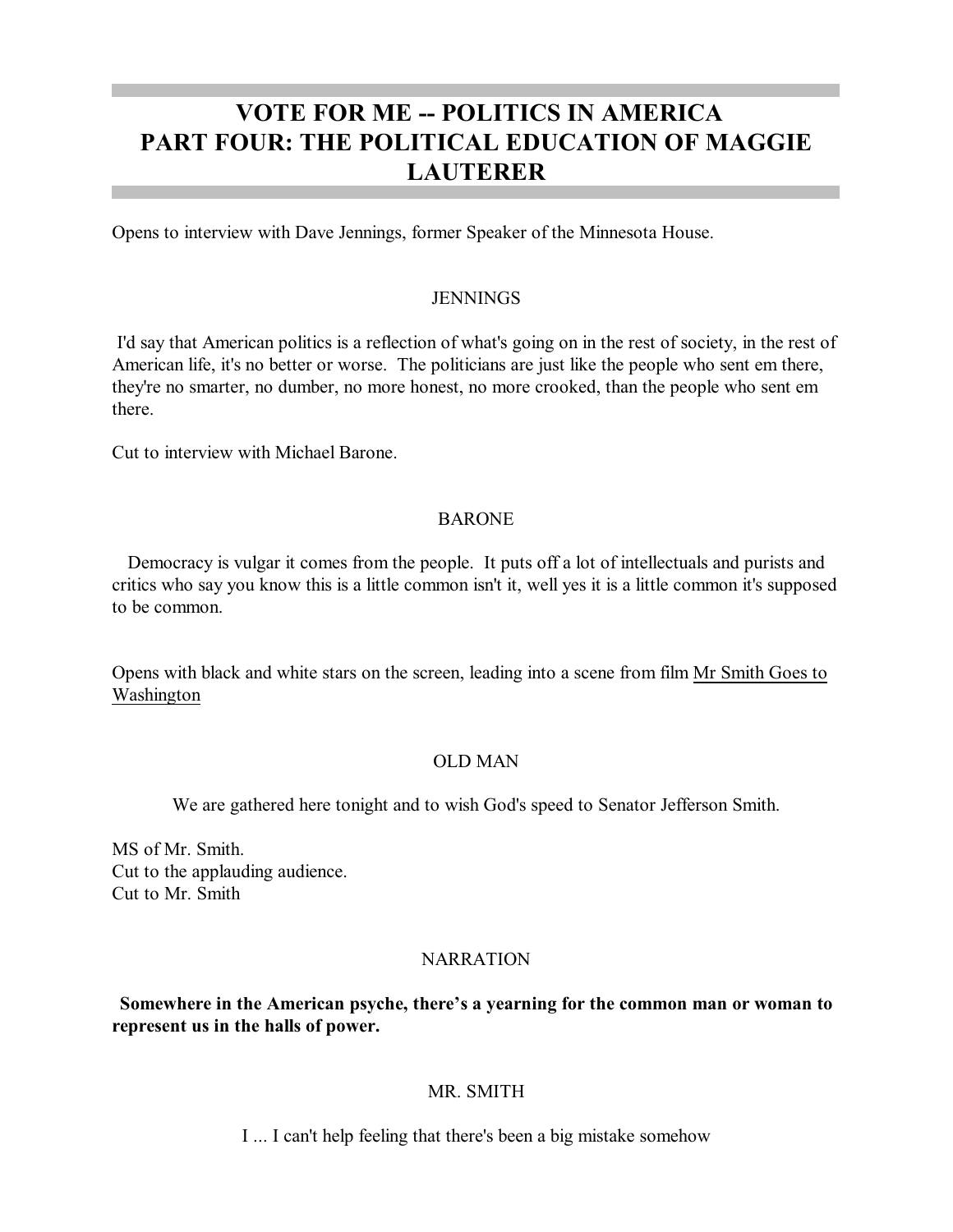Cut to a group of political big-wigs on the stage smoking cigars and laughing along with the audience.

Cuts to Mr. Smith

# MR. SMITH

# Of course I could never.....

# **NARRATION**

# **The regular citizen who brings modesty, integrity and good old common sense to the political debate.**

Cuts to another politician on the stage.

# MR. SMITH

I can promise you one thing; I will do nothing to disgrace the office of the United States Senate.

Cuts to the audience clapping and cheering. Cuts to children's marching band.

# **NARRATION**

# **Someone free from politics as usual.**

Dissolves to Scurdy Menard holding his election sign for Police Juror.

# **NARRATION**

# **A non- politician. An outsider.**

Cuts to Ron Reece Standing behind election billboard for Sheriff. Cuts to Dave Rambo in front of his billboard for election as District Attorney.

# **NARRATION**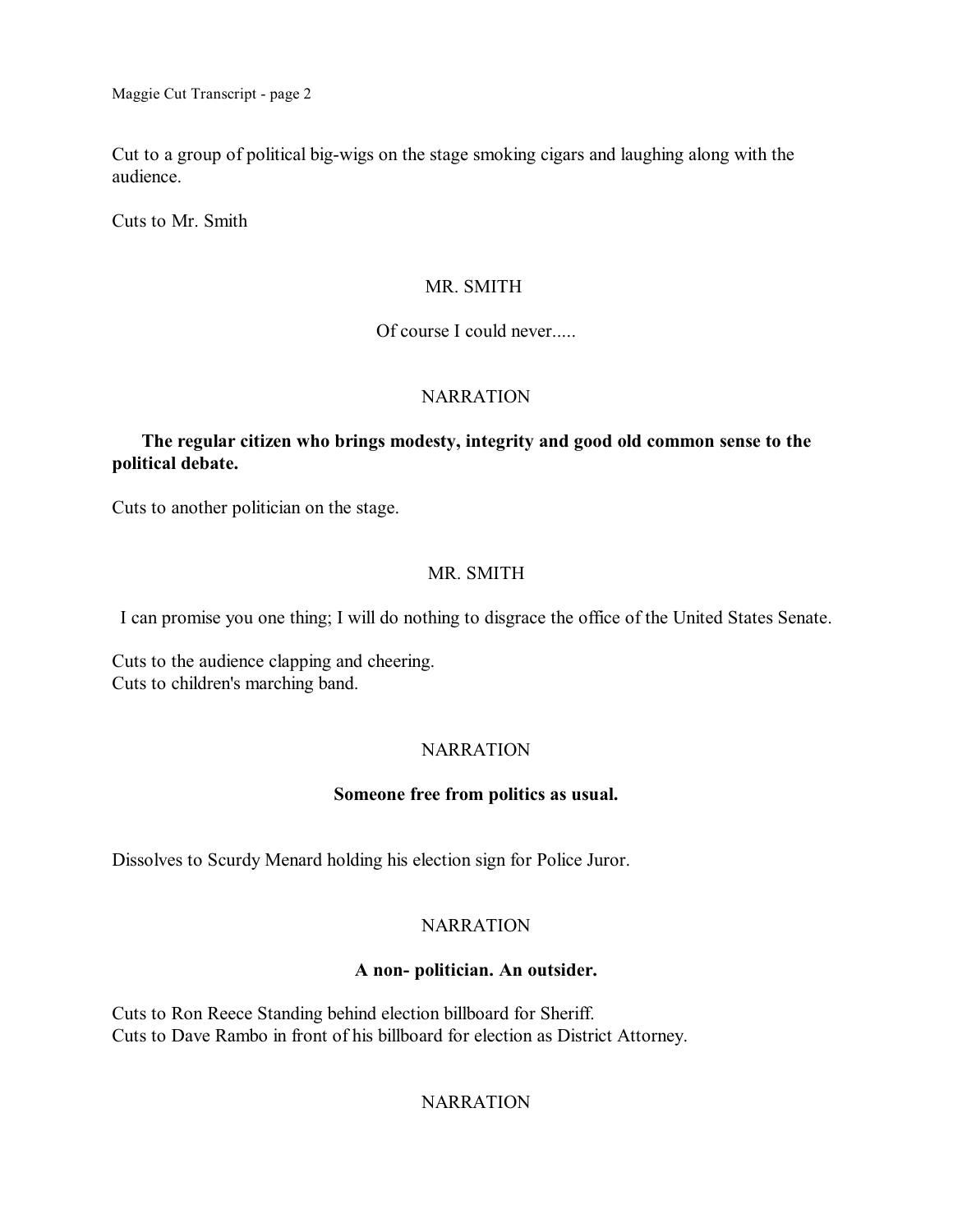#### **We look for them at election time. And sometimes we vote for them.**

Camera pans across supporters and voters on a sidewalk, a man plays a kazoo. Cuts to camera tracking back with Pat Buchanan.

#### NARRATION

# **In fact, the idea has such a powerful hold on our imagination that folks who are hardly regular citizens also claim the title of "outsider.**

# PAT BUCHANAN

Hi, I'm Pat Buchanan and if you can believe it I'm up here in Amherst, walking down this street running for President of the United States.

# GUY (off camera)

# Alright!

MS of Ollie North testimonial.

# OLLIE NORTH

Hi, I'm Ollie North and I'm running for the United States Senate for the people of Virginia.. thanks.

MS Sonny Bono in front of the Capital.

# SONNY BONO

Hi, I'm Sonny Bono, I'm the Republican candidate for Congress for the 104th district from California, Phewh!

Cuts To Mr Smith Goes To Washington LS Mr. Smith shaking hands with lady.

# MR. SMITH

Wish me luck.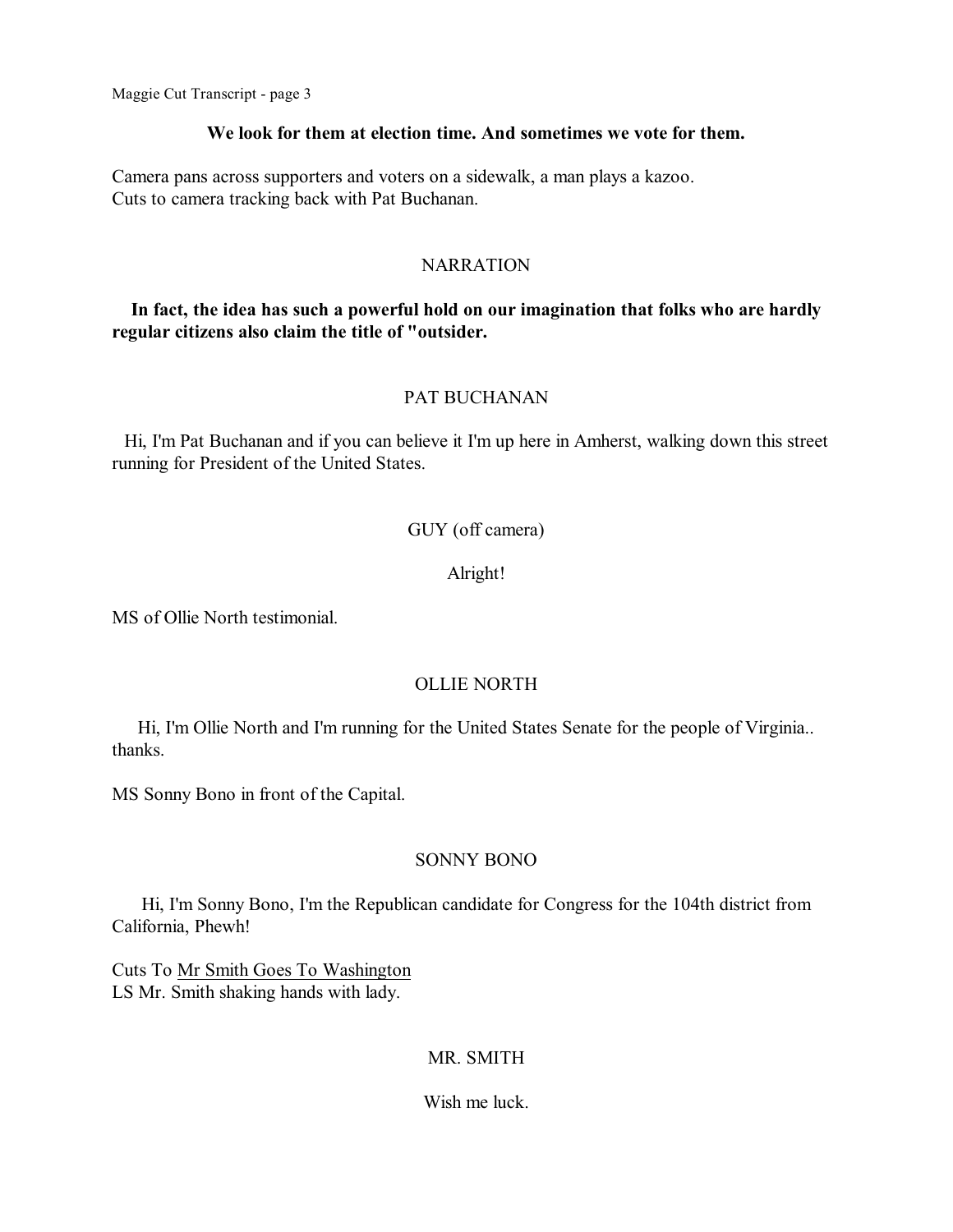# NARRATION

# **But all of them believed in the notion that they could reach out and connect with voters, win an election and make a difference.**

Cuts to camera pulling back from a placard saying "Send Mr Smith to Washington." Cuts to Election Placard that says "VOTE RAMONA LISTON SHE IS A GRANDMOTHER. Camera zooms slowly towards the placard.

# NARRATION

**In fact some of us may have the same dream. Who hasn't at one time believed that they could do a better job than that bum who's in office? And who hasn't at least wondered what might happen if "I" ran for office.**

Cuts to CU of Maggie Lauterer rubbing her eyes.

# MAGGIE LAUTERER

I'm Maggie Lauterer and I'm running for Congress in the mountains of North Carolina.

# **THE POLITICAL EDUCATION OF MAGGIE LAUTERER**

Banjo music rises. Intertitle: Part Four. The Political Education of Maggie Lauterer. The year I ran for Congress.

# MAGGIE VO

Ready? 3...2...1

Cuts to Maggie sitting at home with family doing television commercial.

# **MAGGIE**

Hi, I'm Maggie Lauterer and this is my family: my husband Zack and my children Selena... (she cracks up)

SON (laughing)

I'm sorry, I'm sorry . We've got to get rid of the cat.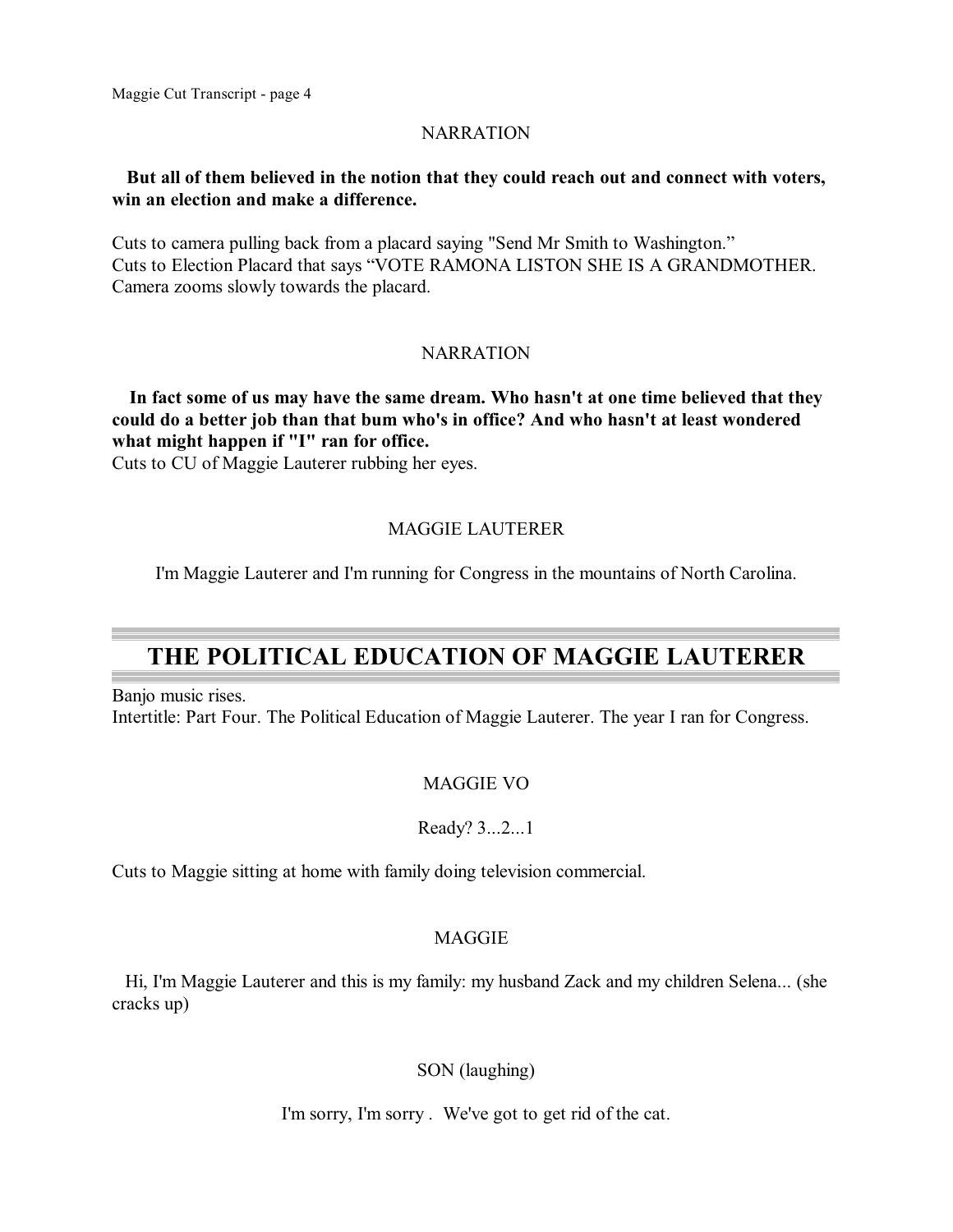#### NARRATION

# **This is the story of one non-politician who made that decision to run and wrote another chapter in the history of the outsider.**

Take 2 of Maggie family commercial.

### MAGGIE

Hi, I'm Maggie Lauterer and this is my family: my husband Zack and my children Selena and John.

### **SELENA**

With the dog's tail.

# MAGGIE

### With the dog's tail.

Cut to third take of Maggie family commercial.

# VOICE OC

# Tape is rolling

Cuts to CU of Maggie looking straight at camera.

# MAGGIE

Throughout this campaign I've been talking about issues I think are important to your family and mine. About a govern... Issues...a Government... Issues.. Government.. is that the same thing?

Cut to CU of Maggie

# MAGGIE

While everyday people like you and me are wanting to see something, done the career politicians just aren't getting it done. But we can change that. I'm Maggie Lauterer and I'm asking for your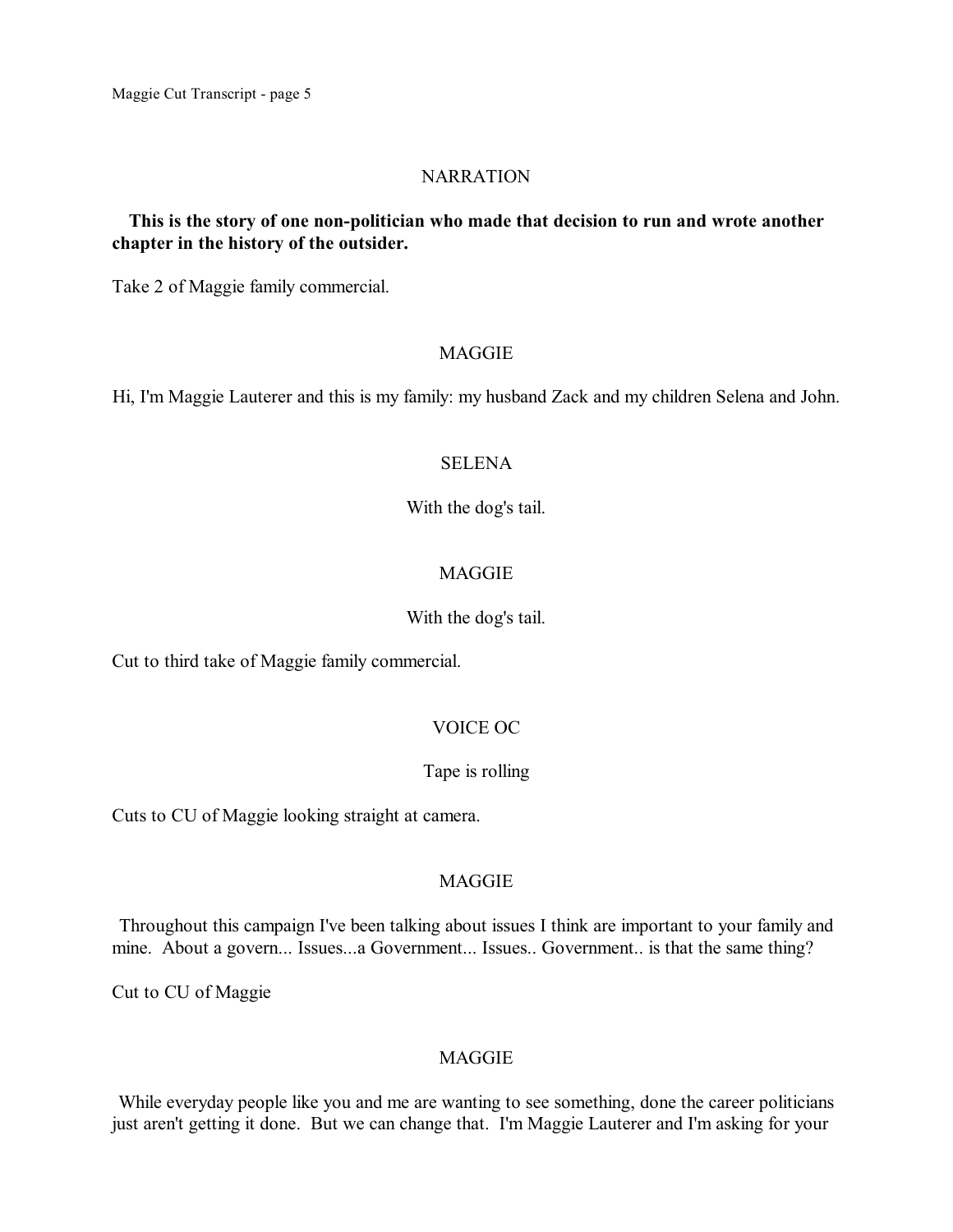vote on Tuesday.

Banjo music starts to play. Cuts to Camera following Maggie walking out of her house with a basket of laundry.

#### NARRATION

# **If you're running for office in the eleventh Congressional district in North Carolina, it doesn't hurt to be a seventh generation Appalachian.**

# MAGGIE VO

I am basically a mountain girl. When I was growing up and I was reading Dick and Jane books and Dick and Jane had a white picket fence-- I'd never seen a white picket fence in my life. I was following the plough behind my grand daddy, putting in potatoes.

Cuts to interview with Maggie standing by laundry line.

# MAGGIE

And then I went off to college and people were asking me if one of my legs were shorter than the other one, or if this was the first pair of shoes I ever had and I realized that other people were thinking of me differently 'cause I was from Western North Carolina. Then about a Junior in college I said..that's a bunch of bull. I'm as good, as smart as anybody else. I just happen to have a unique and wonderful heritage.

Banjo music plays Cuts to Camera tracking alongside countryside. Cuts to car interior on country road Dissolves to panoramic view of Asheville. Cuts to CU of Maggie in car.

#### NARRATION

**Part of that heritage is Maggie's district's notorious habit of tossing out their Congressmen after a term or two. So the voters are always ready for a fresh face.** Cuts to neon sign of Mountain Inn.

Cut to another neon figure of a mountain man.

Cuts to MS of apple butter churn.

Cuts to LS of sign for farmer Jay's apple butter.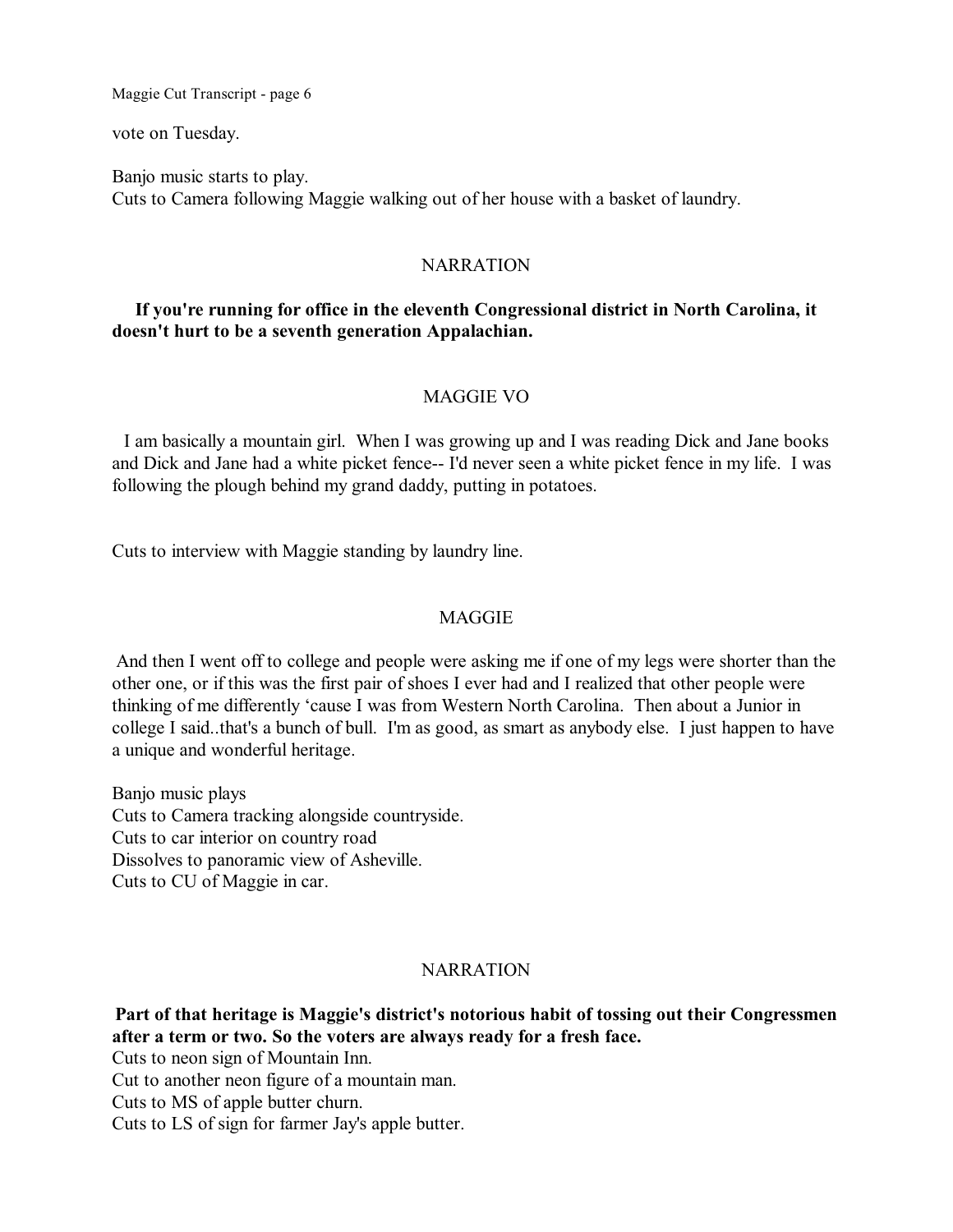# NARRATION

# **But with all her pride of mountain traditions, Maggie is no "Daisy Mae. She has one big advantage that most political newcomers don't have.**

Cuts to MS of Maggie churning apple butter.

# **MAGGIE**

Making apple butter the old-fashioned way means paddling for eight hours.

Cuts to MS of Maggie holding News channel microphone talking into camera. Cuts to CU of mountain goat.

# NARRATION

# **She's a TV news celebrity, the local Charles Kuralt known to everyone for her stories about mountain culture.**

Cuts to news footage of Maggie with farmer.

# MAGGIE VO

# George still gathers roots right out of the ground.

Cuts to CU of Maggie holding root.

# **MAGGIE**

It's not gonna kill me, is it?

# GEORGE OC

No it's not gonna kill you. It's never killed me. I'm sure it won't kill you.

# MAGGIE

Well... it's good, a little dirty.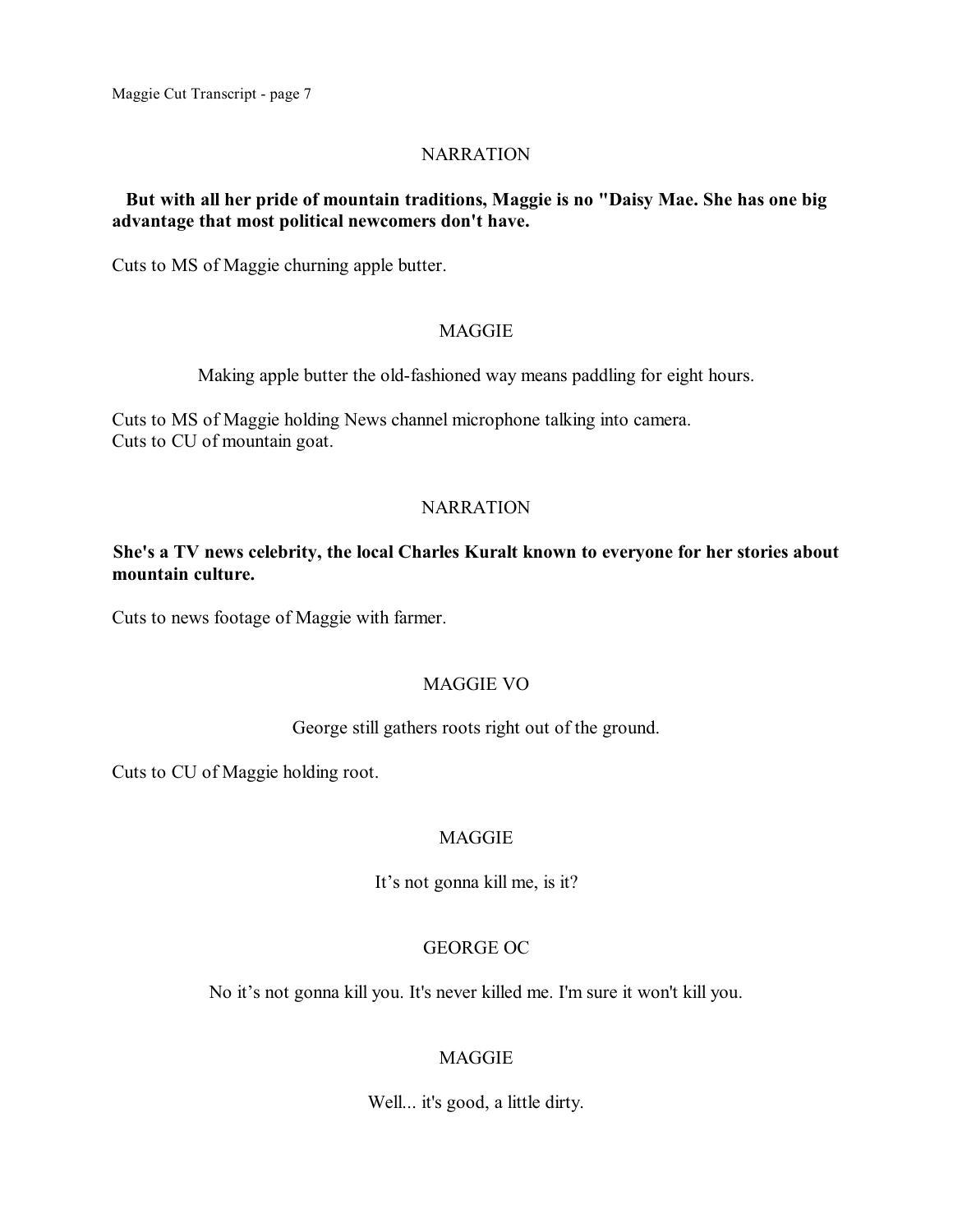Cuts to footage of CNN INSIDE POLITICS.

# **NARRATION**

# **When she quit her job it was big news.**

Cuts to MS of TV anchor woman.

# TV ANCHOR

### Maggie Lauterer will run for Congress as a Democrat.

Camera tracks behind Maggie at an Asheville fair. Title: "July 1994. Asheville, NC" Cuts to MS profile of her as she waves to people.

# **MAGGIE**

### Hey, how are ya?

Cuts to a LS of a clown waving to her. Cuts to camera tracking behind her as she waves to policemen.

# MAGGIE

#### Good to see ya.

Cut to MS of Maggie shaking hands with a woman Cuts to LS of Maggie shaking hands with another woman

# **MAGGIE**

#### Good to see ya. Maggie Lauterer

MS of Maggie shaking hands with a person in a Power Ranger costume.

# MAGGIE

Good to see ya. How are ya?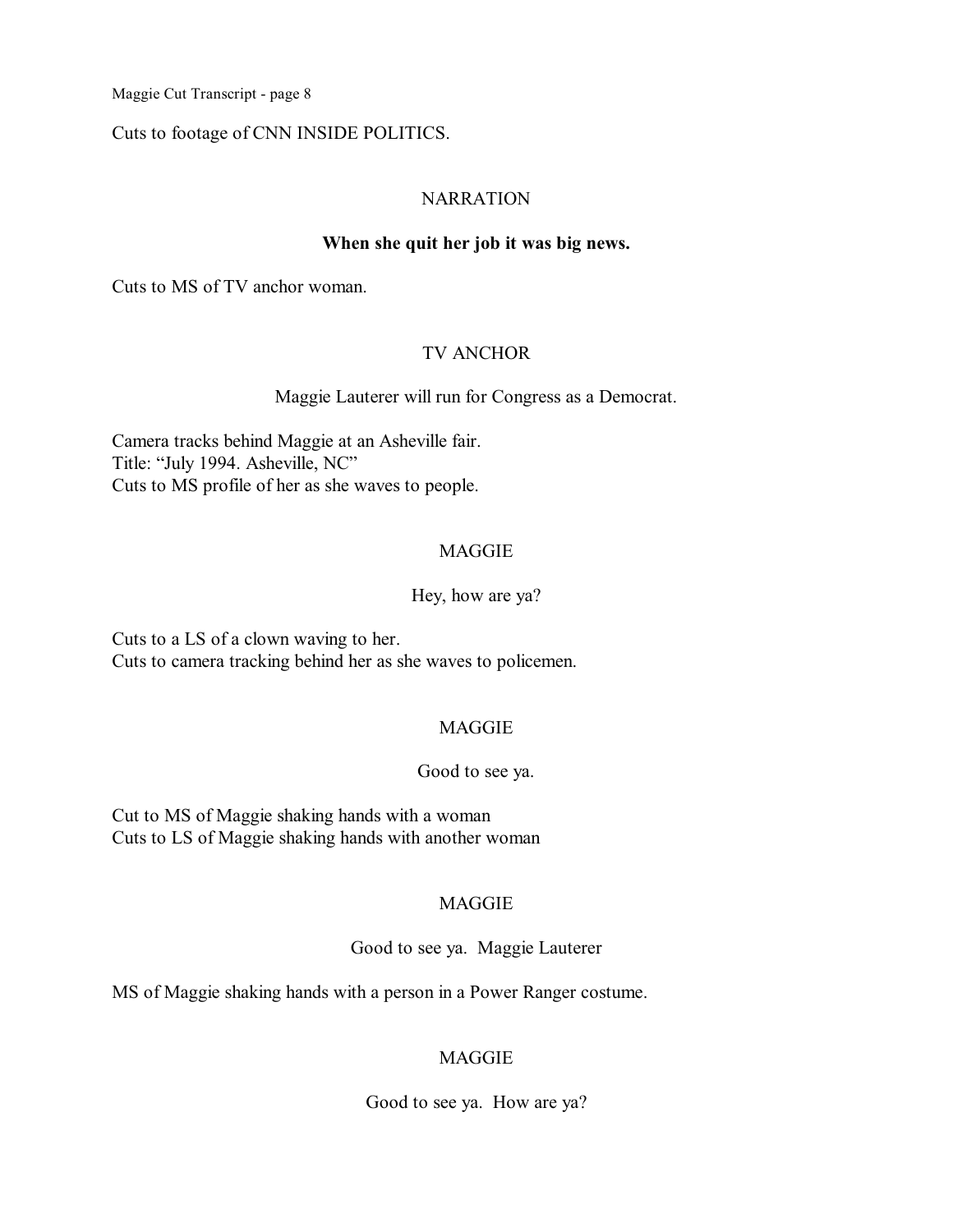#### ROBOT

#### Nice to meet you.

Cuts to LS of Maggie throwing a ball and dunking a girl in water. Cuts to MS of Maggie sitting on her porch folding laundry.

#### **MAGGIE**

I'll be the first to say I don't know what I'm doing, but we Americans believe, whether or not we're right or not in citizen's government. We believe that we have a dev.. a government developed that anybody who's smart enough can go up there and figure out the system and figure out how to make things happen.

Cuts to CU Herbert Hyde, State Senator.

### HERBERT HYDE

Experience helps but it is not absolutely necessary. Uh, and she's got a lot of experienced people helping her.

Cut to CU of old man from town.

# OLD MAN

### She's new blood - we need new blood.

Cuts to CU of young woman from town.

# YOUNG WOMAN

I think there's a lot of people in the area that like her and like what she represents.

Cuts to young man from town.

# YOUNG MAN

Most of the people I've talked to seem to be going for her.. so...

Cuts to camera moving from hands up to CU of palm reader.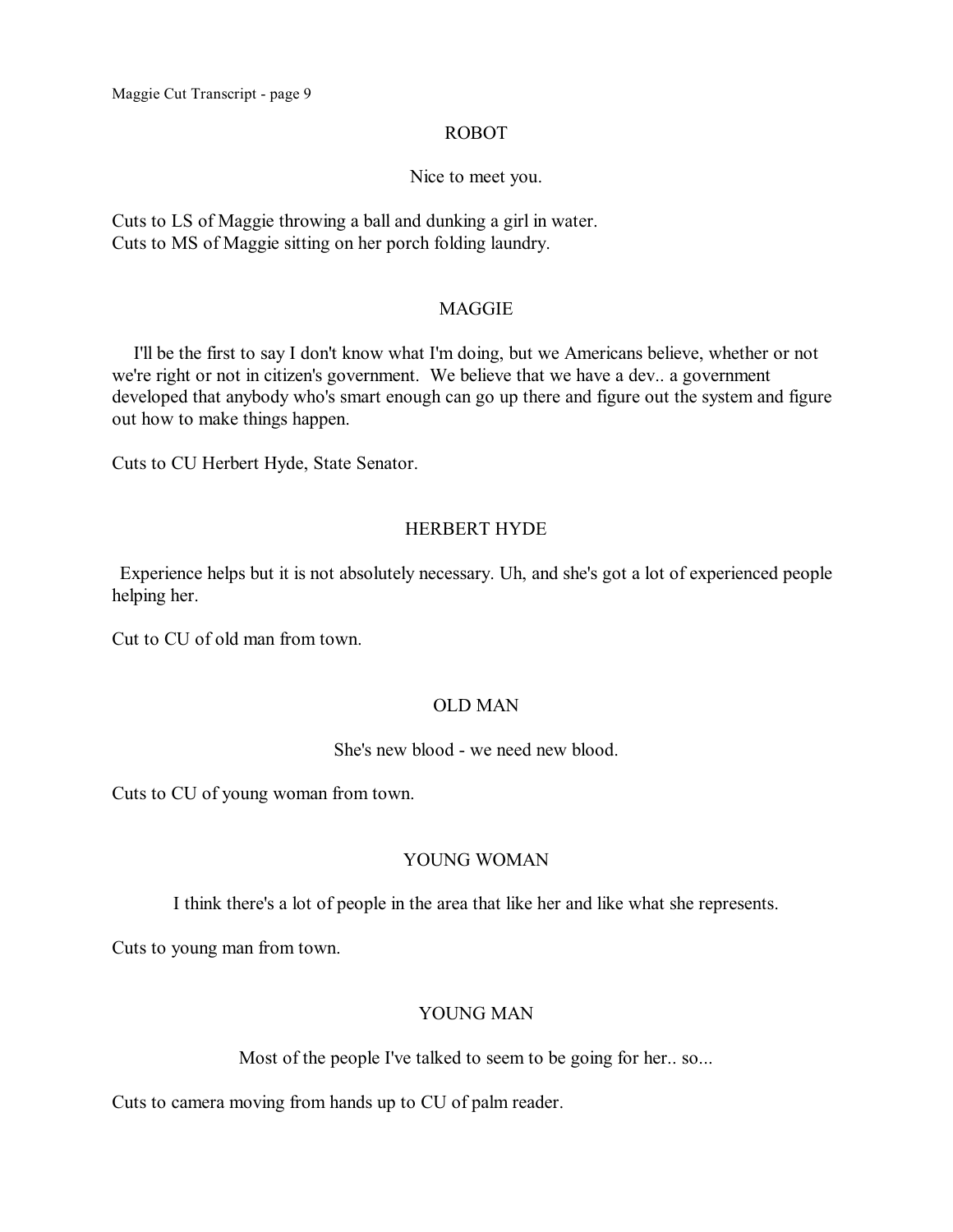### PALM READER

This will be the first of two different elections you will win.

Cut to MS of Maggie and palm reader.

# MAGGIE (laughing)

That's all?

# PALM READER

Well I just go from 18 - 24 months.

# MAGGIE

Oh, Okay, well good. So within the 24 months I have two elections I will win?

### PALM READER

Yeah.

# MAGGIE

How do you know I win? Where does it say win?

## PALM READER

That's a trade secret.

# MAGGIE

Oh, you can't tell me that?

### PALM READER

No.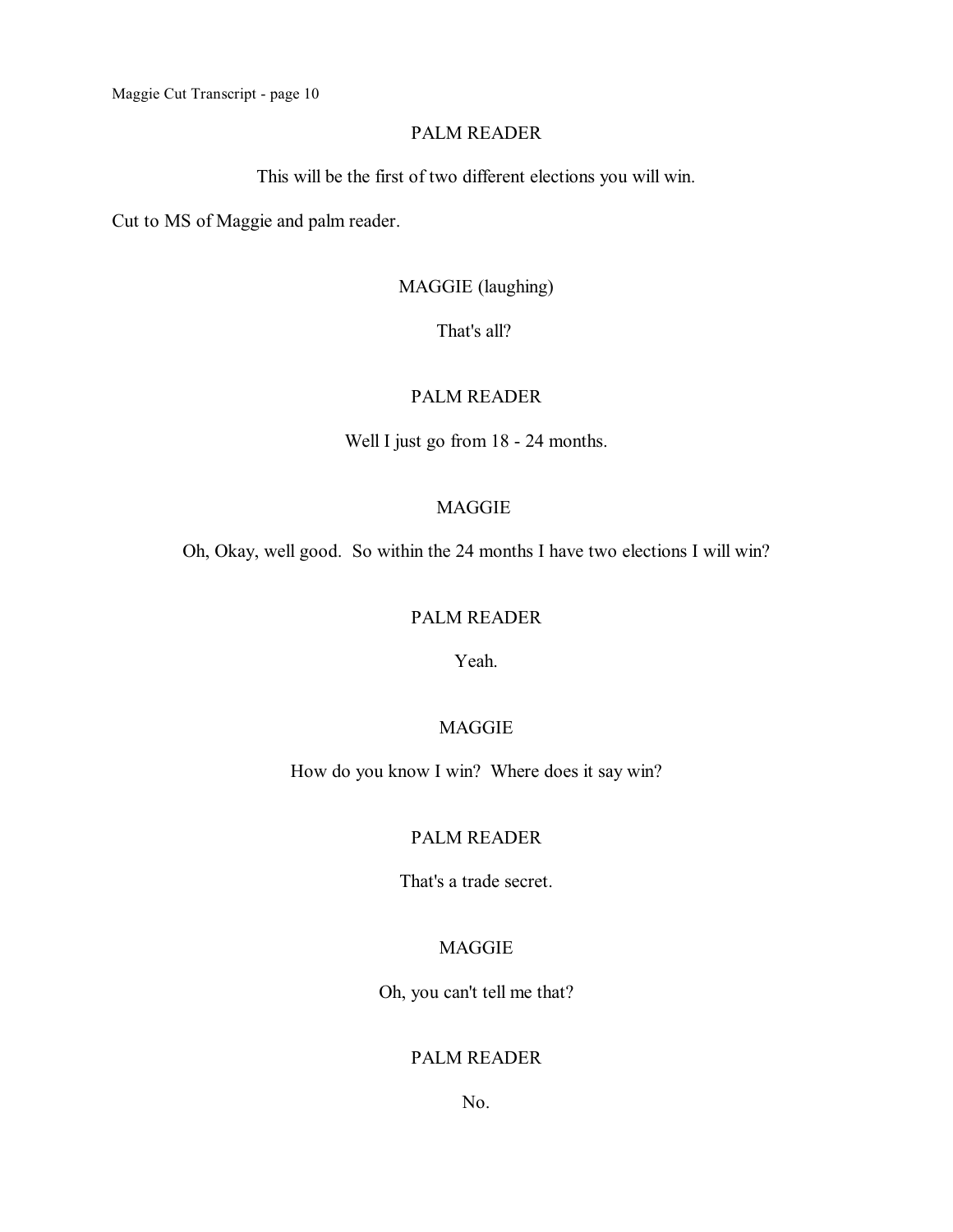Cuts to a fundraising room. MS of Maggie talking to an older woman.

### MAGGIE

Have I told you the story about the man who came up to me and he said, "I like your picture". And I said "Good. And he said, "I'm gonna vote for you because of your picture. And I said, "why? And he said..

Cuts to MCU of Maggie Lauterer Badge.

# MAGGIE (VO)

"'cause you look just like Thomas Jefferson."

Cuts back to MS of Maggie and old woman.

### MAGGIE

And I love Thomas Jefferson. So I said, "Buddy whatever floats your boat, I just want your vote.

Cuts to MCU of hand writing a check.

### DONATION MAN OC

M- a- g-g- i- e?

#### MAGGIE OC

Yes sir and bless your heart..

Camera pans out and up to MS of donation man, Maggie and campaign volunteer on sidewalk.

# MAGGIE

This is my first donation today ... I really am.. this is great. This makes it worth it.

GRIER WEEKS VO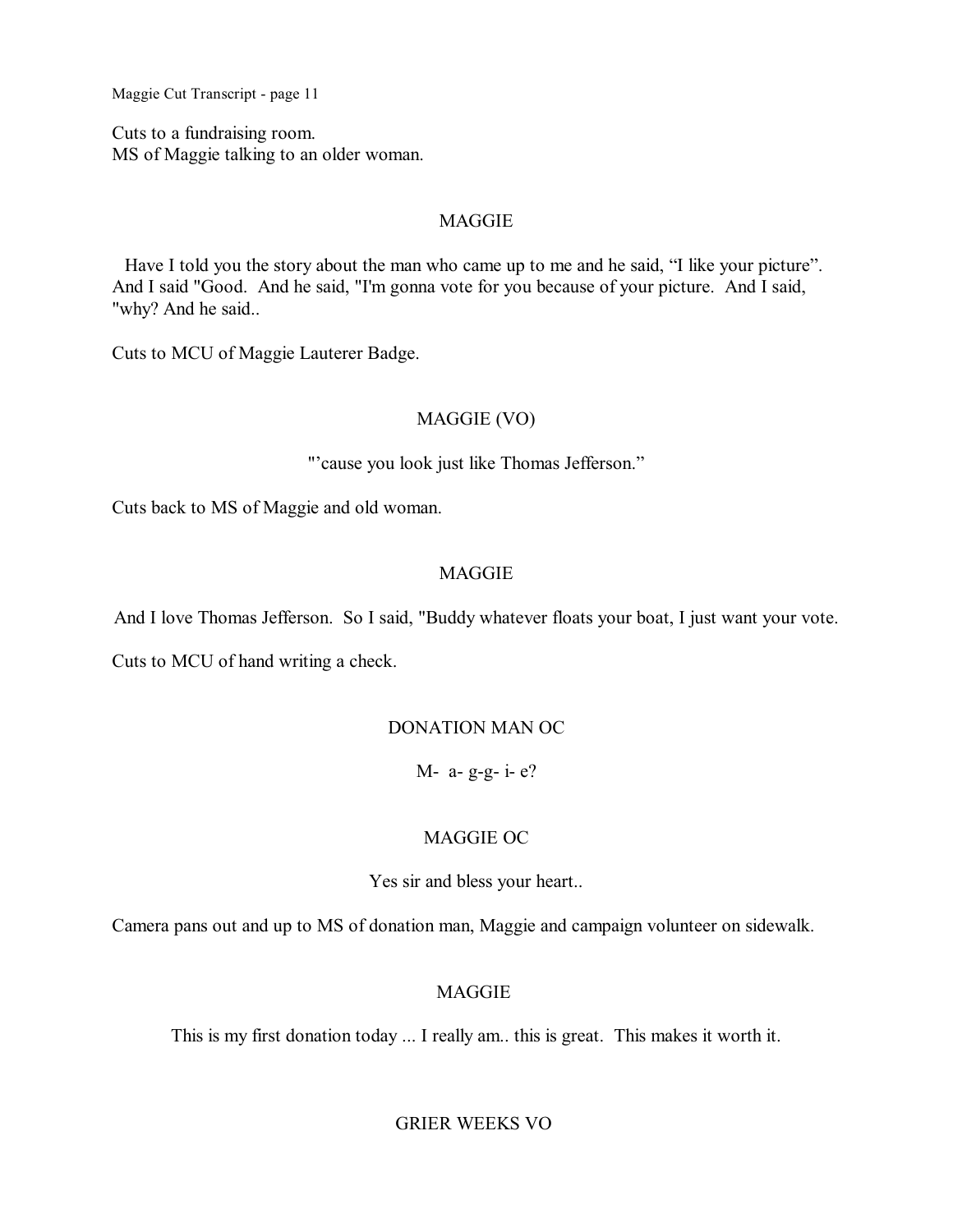I've truly been given a candidate from heaven. I've talked with people back in the district for a long time about who ought to run for this and nobody like Maggie ever came along...

#### MAGGIE

Hey I can't thank you enough.

#### DONATION MAN

This is only to say do it.

### MAGGIE

#### Alright!

Cuts to interview with of Grier Weeks.

### GRIER

When I heard Maggie was considering it just all the bells went off in my head, in fact I thought, Damn why didn't I think of this. Uum so this is really something for this district. I think a lot of the old democrats are saying... you know just tickled to death to finally have somebody they can get behind; somebody who really has the chance of doing it.

Cuts to LS of Maggie and an older woman in a bookstore.

### WOMAN

Well, I just want you to know I hope you win.

#### MAGGIE

Oh, thank you.

#### WOMAN

You certainly have our vote. Nothing would make us happier.

Cuts to camera panning over audience at local Democratic meeting.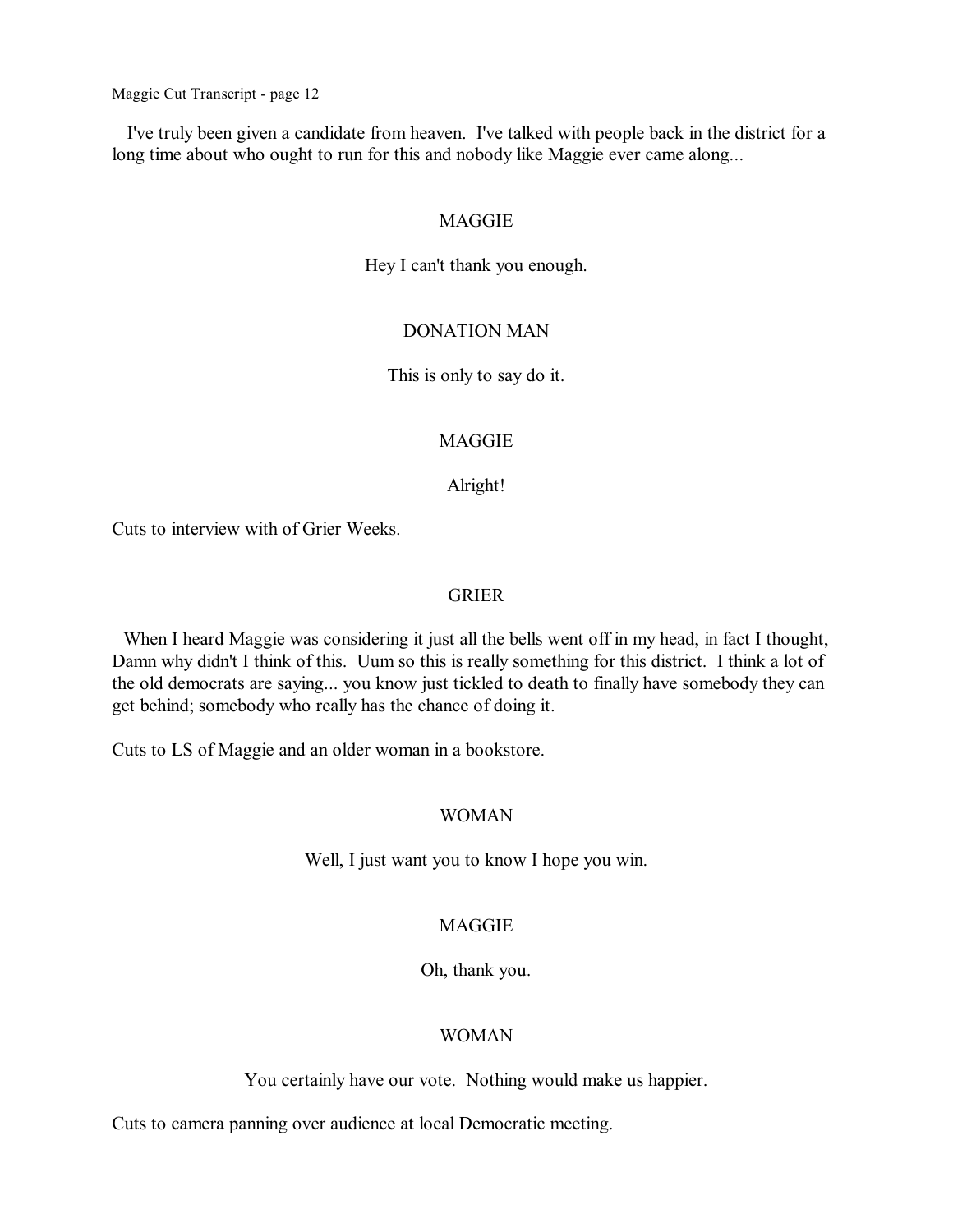### **NARRATION**

# **Maggie was asked to run by Democratic leaders in her district who thought her celebrity appeal was their ticket to Congress.**

Cuts to MS of Maggie in front of campaign sign talking into a microphone.

#### MAGGIE

A lot of my friends say, why are you doing this? You could just-- I mean you had a good job in television and you had a lot of time with your family and why are you doing this? Because this door swung open in my face and I had the opportunity to make a difference for the part of this country that I love more than anything.

Cuts to LS of Maggie on sidewalk again talking to a male passerby.

### **MAGGIE**

#### And that's where I am.

#### NARRATION

# **She's a moderate on issues like crime, abortion and the economy. But she's running in a district with some pretty conservative attitudes.**

Cut to Maggie discussing gun control with a middle-aged man on the street.

#### MAGGIE

There's just nineteen guns out there, I just think we don't need them.

#### MAN

But now, what if we were to be invaded. What if we were out policing the whole world and we were short here at home. Who's gonna keep them from --you ever saw the movie "Red Dawn"?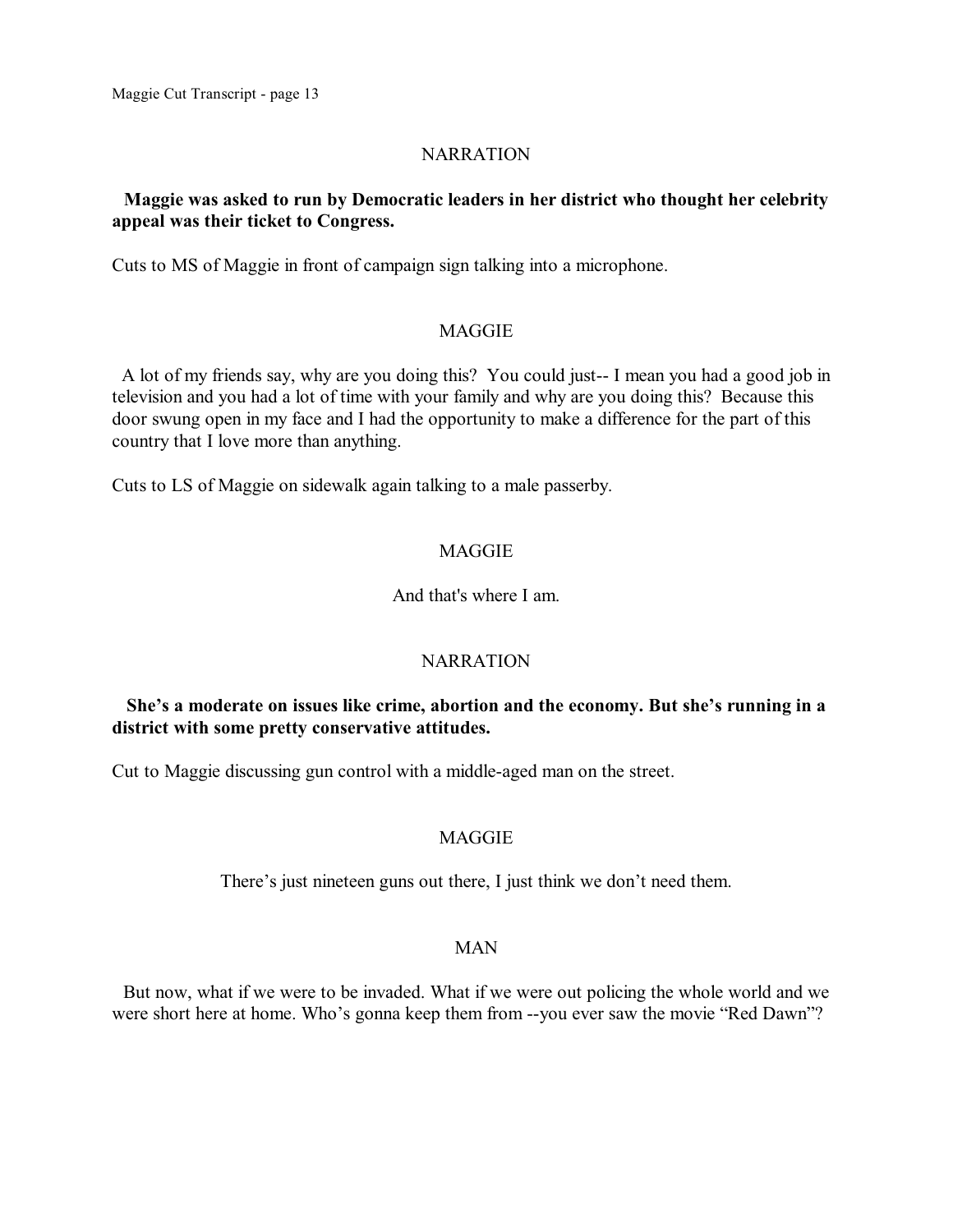#### MAGGIE

That... that, that's, that is something to consider.

Cuts to MS of Maggie with a young, gun-loving young man

# GUN LOVING YOUNG MAN

I enjoy handguns, I hunt with handguns..... with like the long- barreled...

#### MAGGIE OC

Sure.. sure.

#### GUN-LOVING YOUNG MAN

And I enjoy that and I don't ever want to lose that.

Camera cuts to tracking shot from behind of Maggie continuing her walk through the town with a campaign volunteer.

### MAGGIE

I will always say we appreciate your opinion.

# CAMPAIGN VOLUNTEER

That was good.

# MAGGIE

Yeah.

# MAGGIE VO

Being a native of Western North Carolina, or any of the mountains and of being a woman...

Cuts to CU of Maggie in her house.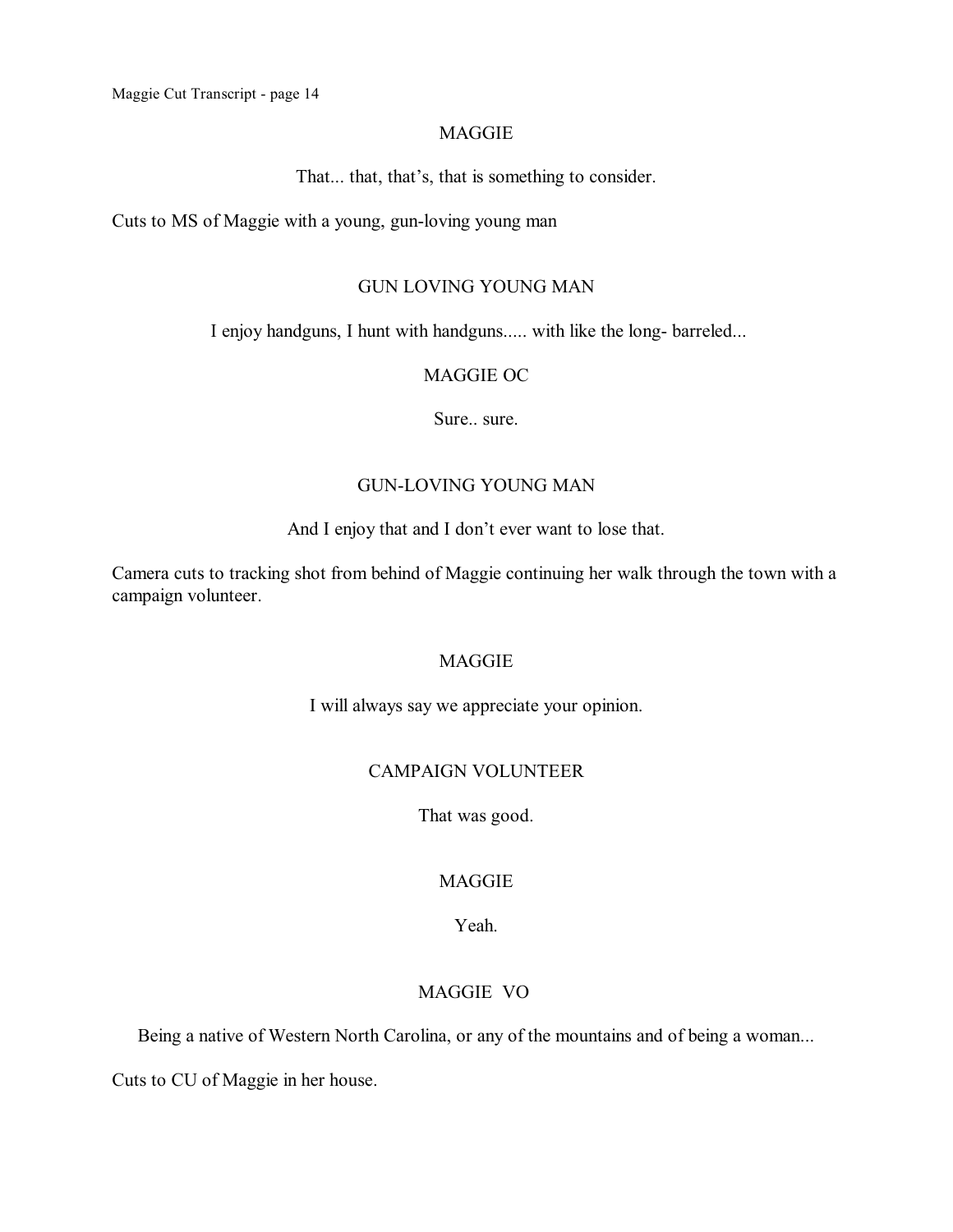#### MAGGIE

...being an Appalachian woman. It can run one of two ways: you can become very.. have very low self esteem or you can be one tough woman. You know? People say -- especially men, Are you tough enough to be in Congress? and I say, "You obviously don't know any mountain women do ya? (Laughs)

Cuts to LS of Maggie throwing out trash. Tracks back with her as she walks back to house.

#### **NARRATION**

**In fact, no woman has ever run for Congress from Maggie's district. And as she begins to juggle the demand of a public and private schedule, one of her biggest challenges lies on her own doorstep.**

#### MAGGIE (pointing to hedges)

Usually all of this is cut, this place is-- and all of that is mowed out there, but this year Zack has been so busy helping with me... helping me do the campaign. We can't even get this stuff cut.

#### ZACK VO

Sometimes I feel like I'm married to at least three people, to Maggie...

Cuts to MS of Zack on porch.

### ZACK

-- but also to little Margaret who's a little shy and unsure of herself and .. and .. but these days I'm also married to Big Mag. Big Mag is Power Maggie.

Camera pulls back to a MS of Maggie and Zack on porch with family.

### MAGGIE

### Big Mag.

Cuts to interview with Selena.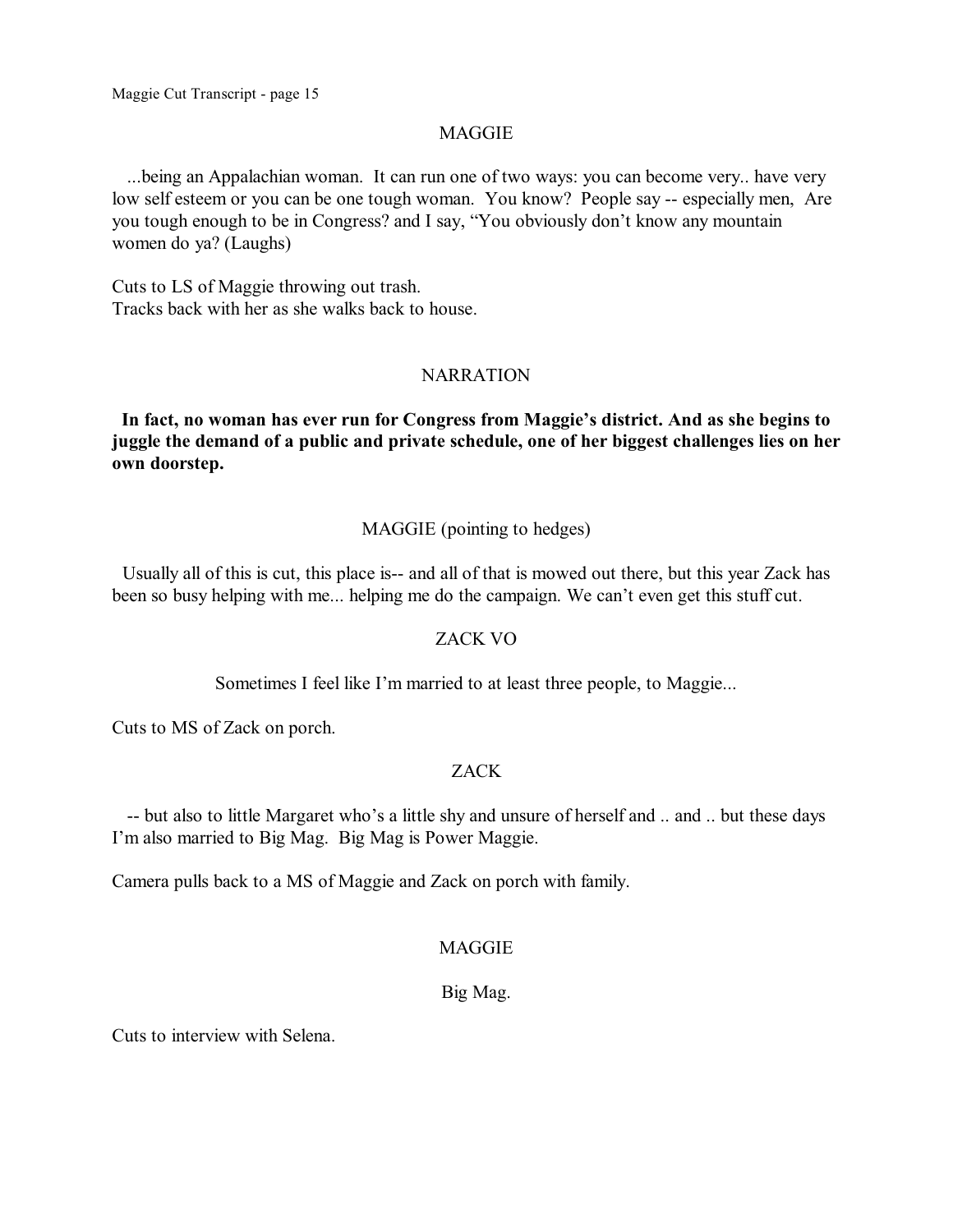#### SELENA

With a woman in politics, all of the responsibilities of, you know, putting the dishes in the dishwasher and getting the clothes on the line and uuum, you know making sure things are all settled and looking good, that has to be put on the back burner but at the same time she thinks about that.

Cuts to interview with Maggie.

#### MAGGIE

And I love Zack and John dearly but they fall on the traditional side of malehood so I always tell people that I.. the one thing that I need in my campaign is I need a wife.

Cuts to CU of Maggie

### ZACK OC

#### But one thing that may win this election for Maggie is that

Camera pans over to interview with Zack.

#### ZACK

She would rather be herself than to win. I think it's very important to her if she wins, but to win it on her own terms.

Camera pans from family to Maggie.

#### **MAGGIE**

I mean I don't want to win by formula. I mean isn't that-- isn't that super sell-out there? I mean I'm not saying I know it all except that if you become somebody else in order to win, have you won?

Cuts to Camera going down a mountain road. Fiddle music playing. Cuts to interior CU of Grier in car.

### GRIER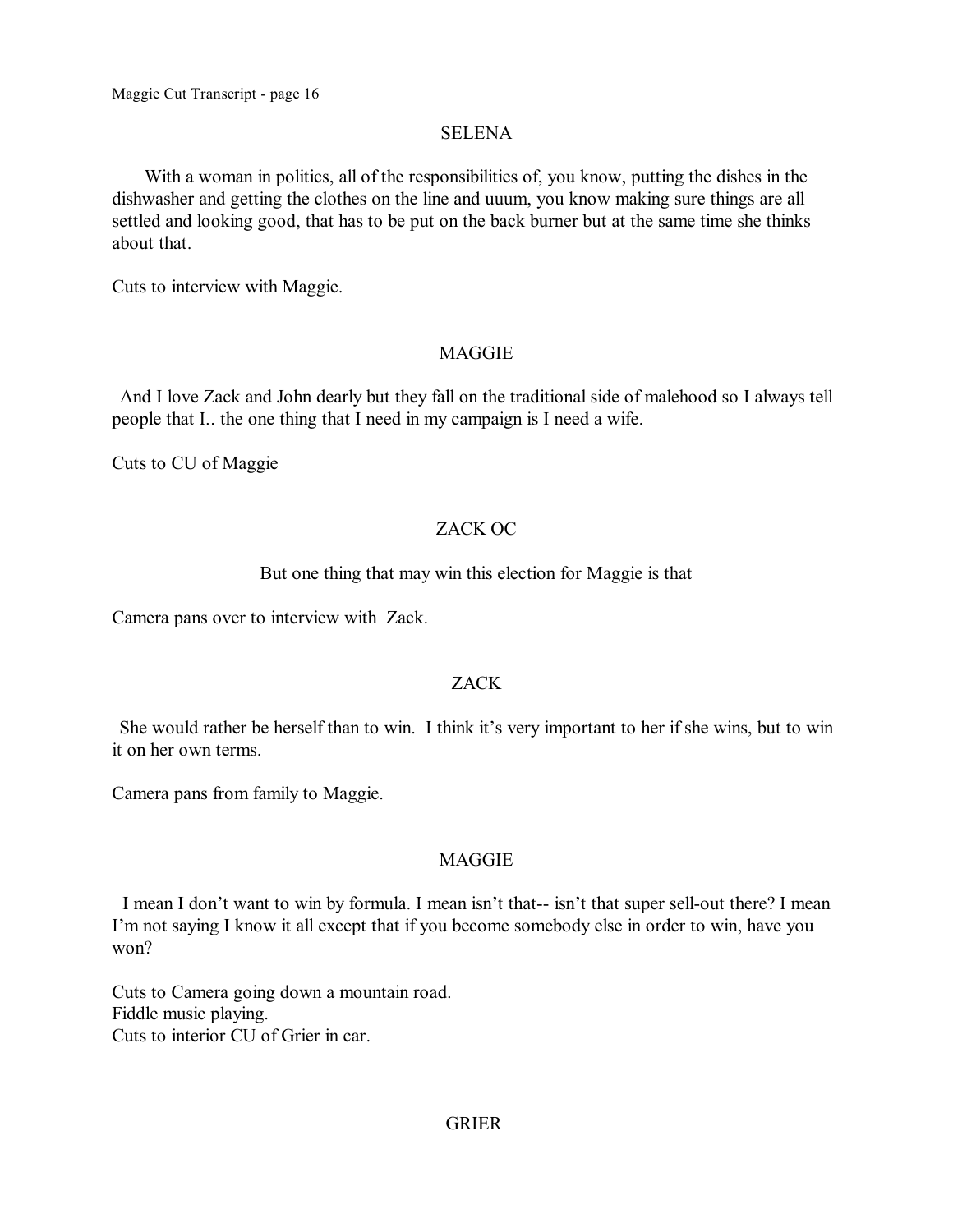# How ya doin?

Cuts to LS from car of placards and Slogans for Maggie. Cuts back to CU of Grier in car.

### GRIER

# They do love Maggie up here.

Cuts to MCU of Maggie's lips in reflection of sun shield mirror in car.

# NARRATION

# **Now Maggie has more than just the family she goes home to.**

Cuts to CU profile of Grier. Cuts to CU profile of Maggie eating a muffin.

# NARRATION

# **She has a campaign family as well, headed by Grier Weeks, a local boy and political veteran. Part child psychologist, part Secretary of War, he supervises Maggie's political care and feeding.**

Cuts to traveling shot of flea and farmer market on roadside..

# GRIER OC

I see some Maggie bumper stickers.

# MAGGIE OC

# Good.

Dissolves to LS of camera following Maggie at the market.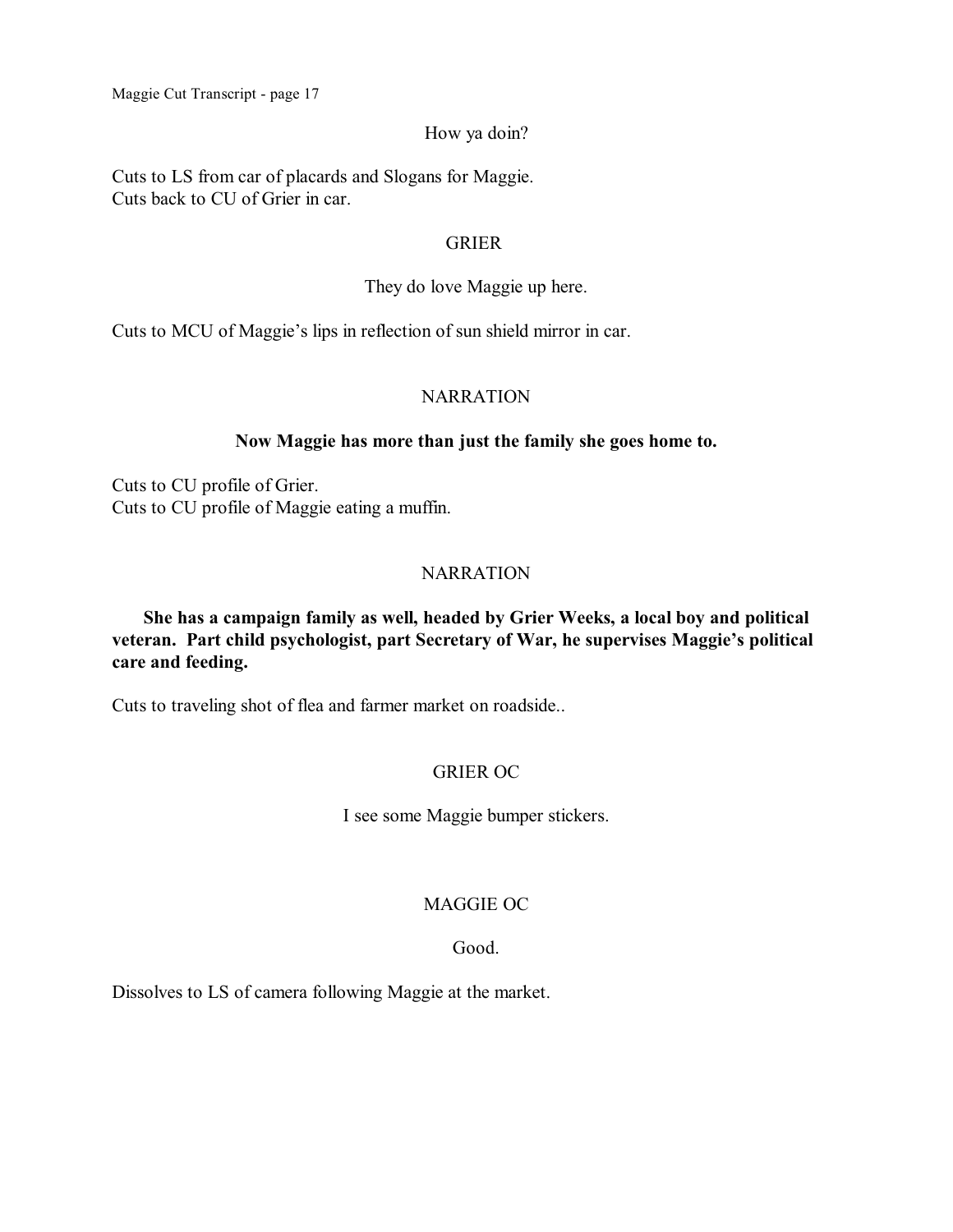# MAGGIE

# Hello.

Cut to interview with Grier.

# GRIER

When I first sat down with her to talk seriously about doing this with her I needed to know that she was committed to certain things before I would commit and one of them was you gotta hire a pollster, you gotta hire a media consultant and you gotta be willing to, not do negative campaigning, but to do what you have to do given the context of the campaign. And all three of those were out of left field.

Cuts to MS of Maggie pinning a badge on Joe.

# MAGGIE

Joe, how are ya?

# GRIER VO

A media consultant was an alien idea, she didn't want one. She thought she was in touch with the people and didn't want some consultant coming in telling her how to do it

Cuts to MS of Maggie and Red Hat Man

# GRIER VO

And negative campaigning was not on her agenda.

Cuts to LS of Maggie hugging old man at entranceway to the market.

# OLD MAN

# Maggie ---?

Cuts to MS of Maggie and Plaid Shirt Man.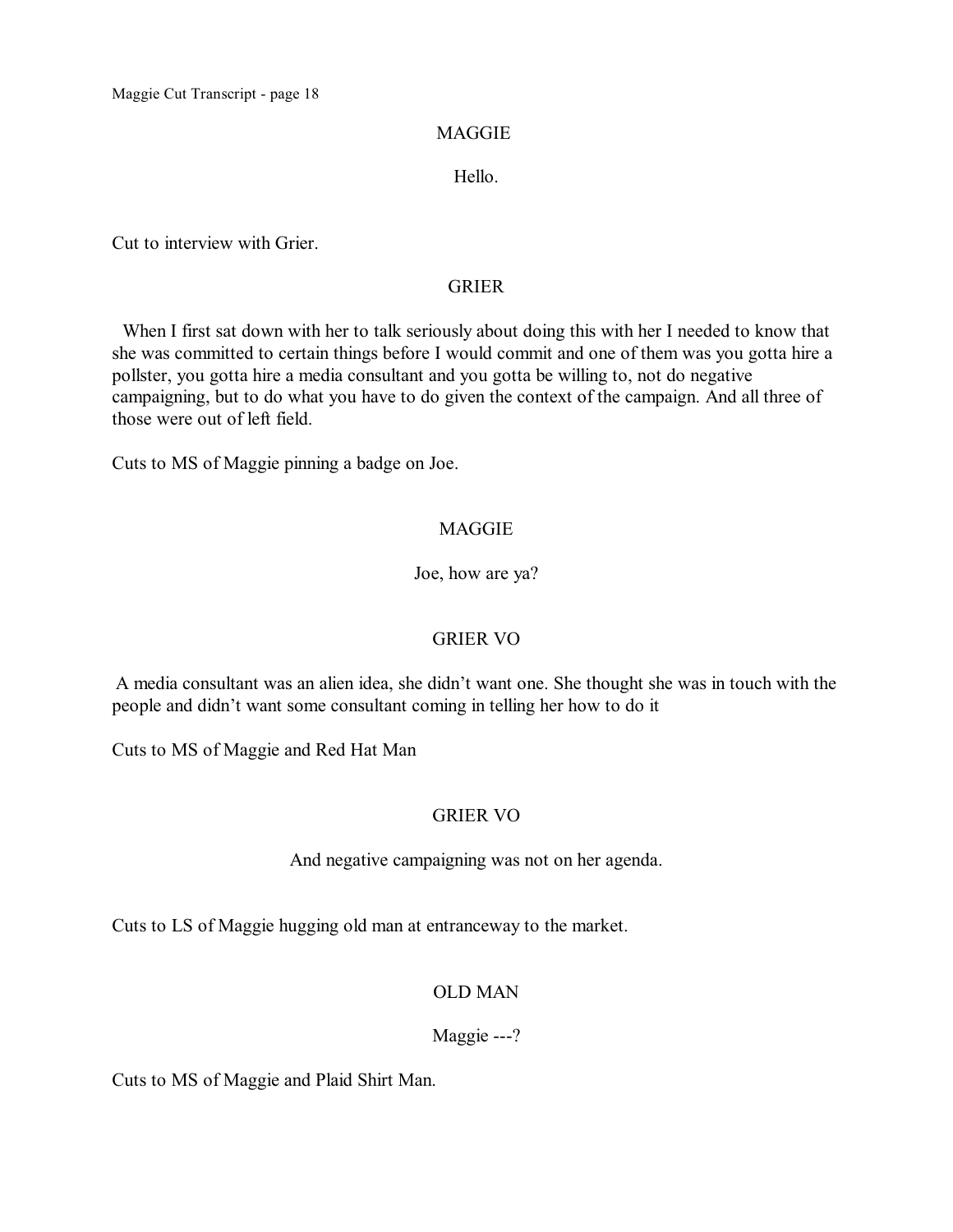### MAGGIE

Are you a good Democrat?

# PLAID SHIRT MAN

Yeah.

# MAGGIE

Okay.

# PLAID SHIRT MAN

Always have been.

# MAGGIE

Well me too.

Camera tracks in to MS

# MAGGIE

Where d'you grow up?

# PLAID SHIRT MAN

 $In$  ----?

# MAGGIE

Oh I love... There was only five Democrats over there and when I left there were four. (Laughs)

Cuts to LS of women at baked goods stall.

# MAGGIE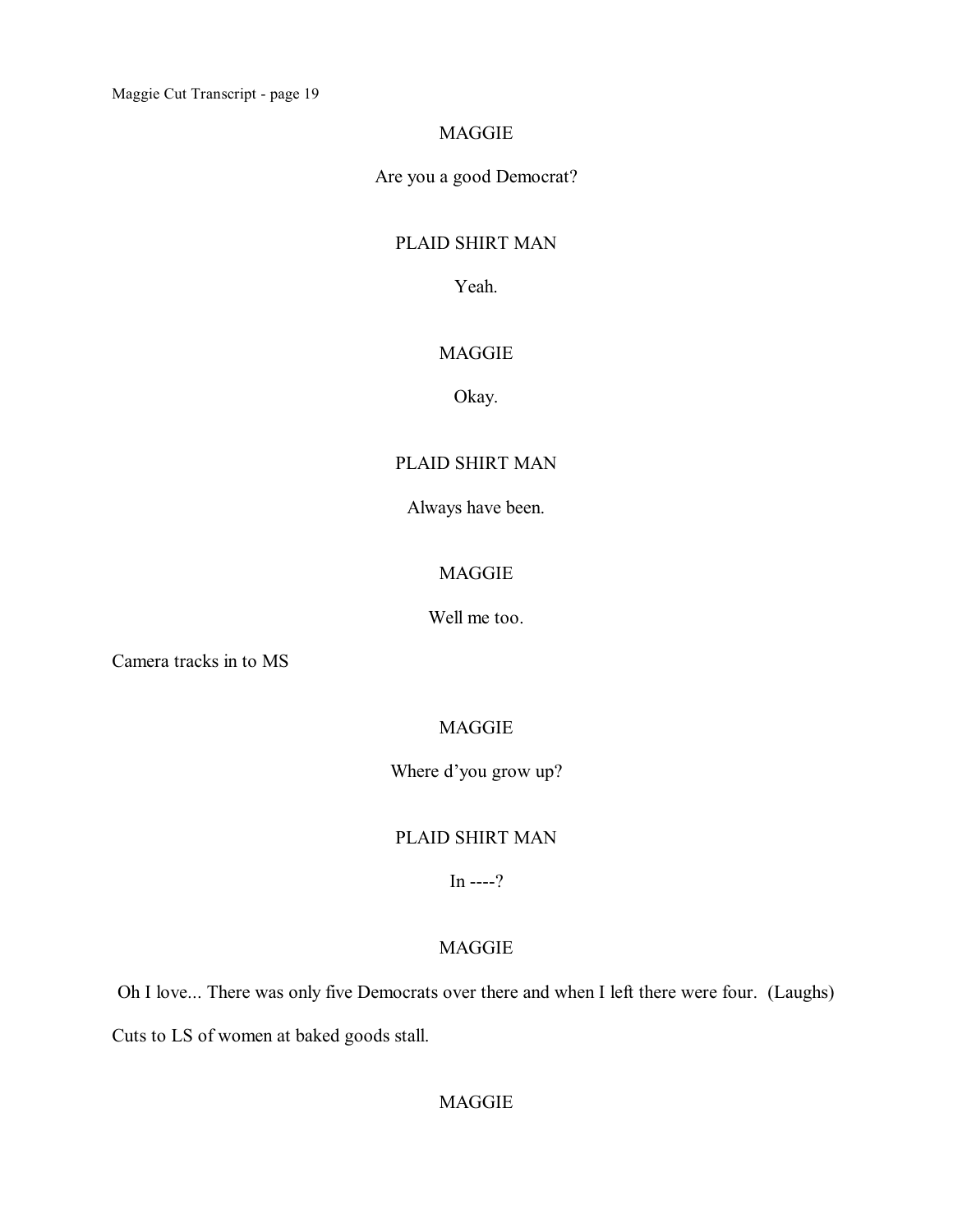My husband has had three hot meals since February the second.

### BAKE WOMAN

Oh, well you should buy him a cook book he can cook from that book.

### MAGGIE

### Maybe he can cook for himself.

Cuts to Camera tracking to Maggie talking to aged lady.

### MAGGIE

My name's Maggie Lauterer and I'm running for Congress and I'm working real hard at that and I hope that you'll help me out. I'm running for Congress on the Democratic ticket. Okay? Okay, well fantastic, then we can count on you alright? Good to see ya Floyd.

Cuts to Camera MS tracking Maggie with "handler" Cuts to tracking Maggie at clothes stall with "handler"

# **NARRATION**

**All the methods and strategies for reaching the thousands of voters which can make any campaign a success, don't always come easily to first-time candidates.**

# GRIER VO

She does not like to be handled.

# MAGGIE

This is pretty, is this old?

Cuts to tracking LS of Maggie and father and son. Cuts to MS of Grier observing her by a tree. Cuts back to MS of Maggie, Father and Son and "handler"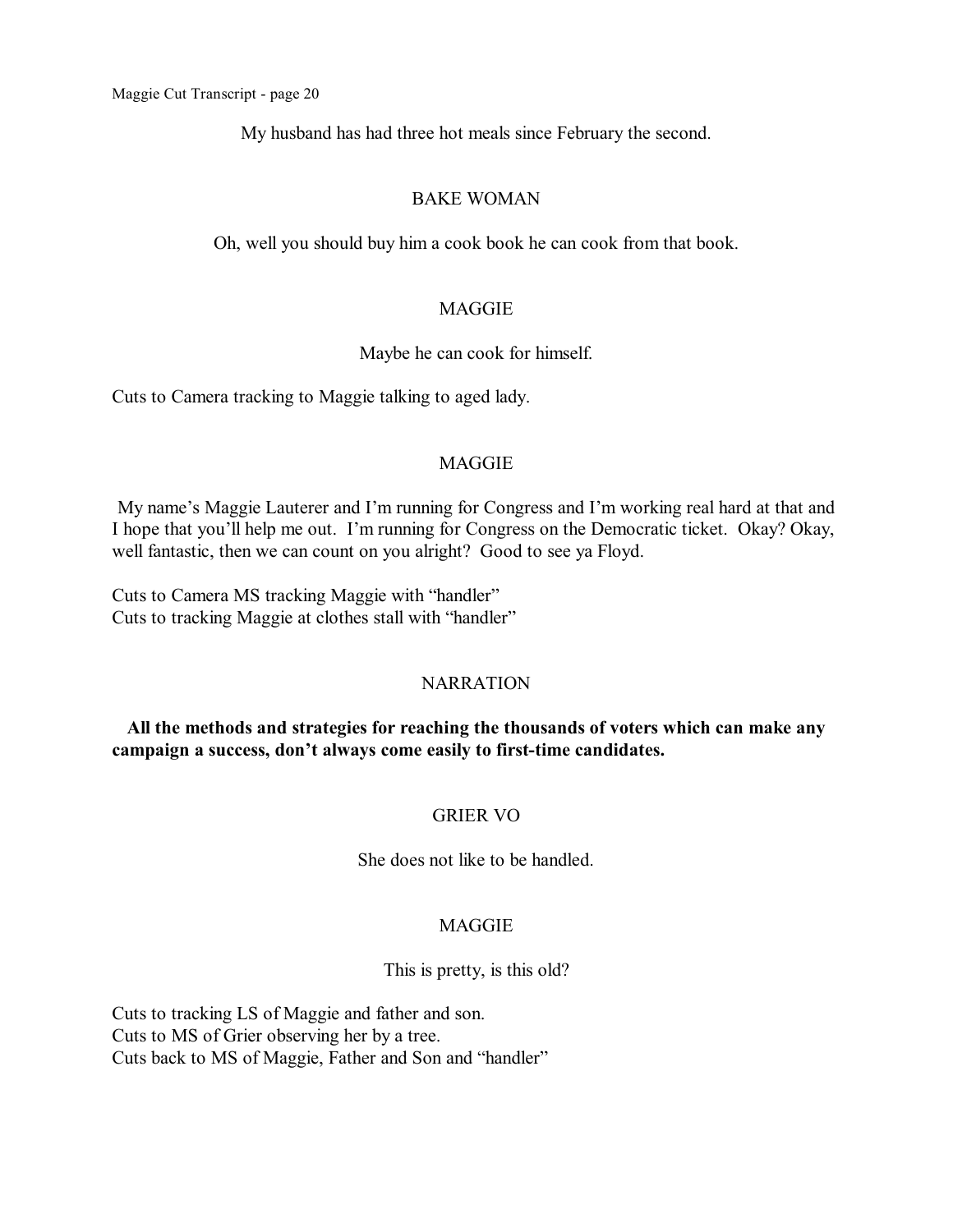#### GRIER VO

We have discussed it before and she knows that a little tap on the elbow should mean let's go but it still is not quite working yet.

Cuts to LS of Maggie, "handler" and women at car.

#### MAGGIE

I'm being handled, can you tell this because

#### GRIER VO

I said, "Maggie, you've got to learn to do this. It takes years I guess, especially for somebody who actually is listening to the person they're talking to and actually is interested in what they are saying.

#### MAGGIE

In fact, he says, "you're talking---? And I said, "I haven't talked to those women down there." Good to see ya. See ya Mary.

Cut to interview with Grier.

#### GRIER

There was one time where I was actually, you know, physically dragging her out of something and I said "please, promise me we'll never have to do that again." But it takes a while.

Cuts to LS of Maggie and handler and antique car.

### HANDLER

If you talk to everybody you'll spend all day here.

### MAGGIE

You gonna, you gonna take me on a ride sometime?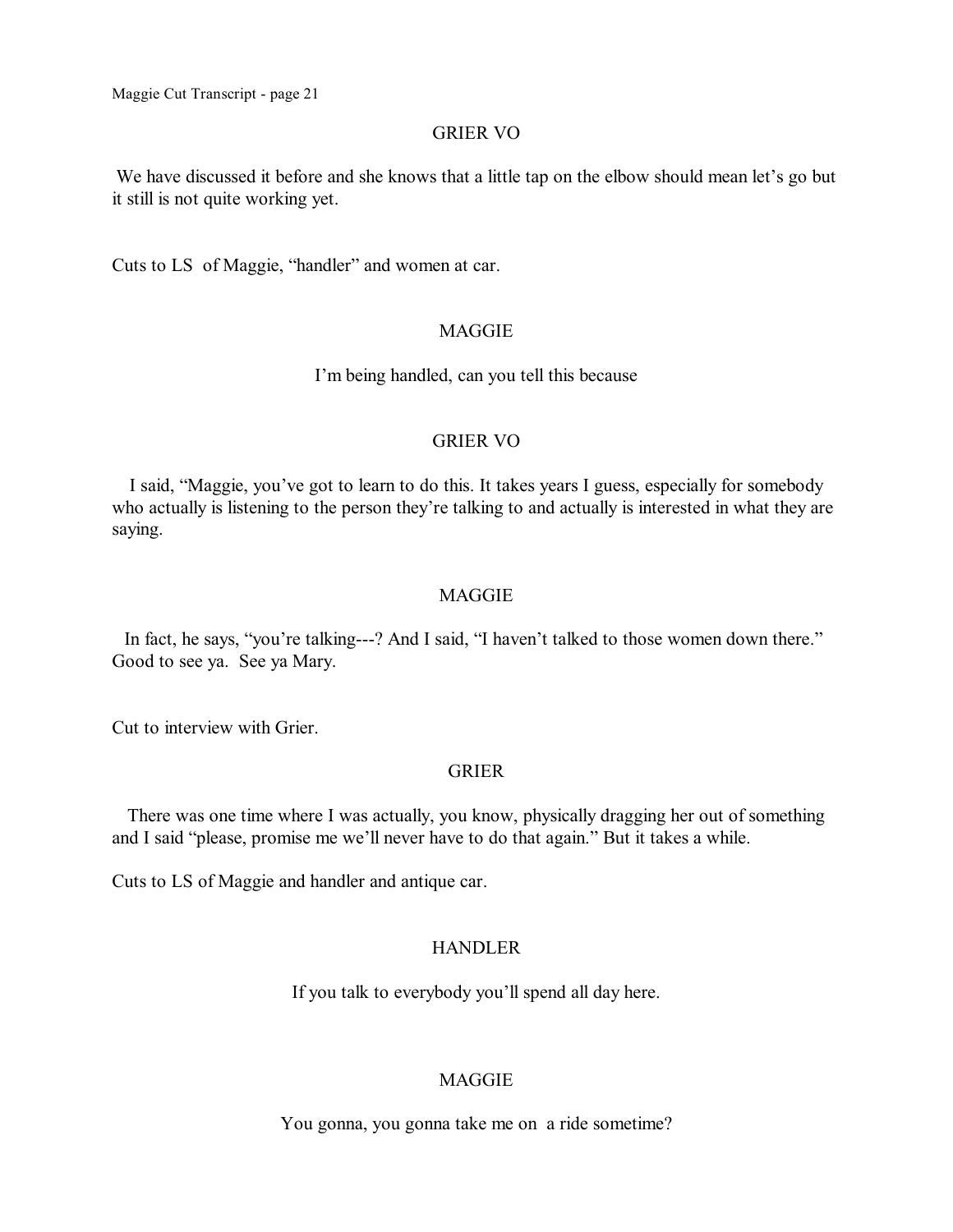### CAR MAN

# Yeah.

#### **MAGGIE**

#### That is one heck of a car.

Cuts to traveling shot down a country road.

#### MAGGIE VO

#### People hate it when you are shallow.

Cuts to interior of car interview with Maggie.

### MAGGIE

They really want you to be.. to touch them and care about them and you know, and look in their eyes and be concerned about their concerns and if you do the old, "well nice to meet you" kinda thing it doesn't work. It-- you know they'll say, "oh just another shallow politician, she just wants my vote."

Cuts to LS moving scenery from the car. Cuts to CU of Herbert Hyde introducing Maggie to audience at fair.

### HERBERT HYDE

She's one of the finest candidates I've ever seen and we ought to be proud of her all over the mountains. She's a mountain girl, born and raised in Avery county.

Cuts to LS of audience clapping. Cuts to LS Maggie and Herbert Hyde.

# HERBERT HYDE

It's time we put a good Democrat in Congress. Its time we elected a woman to that office.. never.. never had one.

Cuts to LS of audience clapping and cheering.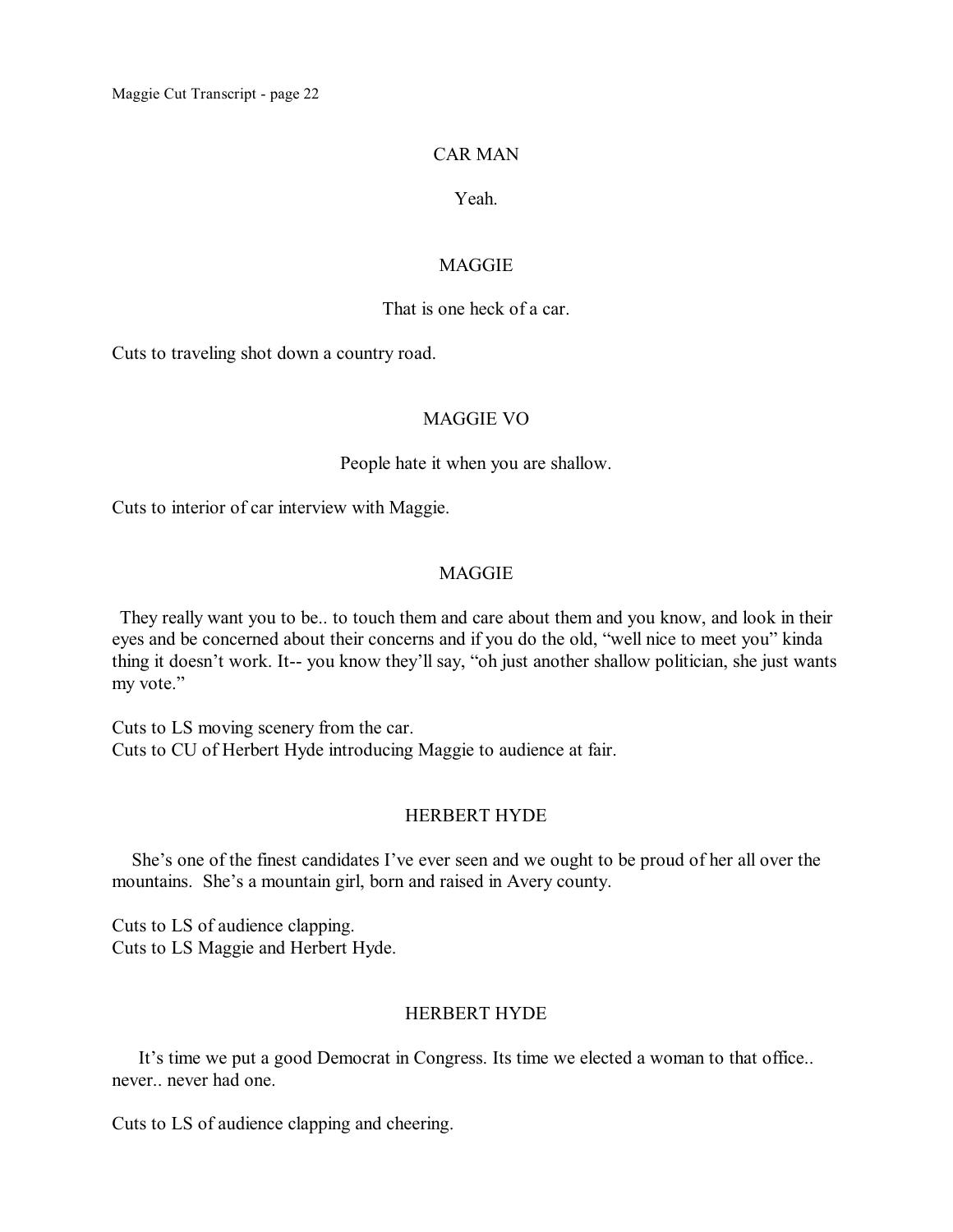#### MAGGIE OC and sync at mic

Thank you so much..

### NARRATION

# **Some of her supporters called it "Maggie magic"and she did seem to connect with people differently than most politicians.**

Cuts to CU of Maggie in profile at mic.

### MAGGIE

I started this journey on February the 2nd when I filed...

### ZACK VO

Grier and myself had given up on getting a traditional political speaker out of her and she began every speech a little rocky.

### **MAGGIE**

### After I filed.

Cuts To CU of middle-aged woman.

# ZACK

But as soon as she hits a responsive chord then it begins to move.

Cuts to blonde with baby. Cut back to Maggie speaking to the group.

# **MAGGIE**

All of us who are Democrats and believe in the future, we can't allow anyone who has the message of fear and paranoia to frighten us or stop us or tell us we're second class citizens.

Cuts to CU of old guy listening.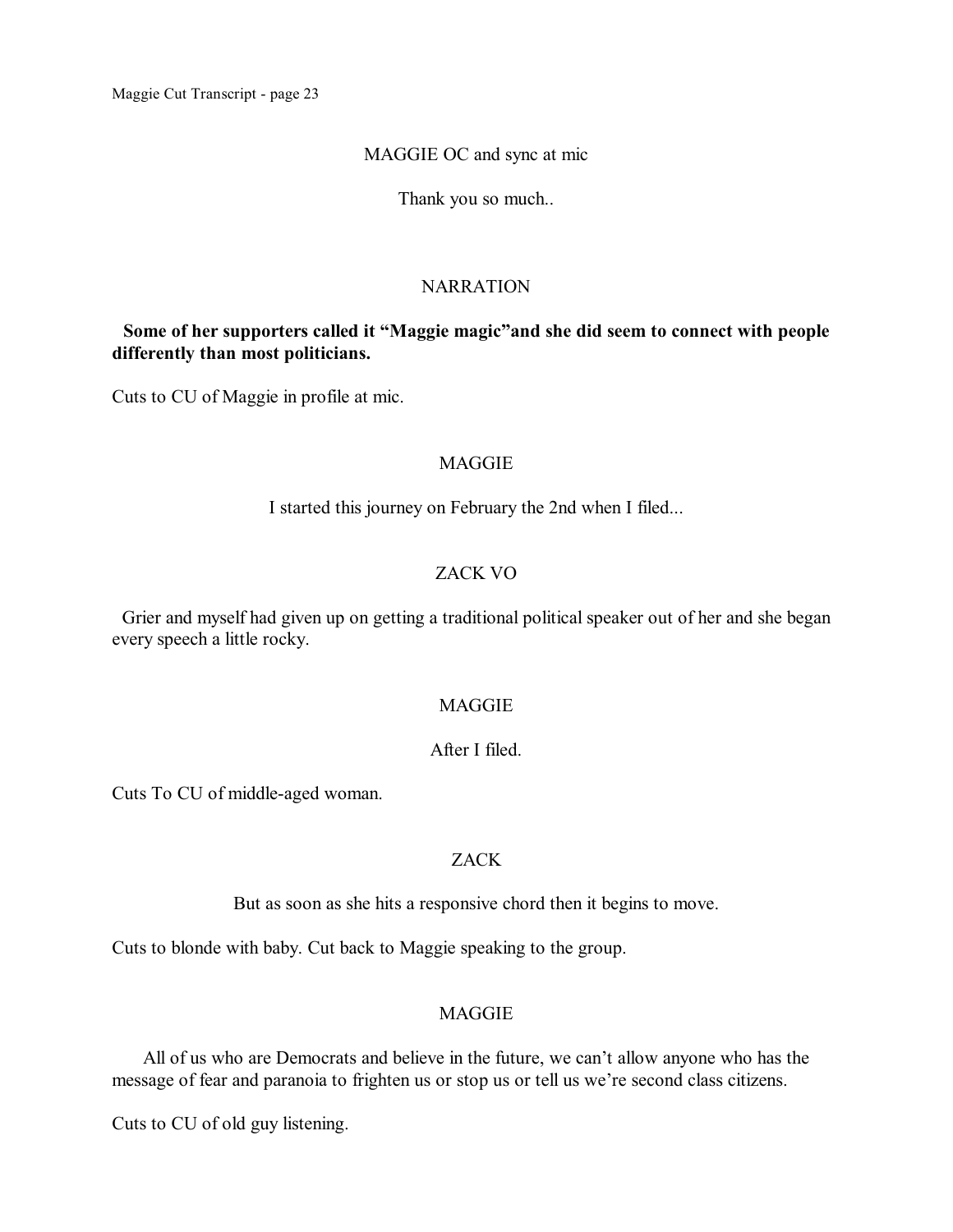#### MAGGIE

#### In this campaign..

#### ZACK VO

And then the people suddenly are caught up into it although they don't really understand then why because this is --

Cut to interview with Zack.

#### ZACK

-- a... a .. not a traditional political.. I don't feel like cheering or standing up and waving my sign, but I'm interested and she's not shouting she's whispering.

Cuts to CU of Maggie addressing the crowd.

### MAGGIE

All of us who believe we have something good and valid to offer the future have got to go forward with that.

Cuts to MS of old couple. Cut back to Maggie speaking at the podium.

#### **MAGGIE**

I am a Christian and my God is a God of love. And I believe that God's children should run campaigns as cleanly as they can.

Cuts to LS of Audience. Cut back to Maggie.

### MAGGIE

We want to do it with dignity and integrity. And when I have to meet my maker some day I wanna feel real good about my report.

Camera pans MS over audience clapping.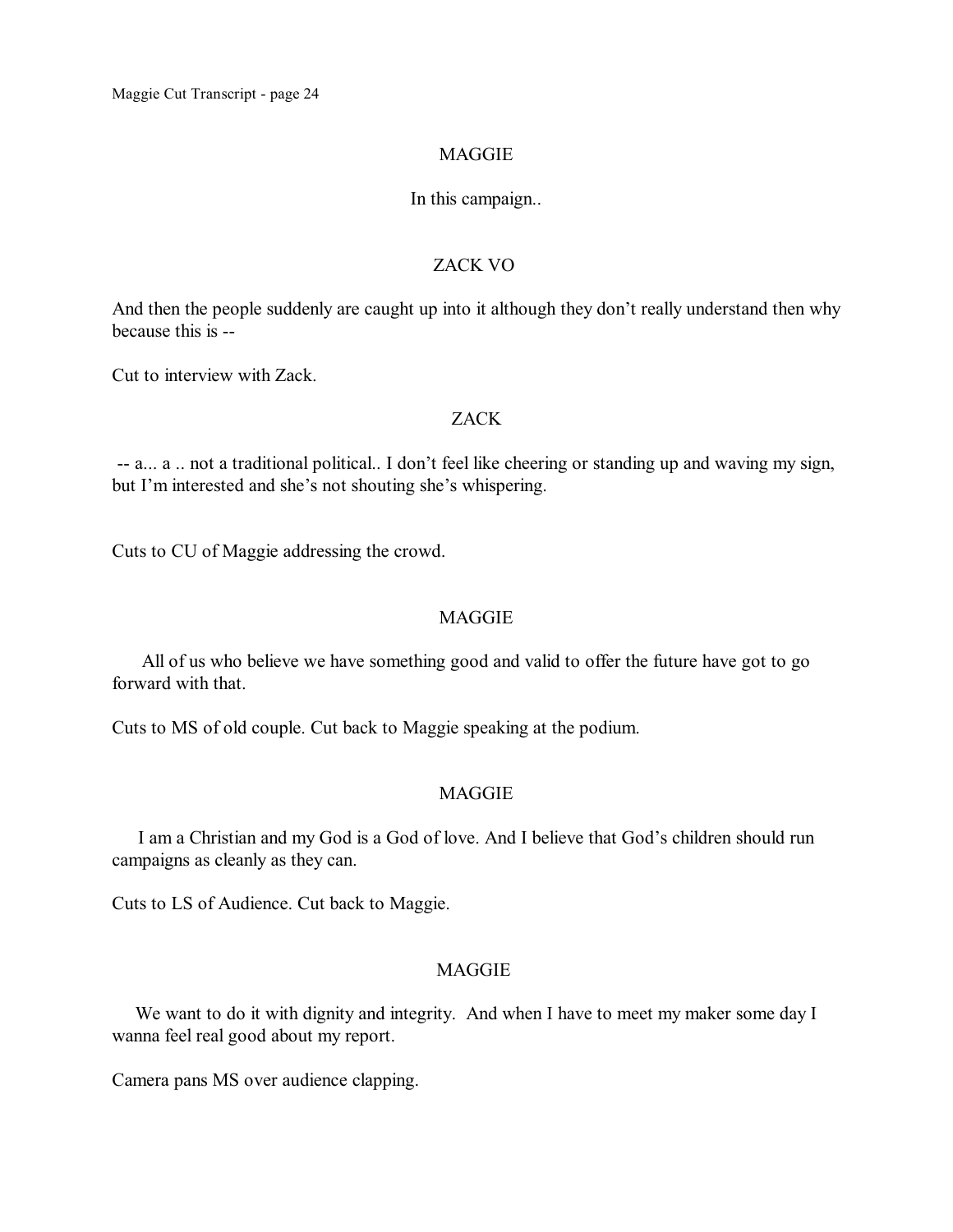#### MAGGIE VO

#### about the campaign in 1994. Thank you.

Cuts to CU of Maggie tuning a string instrument.

### GRIER VO

The very first time that Maggie sang on the campaign tour, I think it was the first week I was with her and we were out in Cherokee county in the school gym. She was really tired. Cut to outside interview with Grier.

#### GRIER

And when she gets tired, she.. I think she.. in her mind she says "I gotta get outta this, I'm not doing well." So she picked up this Dulcimer...and starts singing.

Cuts to CU of Maggie singing.

#### MAGGIE SINGING

Amazing grace, how sweet the sound. That saved a wretch like me.

# GRIER VO

And you know I thought, oh God no. And I was thinking, please- you know you're running for Congress.

Cuts to MS of old woman and young girl.

#### GRIER

We're going down the tubes already. It's week one and here she is singing folk songs.

Cuts back to CU of Maggie singing.

#### MAGGIE SINGING

I once was lost but now I'm found.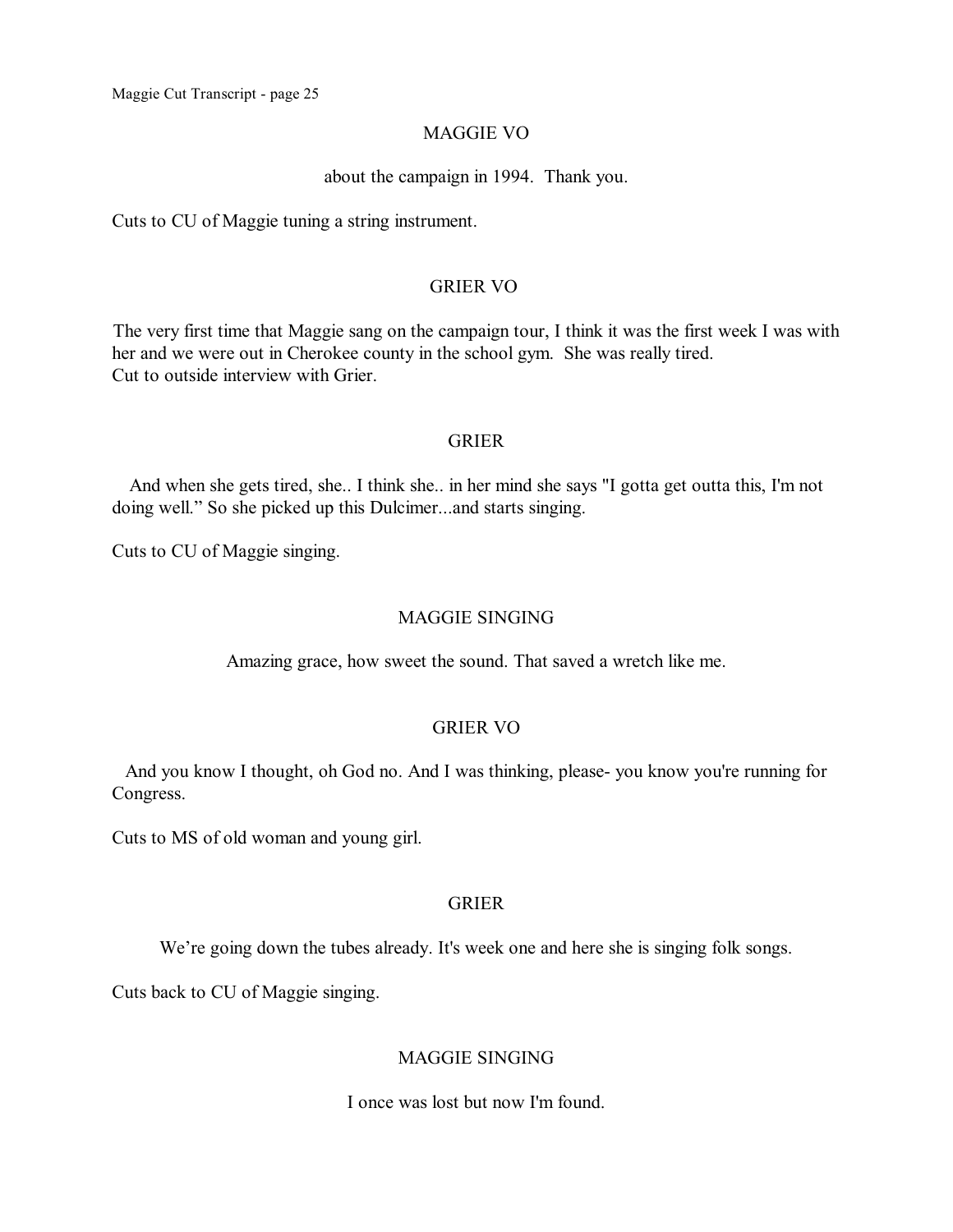Cut back to interview with Grier

#### GRIER

And I thought, you know- please get me outta this. And she sang "Amazing Grace" and this boy turned to me and said, "That's why she's gonna win brother 'cause Jesus Christ died for your sins." And I said YES.. We're going to Washington.

Cut back to Maggie singing.

#### MAGGIE SINGING

Was blind but now I see. Through many dangers, toils and tests

Cuts to CU of older man. Cuts to MS of other men. Cuts to LS of Maggie on stage.

### MAGGIE SINGING

I had already found twas great and...... ....

Cut back to interview with Grier

#### GRIER

Everyday that goes by, I think Maggie just needs to sing "Amazing Grace", not because it manipulates people but because it relates to.. it touches people. I mean who sings "Amazing Grace" in politics?

Cuts to CU of Maggie.

### MAGGIE SINGING

I was blind but now I see.

Dissolve to traveling shot of trees. Dissolve to LS of car departing. Fade to Black.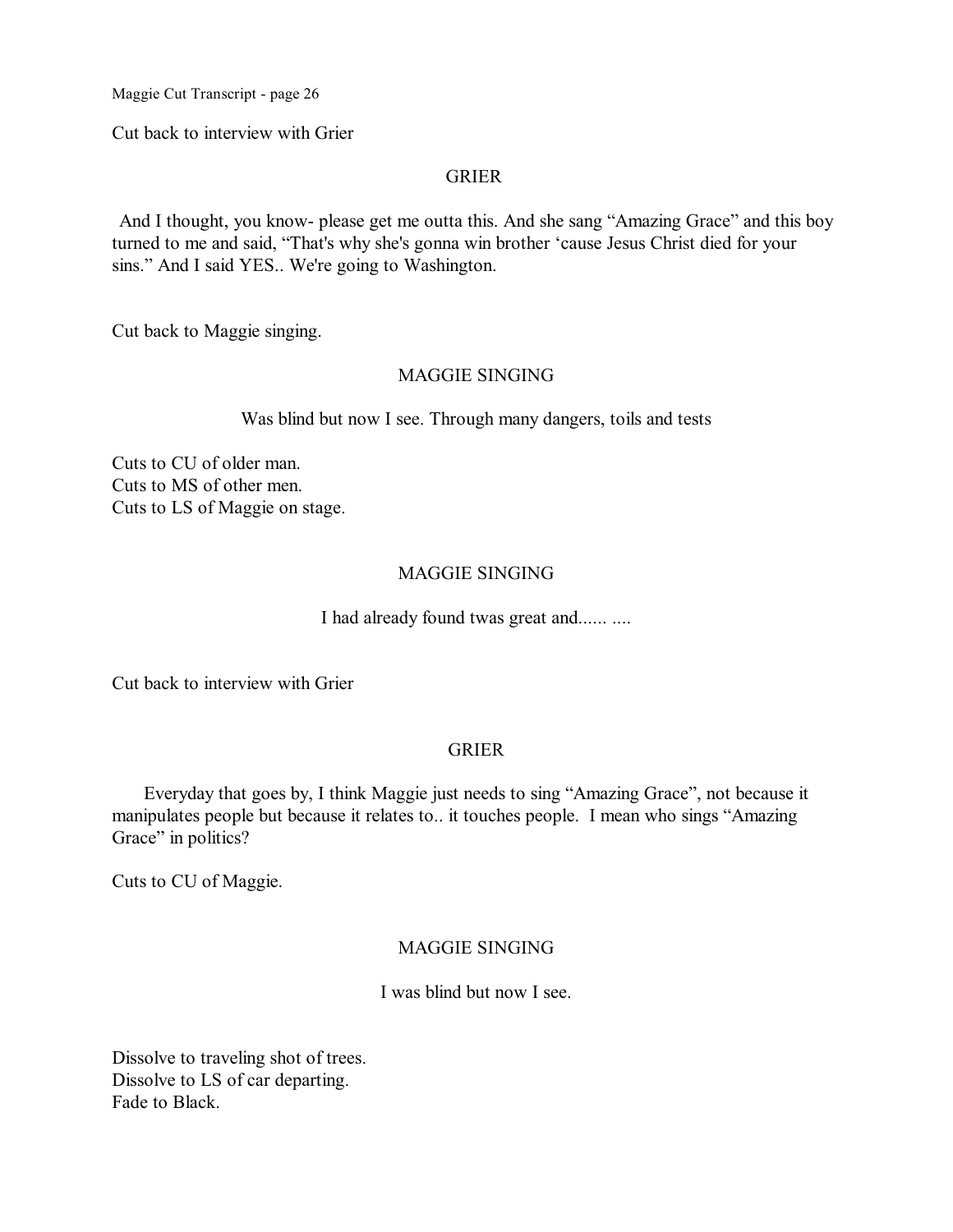Cuts to MS of Supermarket Girl.

### INTERVIEWER VO

How do you feel about Maggie Lauterer?

### SUPERMARKET GIRL

I don't care for her.

# INTERVIEWER VO

How come?

# SUPERMARKET GIRL

I like Charles Taylor.

Cut to Charles Taylor commercial.

### ANNOUNCER

Some say it's the most important job in western North Carolina, to be our representative in Congress...

# NARRATION VO

### **Unfortunately, for Maggie, politics is not a country music festival...**

#### ANNOUNCER IN COMMERCIAL

...it's winning the battle to keep the Asheville weather station open.

# NARRATION VO

### **...you have to run against someone.**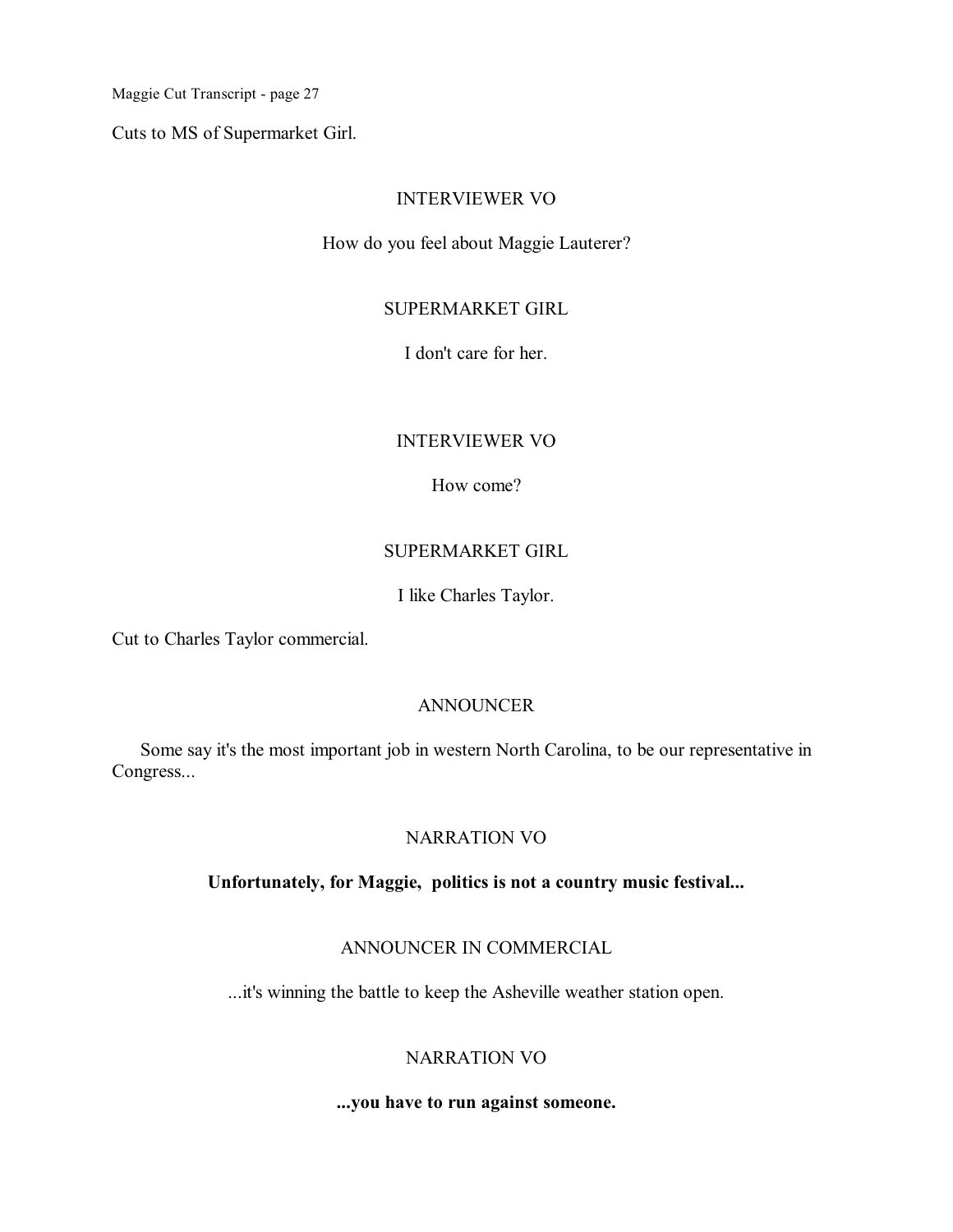#### ANNOUNCER IN COMMERCIAL

...it's helping people regardless of their politics.

# TAYLOR (IN COMMERCIAL)

"I'm Charles Taylor, and I'm still fighting your fight."

Dissolve to LS Taylor as he comes out of a trailer in parking lot.

# TAYLOR

Hello, folks. Good to see this many folks. Hope you're all registered in voting.

Cut to MS two men with baseball caps as they stand looking on. Cut to MS back shot of Taylor and his aides, as they walk towards store.

# TAYLOR (TO HIS AIDE)

Mark, is that alright where he has that parked?

#### MARK

It's fine.

### NARRATION

#### **Maggie's opponent is Charles Taylor, a wealthy two-term Republican incumbent.**

Cut to MS Taylor talking to employees in a lamp store.

### TAYLOR

The small-business people here make up over ninety-five percent of the jobs in western North Carolina, and if we don't keep small business growing, then we're not gonna keep employment or this economy growing.

Pan left to Mark, Taylor's aide.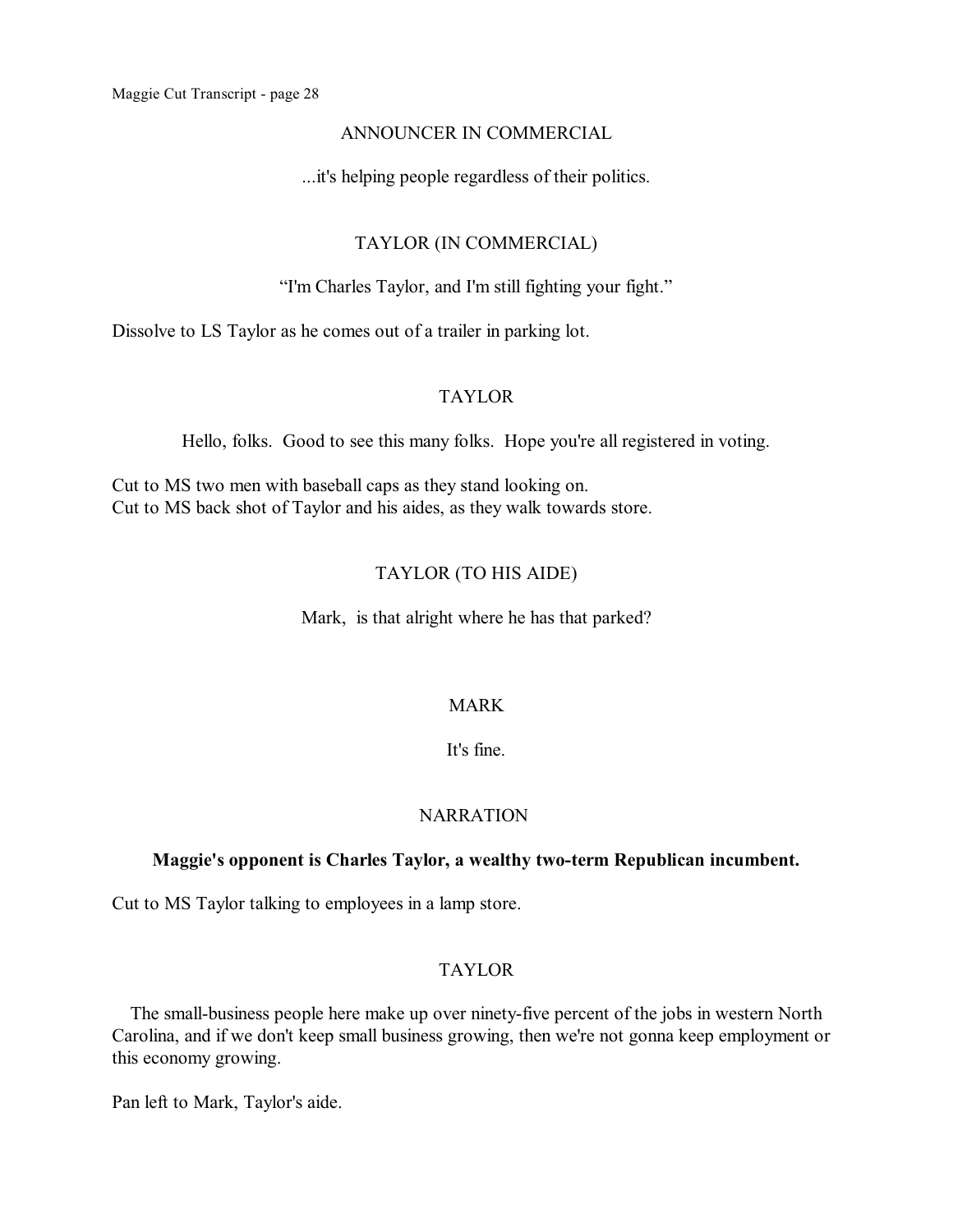#### MARK

And we feel that it is the backbone of America.

# TAYLOR

No question about it.

### **NARRATION**

#### **Although he's not exactly known for breaking into song on the campaign trail--**

### TAYLOR

I like a lot of the new designs in lights they've done now, the brasswork makes a big difference.

### MARK

Sure, they've done a good job with it.

#### **NARRATION**

#### **--he is a seasoned politician, who doesn't avoid doing what he believes it takes to win.**

Cut to campaign commercial.

#### COMMERCIAL VO

Maggie Lauterer says she's only taking money from groups she agrees with. Lauterer's contributors are the most liberal, pro-regulation, anti-small business members of Congress. They support abortion, higher taxes, and a government takeover of our health care. Now we finally know whose side she's really on.

# **NARRATION**

#### **And Taylor's supporters are equally frank in their assessment of Maggie.**

Cut to vox pop -- MS lady in car, holding baby.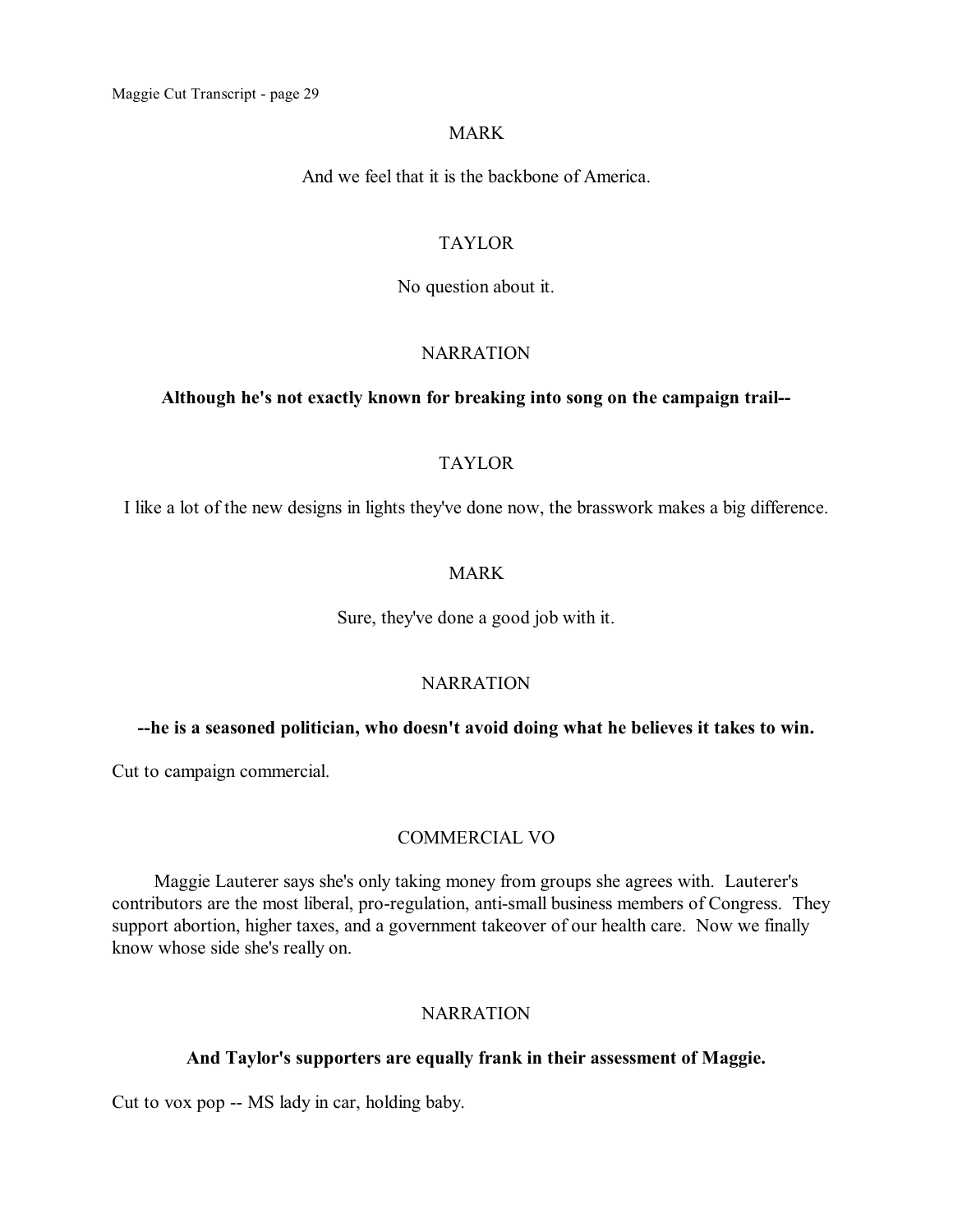# INTERVIEWER

Do you have any thoughts about her?

# LADY IN CAR

# No, I usually don't think about her. I think of Charles Taylor.

Cut to MS lady in blue sweater with brown hair.

# LADY IN BLUE SWEATER

Maggie Lauterer is for abortion on demand, for the killing of unborn babies, anytime through the nine months of pregnancy. She is well-funded by the national groups who support that agenda and that's very much her platform.

Cut to WS of sign held by Taylor supporter reads "Maggie Makes unborn babies nervous!! Cut to CU newspaper article with headline: "Abortion Foes Rip Lauterer"

# GRIER VO

We're continually talking about marginal factions that we shouldn't be talking about or worrying about. People who would never vote for Maggie in a million years: Christian Coalition-type, rabid anti-abortion people.

Cut to interview with Grier.

# GRIER

And it just really hurts Maggie because, up, she's not used to being disliked and called a "baby killer", and that kind of stuff.

Cut to CU Maggie

# MAGGIE

Well, I don't even read the letters to the editor anymore because there's, they're going, there's going to be serious attacks on my character.

Cut to MS man taping up sign to window reading "Democratic Party Breakfast for Maggie Lauterer"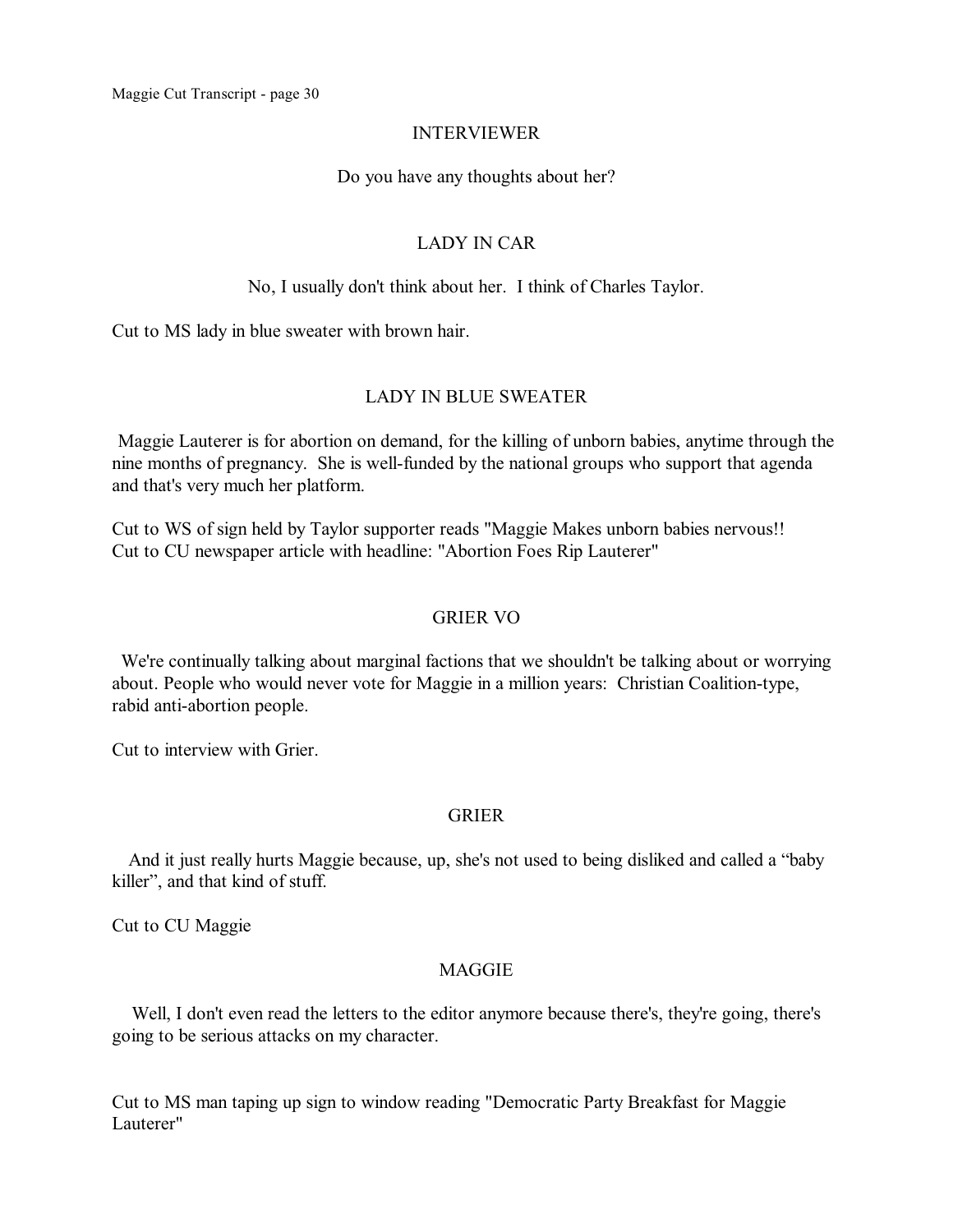Cut to MS Maggie as she makes her way, greeting people.

#### **NARRATION**

# **When political veterans are attacked, they roll with the punches. But novices like Maggie can't resist the urge to lash out.**

Cut to MS Maggie at platform as she takes mic. Cut to MS a few of Maggie's supporters: elderly lady clapping, businesswoman looking on, black woman listening.

#### MAGGIE

Charles Taylor's folks, these people are organized, they're out putting out their little pamphlets on windshield wipers at church, in *church* , and convincing people that the Democratic Party is out to destroy them and their religion, and their freedoms.

Cut to MS elderly businessman listening to Maggie

#### MAGGIE

I have heard the opponent get up and say, 'Those people are trying to take away your constitutional rights.' Boy, I tell ya, they're punching buttons left and right, and those people in churches are going, 'Amen! Yes sir!' And then they all go out believing that my opponent is God's man, and I've had people tell me 'How can you run against God's man?' And I say to them, 'You know, I haven't thought about it that way. (laughs) I hadn't thought about it that way.' And I will not think about it that way.

Cut to MS Maggie talking to Grier after speech

#### MAGGIE

I'm gonna go around and say hello to everybody, ok?

#### GRIER

#### OK.

Cut to MS Maggie greeting supporters at breakfast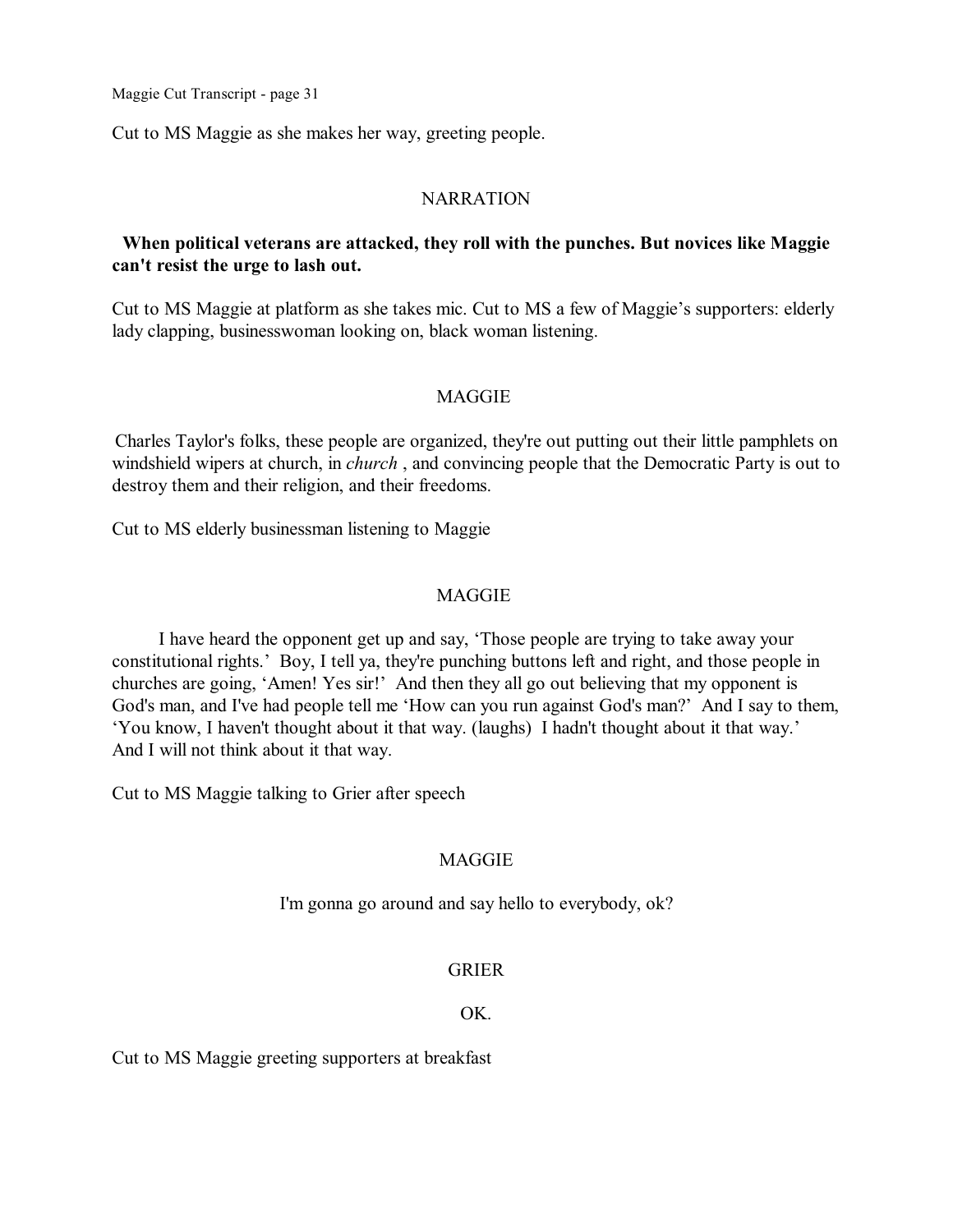### GRIER VO

It's my job to keep her on message politically and I told her I thought it was kind of a tragedy to let the Christian Coalition set her agenda.

Cut to interview with Grier outside, wearing "Maggie" T-shirt and cap.

### GRIER

When she talked about the Christian Coalition's tactics, and abortion and all of that, I think people were interested and they were engaged and I think there's a place for that, but I just think it's not right to let her agenda be shaped by those people.

Cut to interview with Maggie, sitting on her porch

# MAGGIE

Oh, he just went through this tirade with how I just shouldn't be talking about the Christian Coalition, I shouldn't be talking, I mean people, and he said, 'You agree, don't you?' And I said, 'No, I don't agree. These people are very aware of that here, that's a very strong element here in Yancy County, up, I feel like I'll compromise with you. I'll tone it down, but I'm not gonna leave it out.'

Dissolve to MS elderly businessman, holding a framed certificate, talking to Maggie at breakfast.

# ELDERLY BUSINESSMAN

Maggie, those people that you were talking about, now this, this is in Latin, and (pointing to certificate) what it says, "Illegitimi non carborundum" -- Don't let the bastards get you down. (He and Maggie laugh).

Cut to MS Maggie in car and Grier driving, with hokey music playing in background. Cut to passing country scenery, then cut to street in a small town. Cut to MS Maggie greeting an elderly man.

# MAGGIE

I'm Maggie Lauterer, how are you? I hope you'll consider helping me out in November.

# ELDERLY MAN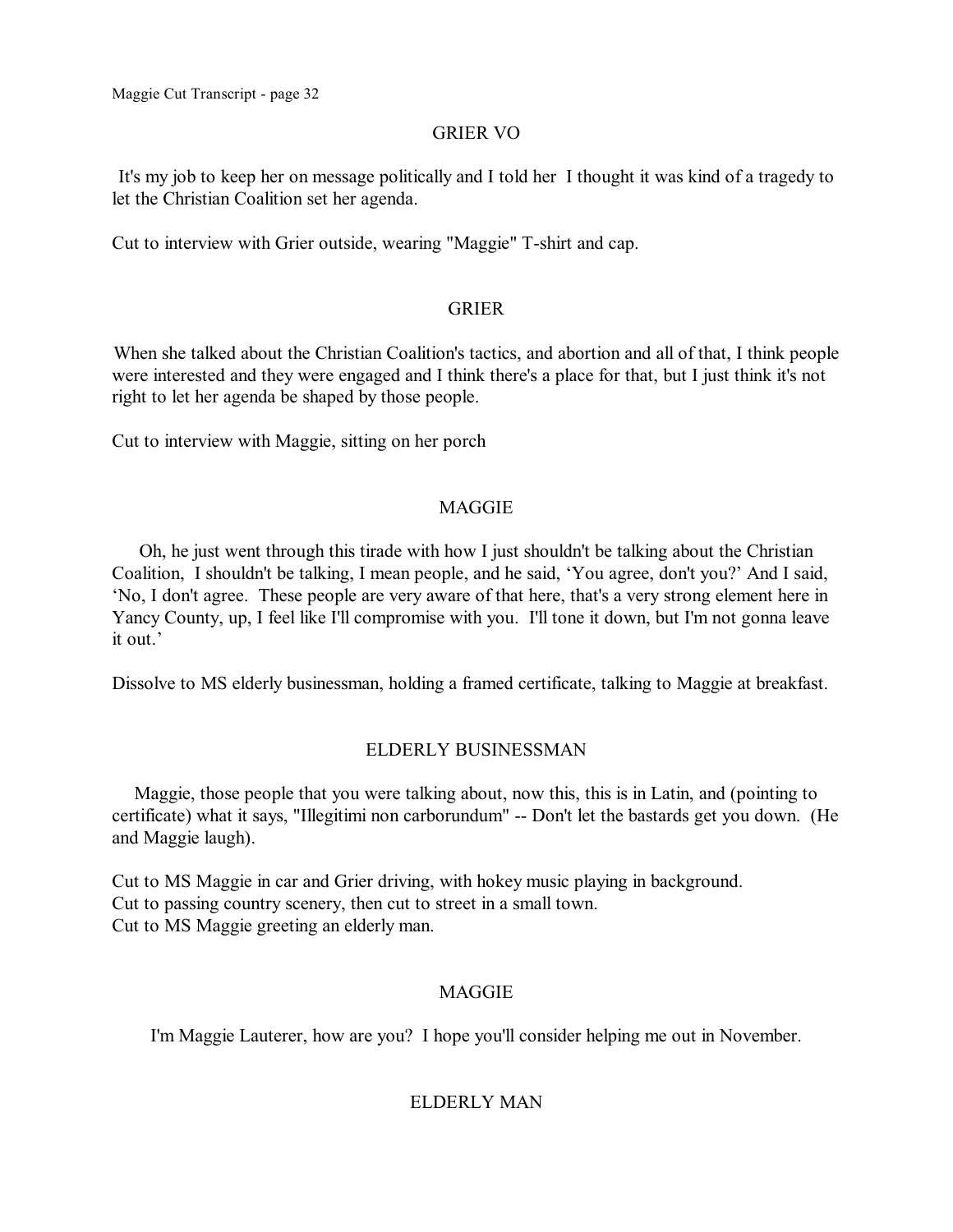### I couldn't.

### MAGGIE

# You couldn't? You don't vote here?

# ELDERLY MAN

#### No, I vote in Florida.

# MAGGIE

Well, let me give you my card and if you're so moved to send me a thousand dollars, I'll accept it, how about that?

Cut to MS Maggie entering and exiting several buildings.

# MAGGIE (TO HER AIDE)

We're doing better?

#### AIDE

Yeah.

# **MAGGIE**

What do you mean I'm doing better?

#### AIDE

You're going faster. (laughs)

Cut to MS Maggie in a rug store with a female shopper.

# MAGGIE (WITH HER ARM AROUND SHOPPER)

We're ready to go now!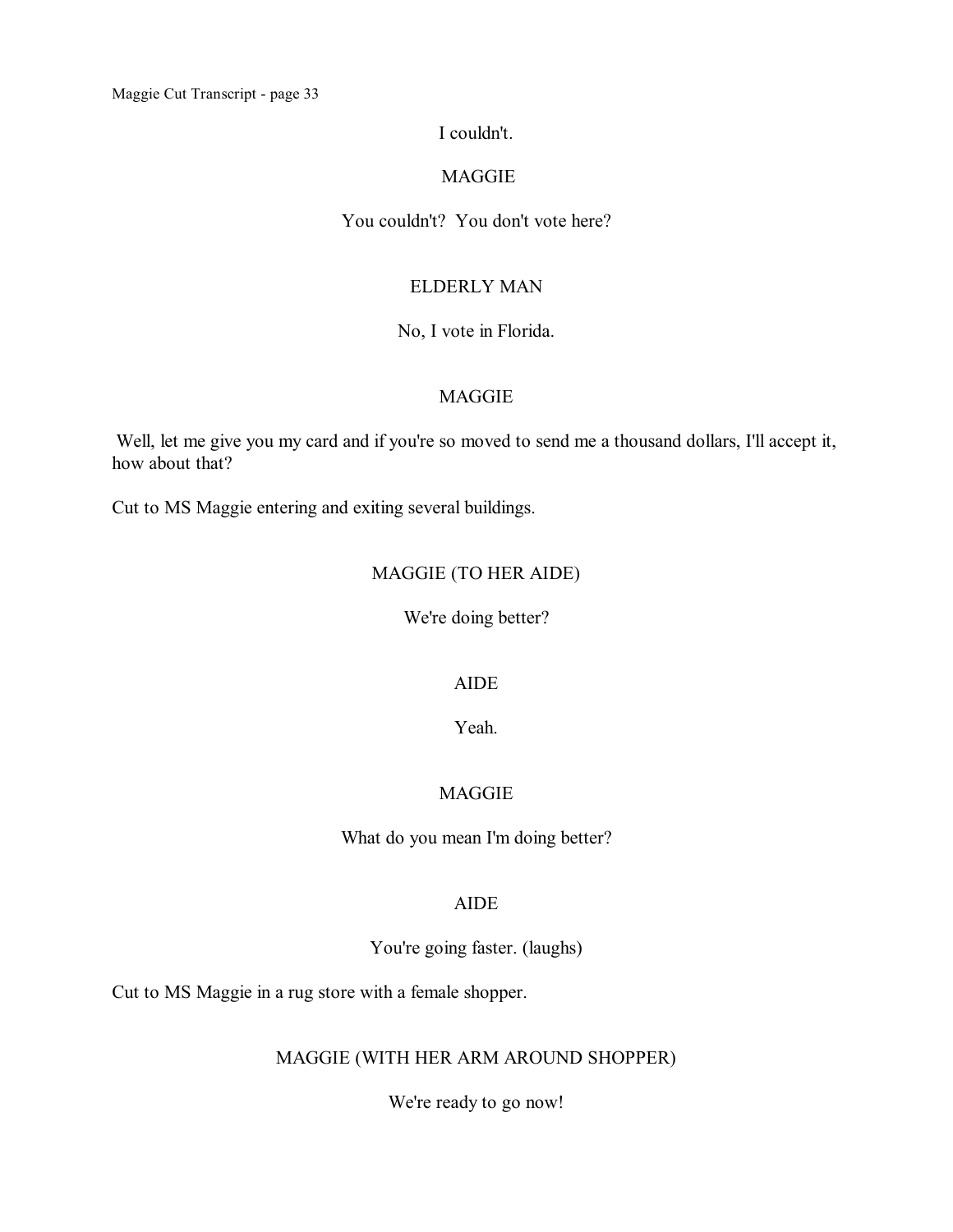Cut to WS camera in car, as it looks out on road, with music in background. Cut to WS beautiful mountain scenery as camera pans right.

#### **NARRATION**

### **As she works her district day in and day out through the summer, most stops are routine, but some are not.**

Cut to MS Maggie riding in car, shots of various passing scenery.

#### MAGGIE

We're going to Mrs. Deaton's and it was one week ago this year that a neighbor shot and killed instantly Mrs. Deaton's husband, son, and son-in-law, and he would have killed her but she had gone out to the garden.

Cut to MS Maggie in a living room, singing "Amazing Grace" with a group of women.

#### MAGGIE & WOMEN SINGING

Amazing Grace, how sweet the sound...

#### NARRATION

# **At this campaign stop, one woman's tragedy rekindles Maggie's memory of her own personal loss.**

Cut to MS several woman wiping away tears as they finish the song.

#### MAGGIE

I want to thank Mrs Deaton for having me this week. It was a year ago that that awful thing happened to Mrs. Deaton. It was on a June day, some years back, that a man walked into my father's house and shot him seven times. I know that pain. But I want to thank you for going on and doing your work and doing your husband's work.

Cut to CU Mrs. Deaton Cut to CU profiles of a couple of other women listening to Maggie.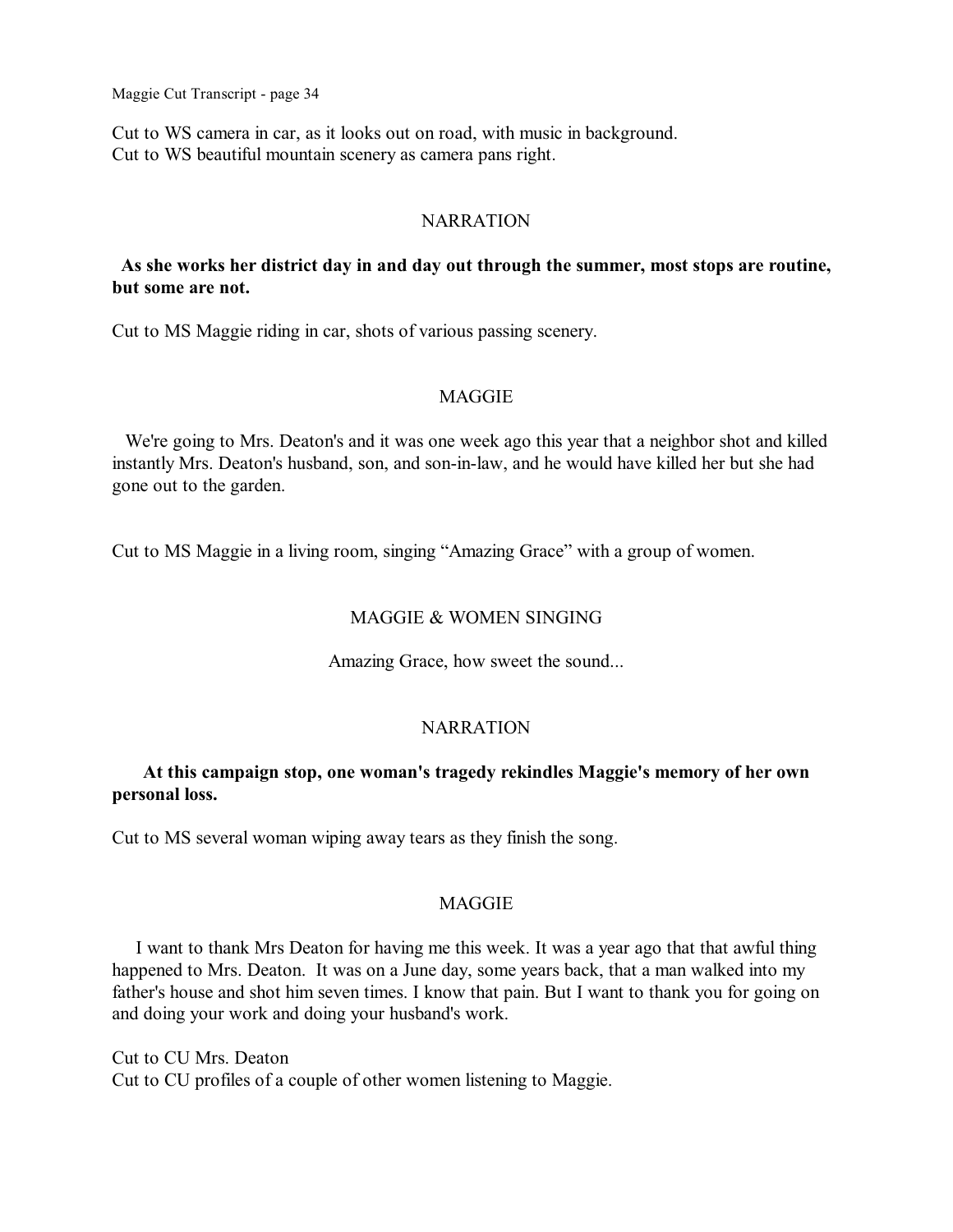#### MAGGIE

I know the Democratic Party was very important to your husband because it stood for the things he believed in. Thank you for your strength and thanks to all of you. (Applause)

Cut to CU Mrs. Deaton in an emotional moment. Cut to MS a couple of women leaving the house. Cut to LS Grier and Maggie walking to their car.

### GRIER VO

Maggie does not always talk about her father being murdered. She doesn't want to exploit it, it's a personal thing. But she knew about this story.

Cut to interview with Grier.

#### GRIER

So I was outside and I almost missed it, but she talked about her own father, and they just all fell apart.

#### PRODUCER

That wasn't something you had gone over.

#### GRIER

No, no, I mean it's not beyond me to do that. If I had known it, I might have suggested that she very care-- I mean, political whore that I am, no, that was completely, Maggie does that kind of stuff a lot. It was completely spontaneous.

Cut to WS Grier and Maggie walking to their car

#### GRIER

Maggie at her best.

### MAGGIE

Oh, really? I was blanking out. I was blanking out. Three times I was in the middle of a story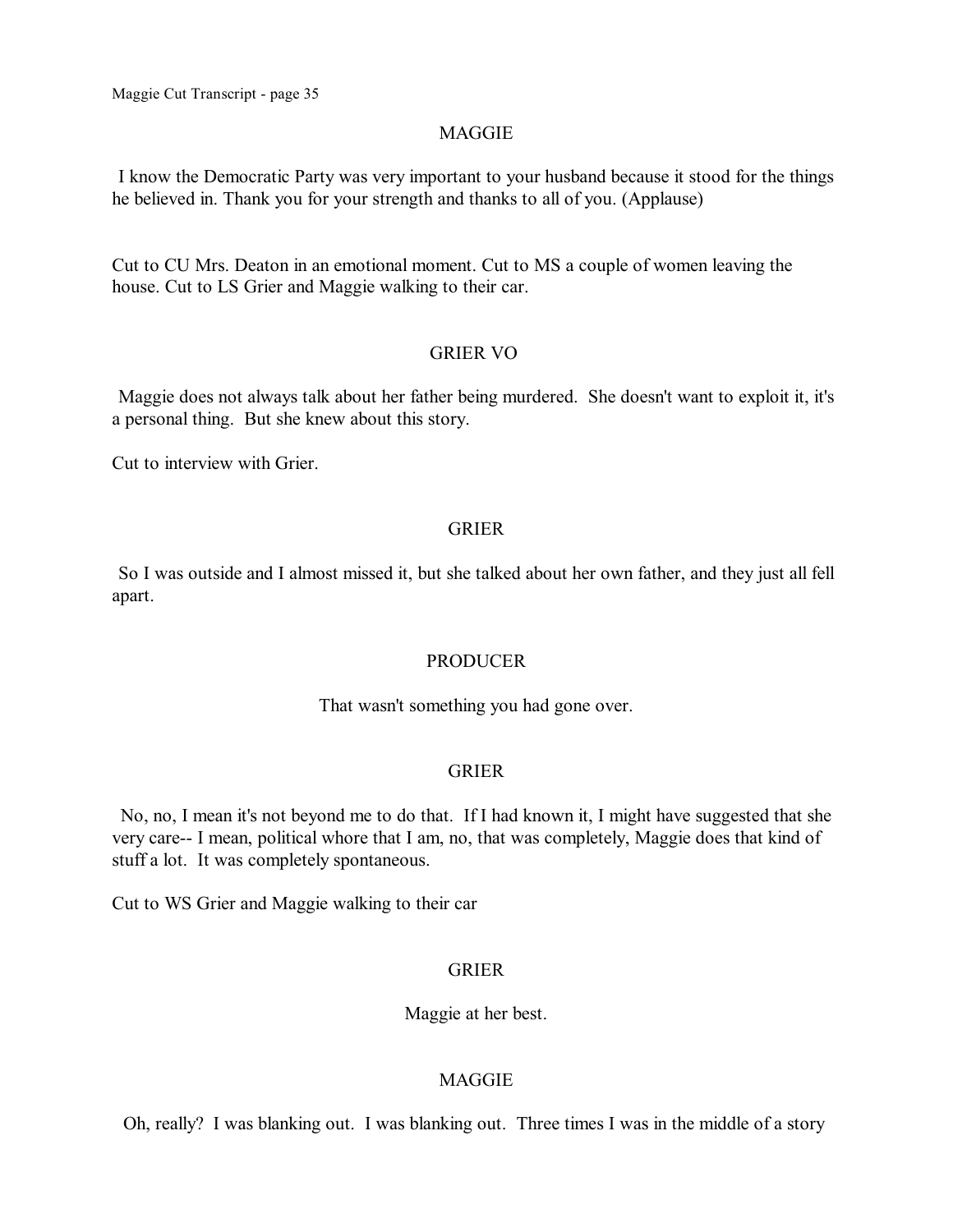and I was thinking 'What's the story here?' Oh, maybe I am tired.

### GRIER

All I know is I went out to smoke a cigar and came back and everyone in the room was crying.

Dissolve to MS Maggie walking into her office, campaign headquarters.

### MAGGIE

Good morning.

#### MAN IN OFFICE

Good morning.

#### MAGGIE

How are you?

#### MAN IN OFFICE

Fine.

#### GRIER VO

I give her credit, unlike a lot of other politicians that I've seen, who are really I think, very lazy, she said one day early on, she said, 'This is my job now.' She said, 'I quit my job.' She said, 'This is what I do for a living.'

Cut to CU a pair of hands as they open envelopes with checks inside.

### GRIER VO

The other thing, she had no earthly idea about, and I don't think anyone really sat her down and told her, was that she was going to become a fundraiser, that she would spend the next nine months of her life begging for money and man, did she hate that.

Cut to MS Grier, as he writes on a board "SCHEDULING-FUNDRAISING LAST 100 DAYS"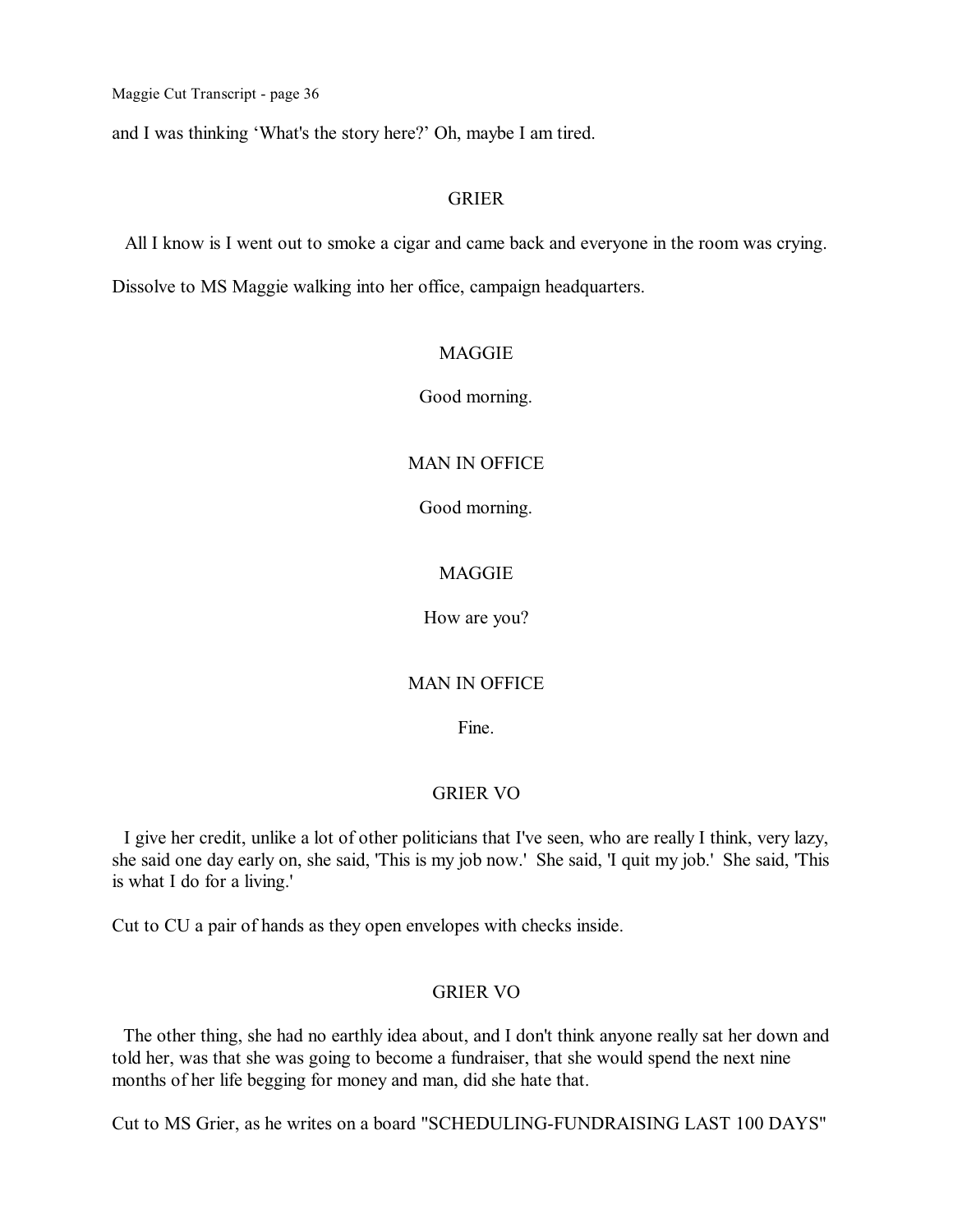### GRIER

Can we talk about money for a minute?

Cut to MS female campaign worker, Grier, and Maggie sitting around a desk.

#### FEMALE CAMPAIGN WORKER

Yeah, um, as we just said, it's about four thousand dollars a day that we need to be raising--

#### **MAGGIE**

*Four thousand dollars a day?*

### FEMALE CAMPAIGN WORKER

Yeah, including Sundays. A hundred days, we need to raise about four hundred thousand dollars more.

Cut to MS Maggie. Cut to CU Grier, listening.

### FEMALE CAMPAIGN WORKER VO

And our next goal is Labor Day weekend to raise an additional hundred thousand dollars by that date, which will put us at three hundred and sixty thousand dollars. And after that, we'll just pick up the pace to raise the other three hundred thousand. (laughs)

Cut to MS Maggie, smiling weakly. Cut to CU Maggie's hand dialing the phone.

### **NARRATION**

### **For a challenger in a poor district, Maggie has done well so far in the fundraising sweepstakes. But there's no time to rest on her laurels. There's more begging to do.**

Cut to CU Maggie on the phone.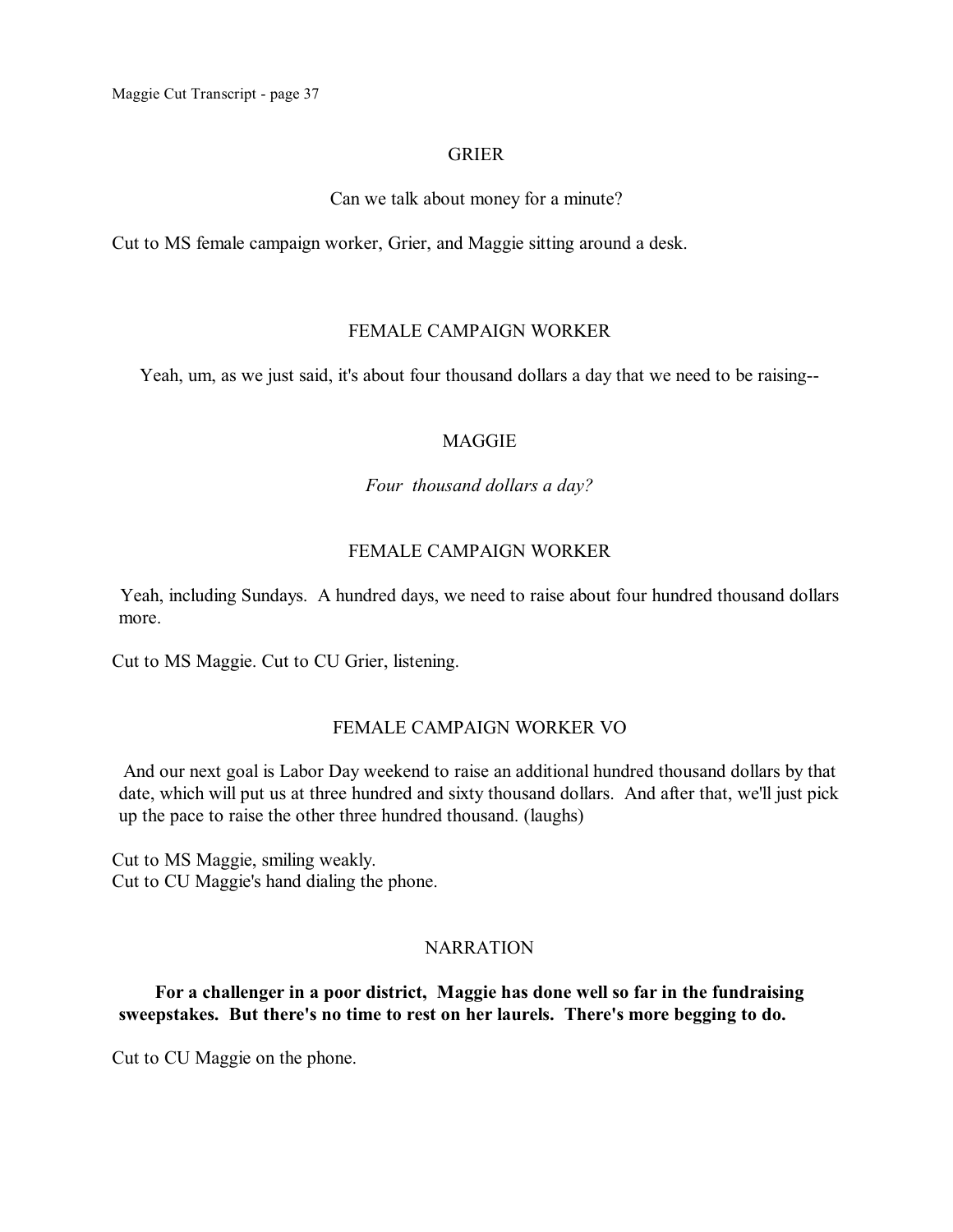#### MAGGIE ON THE PHONE

Hi, this is Maggie Lauterer, is Mr. Gross in please? Um, I'm a candidate for Congress on the Democratic ticket, and I just wanted to talk to him for a few minutes. Thanks so much, bye. (hangs up) He won't call back.

Cut to CU Maggie's notes and pen in hand.

### MAGGIE VO

### Hi , Mr. Land, this is Maggie Lauterer, how are you?

Cut to CU Maggie on the phone.

### MAGGIE ON THE PHONE

Uh-oh, I think it's the weather. I've heard, I've had, my sinuses have been draining for a lot, too. I hope you feel better, bye. (hangs up) He has a migraine headache. But he was nice, wasn't he? But he didn't promise me anything, see? I was supposed to ask he and his wife for two thousand dollars. See, I don't know him and he doesn't know me.

Dissolve to Maggie, making another call.

### **MAGGIE**

Hi, is Mr. Rogers there please? Is this Mrs. Rogers? Hi, this is Maggie Lauterer....Yes, ma'am, bye-bye. (hangs up) Supposed to ask them for a thousand dollars. But see, usually, oh man, is this sexist? But usually, the women are harder, will not. They will not without their husbands, commit to money. So, I feel real uncomfortable asking a woman 'Would you give me a thousand dollars?' Because they will always say 'I'll have, we'll have to talk to my husband.' And usually, if it goes through the woman, I don't get as much money.

Cut to Maggie on the phone again

### MAGGIE ON THE PHONE

OK, I'll try again. Thanks a lot, bye. (hangs up) He's gone to Montana. Isn't it time for lunch yet. Almost time. Are we eating lunch? Yes! Only sixteen more minutes. Maybe I can talk to this guy for sixteen minutes. (She gets back on the phone) Ma'am, guess what I'm doing this morning? Making money calls.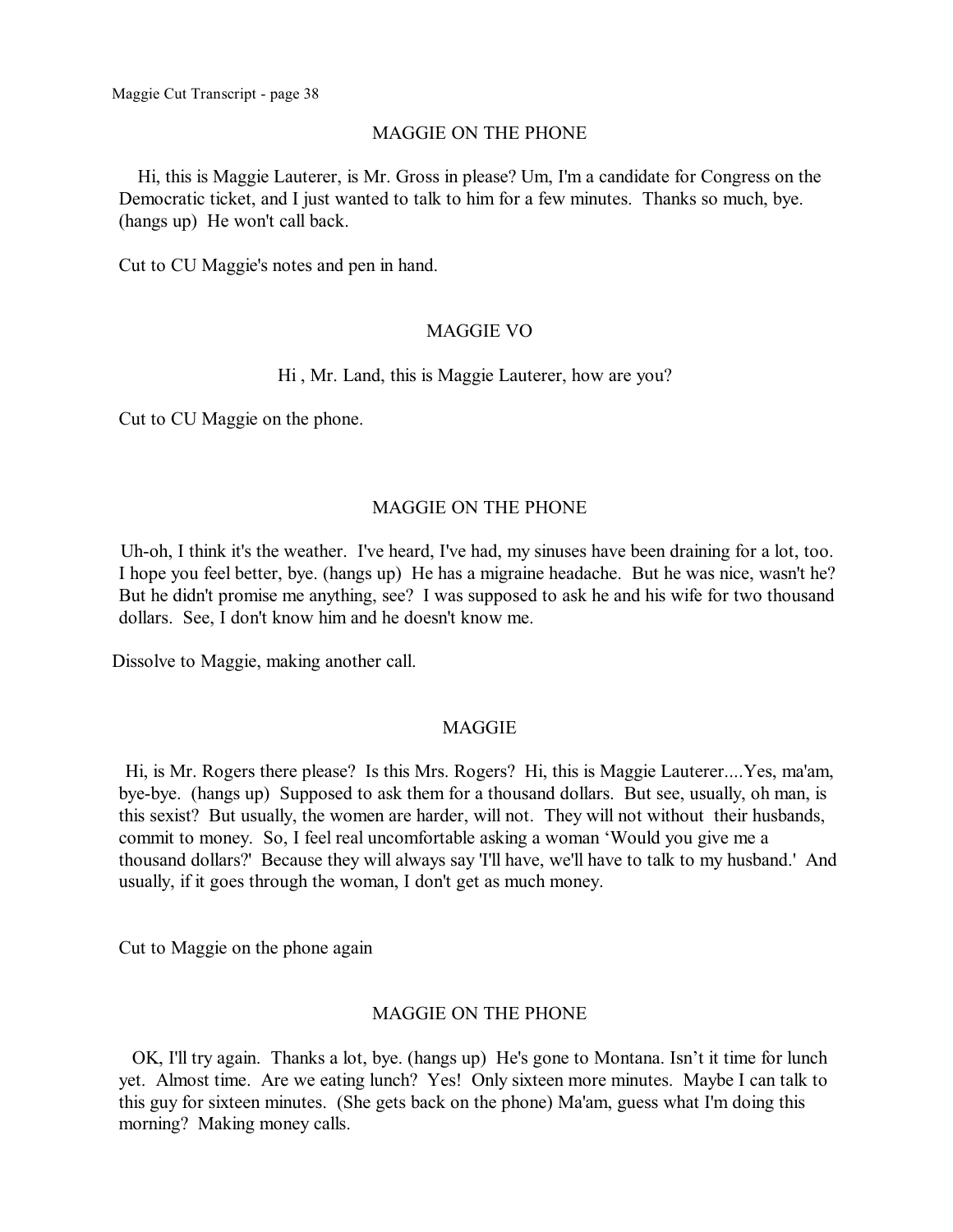### MAGGIE (cont)

Yeah, and I'm calling Mike Bonfoi. Yeah, you gonna help me out? Good, can I count on you for two hundred fifty? (cringes) Great, thank you. Bye-bye. (hangs up) I hate the number. You know if he says, 'I want to give you something' and I say 'Great' and I'm supposed to nail him down. Ugh. Two hundred fifty, he said, 'Well, I don't know if I can do that much. Well, I guess I can.' But he was nice. They usually aren't that nice.

Cut to CU Maggie's's hand, as it takes sheet out of binder.

### MAGGIE VO

I love to take it out of here, it means I don't have to call them again.

Cut to MS Maggie, at her desk, talking to campaign worker.

### **MAGGIE**

He's going to send two hundred and fifty dollars (handing her the sheet) Can I go home now? No.

### FEMALE CAMPAIGN WORKER OC

When you hit three thousand, let me know.

### **MAGGIE**

Three thousand, I can go home. It's a long way to Tipperary...

Dissolve to CU Maggie.

### MAGGIE

It's grueling, it's demeaning, but they say it has to be done, and a lot of people say that folks expect you to call, they're waiting for you to call them, they're not gonna give unless you call them. Um, so I guess it's part of the game that I wasn't aware of. I mean, I knew you had to get money, but I didn't know you did it this way.

Cut to WS of sign "Monday, August 1st, 100 DAYS TO VICTORY! Phone rings in background.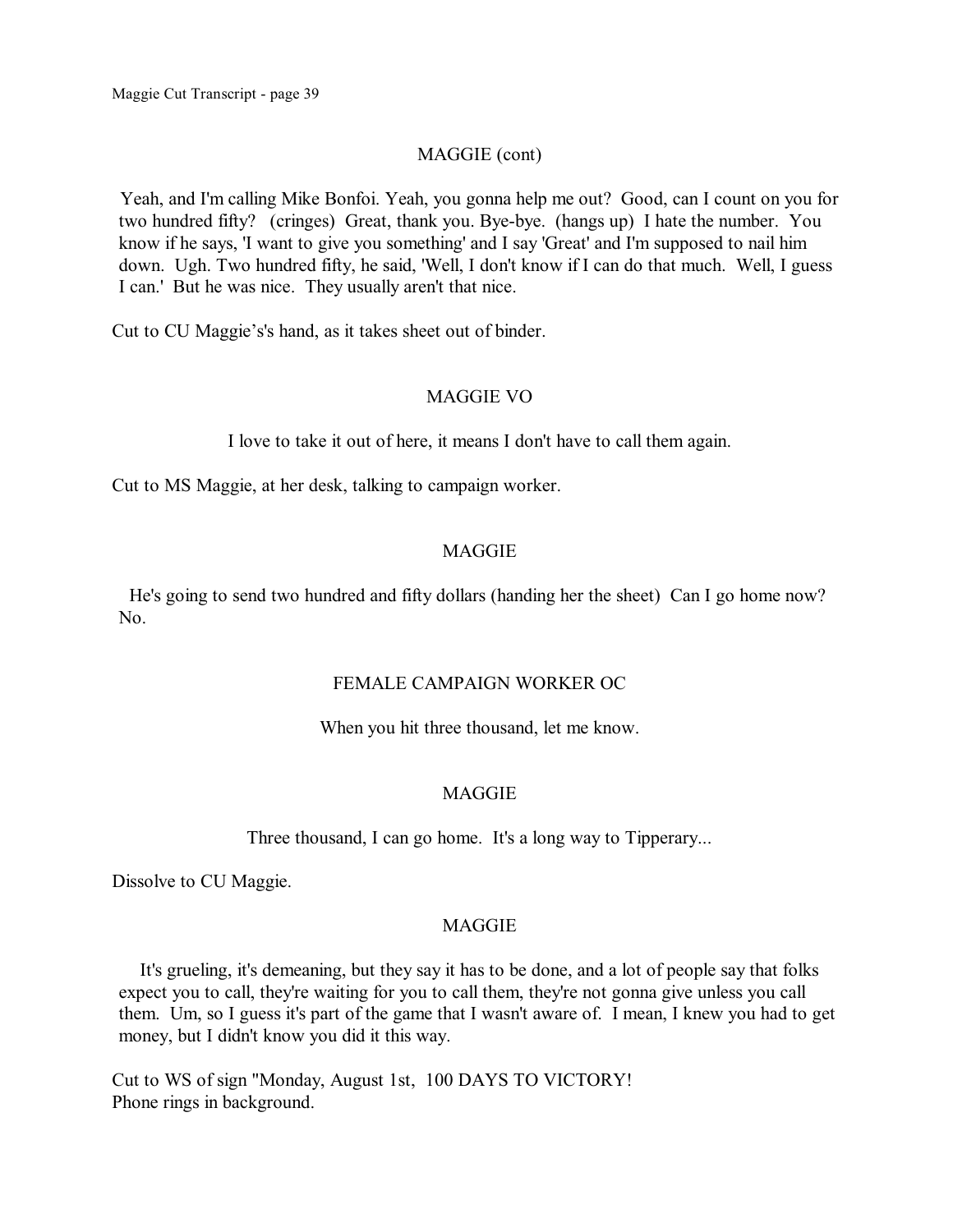### CAMPAIGN WORKER (VO--ANSWERS PHONE)

Maggie Lauterer for Congress. Grier just stepped out of the office...

Cut to various shots of campaign workers in office working, on the phone, etc

### NARRATION

**Before the campaign, Maggie's staff were strangers. But now, with the election only three months away, they've become a family, working endless hours in their crusade to get her to Congress. It's a curious way to spend your time.** 

Cut to MS Jim Demay, Field Director writing on a board.

### JIM DEMAY VO

Are you saying it's odd because in a district of 550,000 people there's only eight of us willing to work on a campaign full time? (laughs)

Cut to interview with Jim Demay

## JIM DEMAY

It's strange that we come from all over the country to do this stuff? (Male voice: 'For no money') Little or no money. The reason I do this is I really do enjoy politics. It's, uh--

Cut to interview with Troy Kolbert, Issues Director.

## TROY KOLBERT

It's a high, it's... it's.... I don't know, I love it. Some people like sports, some people like music or whatever and I just like politics. It's what I want to do.

Cut to CU of Becky Martin, Research for the campaign.

## BECKY MARTIN

I have to do something with my life that I feel like is doing some people some good or *the* people some good and this just seems like the most fun right now.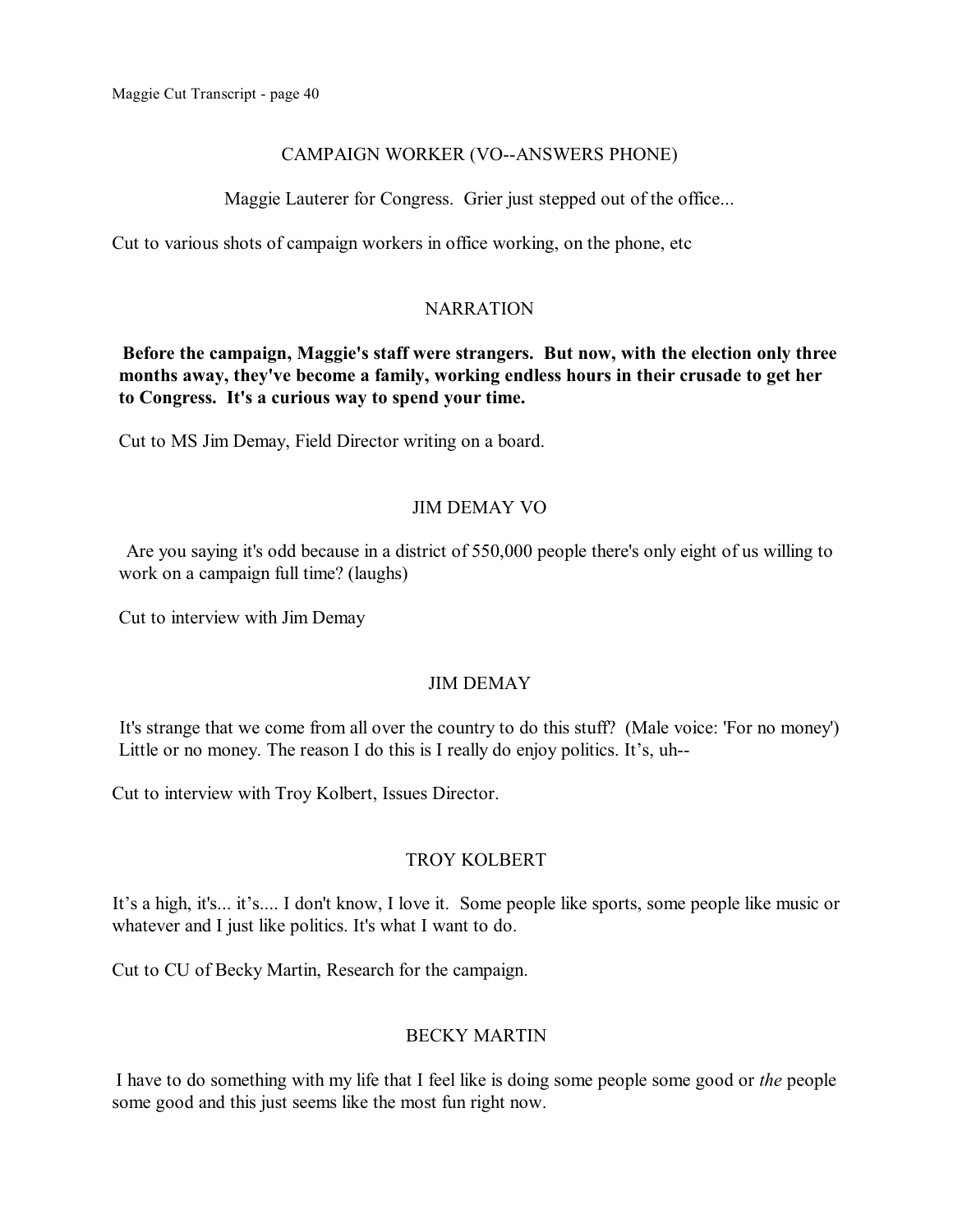Cut back to CU of Jim Demay.

### JIM DEMAY

I don't know, I never really aspired to all that much when it came to politics. I just go from... find someone who I'd really like to work for and who I believe in, and move on to the next race after that and in between occasionally find a job that pays me some money so I can go do this again.

Cuts to interview with David Danzig, Director of Research

### DAVID DANZIG

One thing that I like a lot about this campaign is the closeness that you have with all.... the relationships you have with the people in this office is just different. You don't, I don't have relationships like this in my normal everyday life and that's one thing that I've really come to appreciate.

Cut to CU of campaign worker. Cut to LS of Maggie talking to campaign workers

### DAVID VO

It's almost like a sports team but it's a sports team that's constantly playing.

Cut to MS of Female Campaign worker. Cut to Maggie speaking emotionally to her staff.

### MAGGIE

What is important is that we win as a team. We have to win as a team. We are the team. So I'm carrying the football, okay?

Cut to CU of Troy Kolbert.

### MAGGIE (Starting to cry)

And whatever happens, happens.

Cut to MS of Maggie

### **MAGGIE**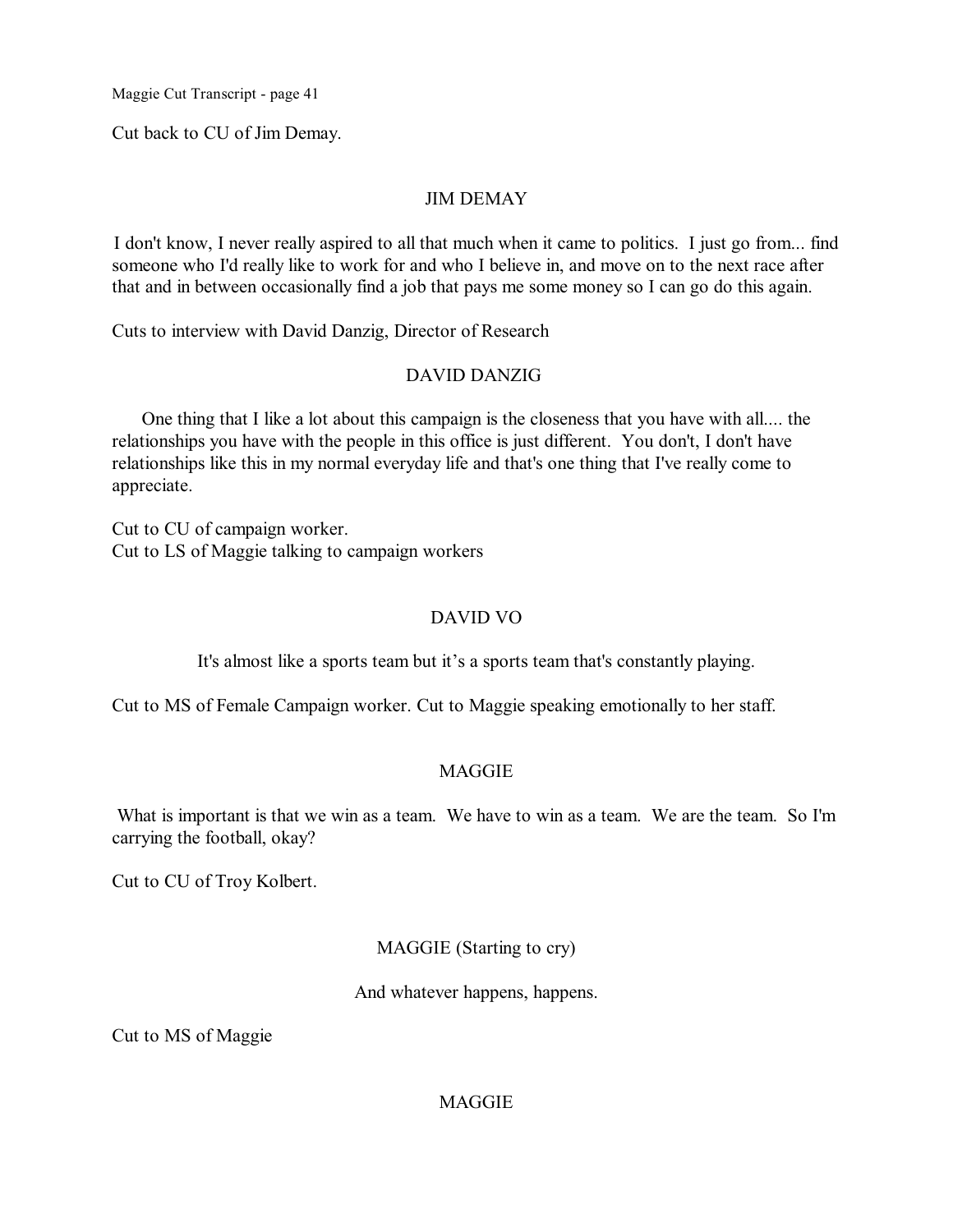But I love you all and I need you all, and there's not anything I could ever do to repay all of you for believing in this. This dream we have to make this thing happen.

Cut to CU of Grier.

### MAGGIE VO

### So that's what I wanted to say.

Cut To LS of Maggie and Campaign workers holding hands around the table.

### **MAGGIE**

Let's have a circle. Let's stand up

# VOICE VO

Kum bay ya.

## MAGGIE

You sing Debbie, we'll listen. We've gotta feel this electrical energy going round the circle everyday, everyday, everyday. Um, I can feel the energy is rising. I am not the laid back Maggie I used to be. As I told Debbie the other day she's not dead she's just asleep. This is no time to be laid back, this is time to be full of energy and be positive and believe in our future. And I believe that we are going to win. Do you believe that we are going to win? Okay. Go get 'em team. (Laughter)

Fade to black. Dissolve up to animated "Vote For Me: Politics in America" logo

## NARRATOR

### **Stay tuned for the conclusion of Vote for Me.**

Intertitle: "September 1994 / Six weeks Later"

Cut to montage of old photographs of Maggie's family and of North Carolina. Amazing Grace sung by Maggie.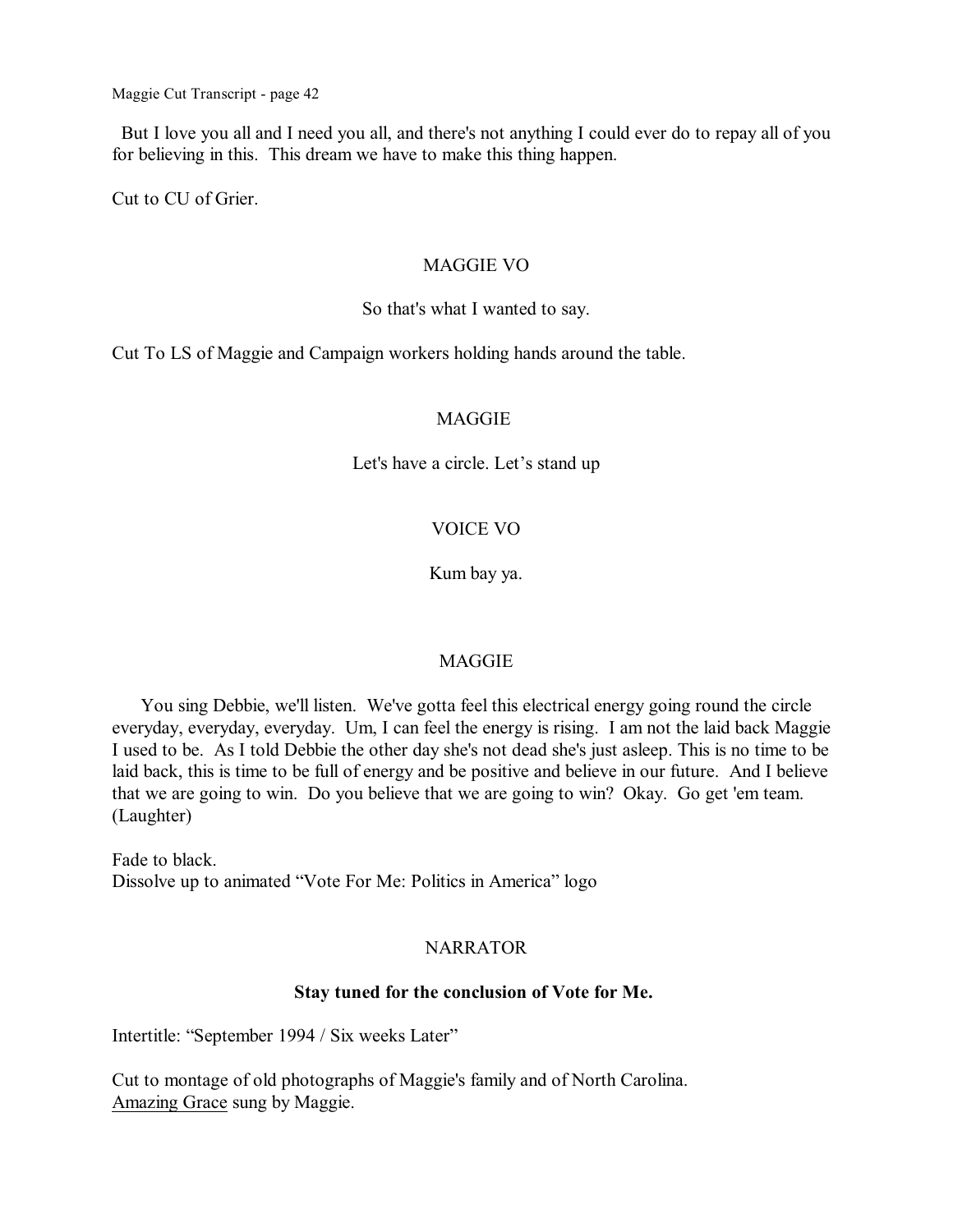#### MAGGIE VO

My family has been in Western North Carolina for seven generations. They settled in these mountains...

#### NARRATION

**As the campaign moved to the fall, Maggie continued to play on her heritage and political freshness to appeal to voters. But as the days to the election dwindled it became clear that the beloved outsider was not scoring the political points she needed to move enough voters into her column.**

Cut to paid Commercial for Maggie Lauterer. Cut to interview with Grier.

#### GRIER

We did our first poll in May and Maggie was in great shape. We polled again about three weeks ago and we were down by twenty one points-- a twenty-one point spread and Taylor was at fiftyfive and we were at thirty-four. My own theory is that I think Maggie's numbers were artificially high. I think the first time we went out and asked people they were basically comparing a beloved non-politician to the bum who was in the office. And I think by now she is considered a political candidate. She is not the journalist. She is not that woman on TV. She's that woman running for Congress and I think that takes some of the polish off.

Cut to MS of Daniel Breen, Journalist.

#### DANIEL

I think that she's a nice lady, I think she's got a lot of good ideas but I think that she's not being aggressive enough and assertive enough in the campaign and because she's going up against Charles Taylor who's experienced in doing so. If she says something about him, man he comes back the next day. If something is said about her-- "Oh I wanna run a clean campaign" well, you know, if you wanna lose keep doing it that way.

Cut to montage of Congress and views of Washington DC.

#### NARRATION

**To win a seat in Congress, Maggie knew that she didn't have to be a polished political pro. But for an underdog, it can't hurt to get some pointers from the experts. When the Democratic party offered its help, she took a trip inside the beltway to consult with Jim Margolis, who had been Bill Clinton's media advisor.**

Cut to LS of Maggie and Jim Margolis. Cut to CU of Jim Cut to CU of Maggie

#### JIM OC

Okay, what I thought we'd do is some Q&A. Go through and think about answers. Cut to CU profile of Jim.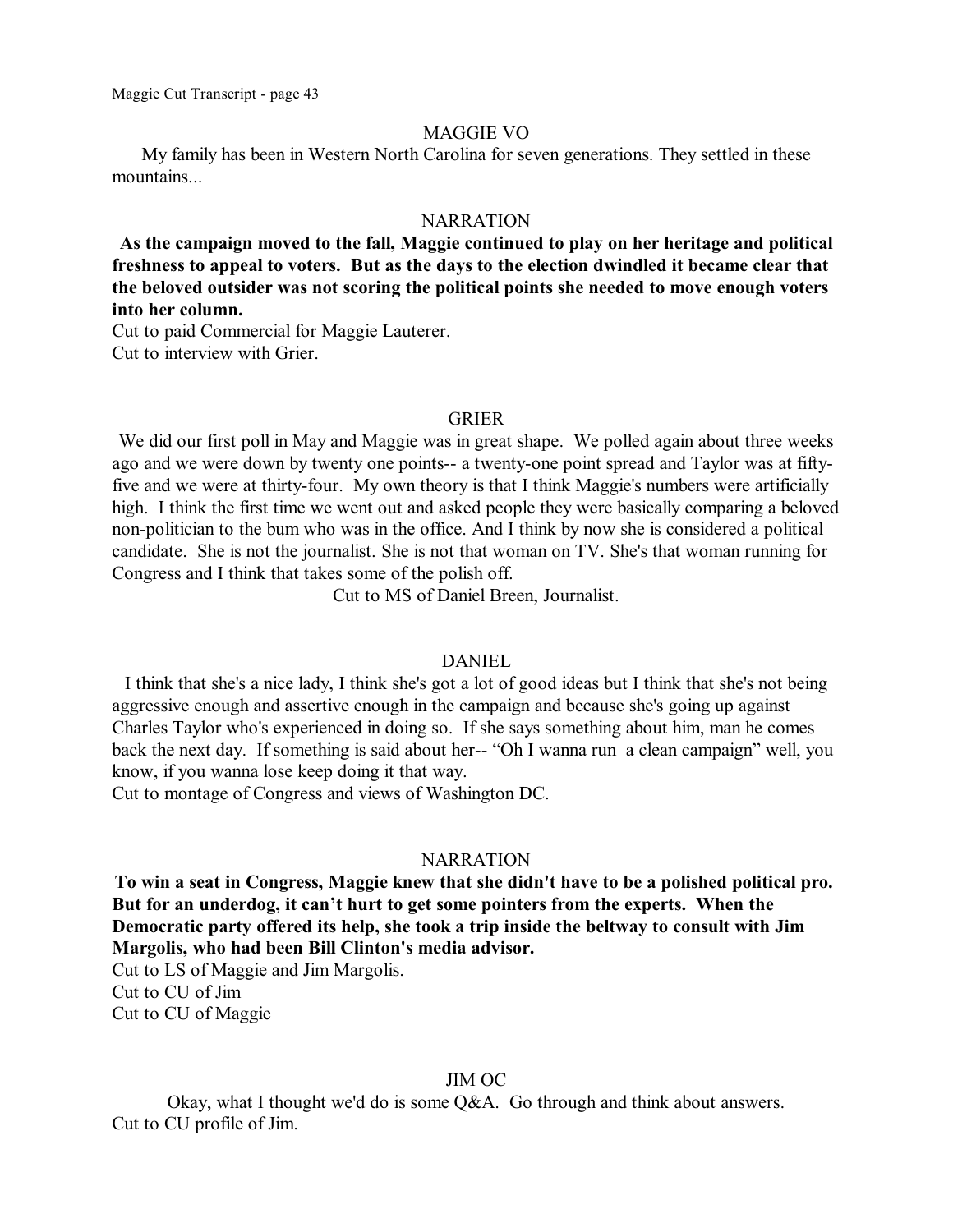#### JIM

Are there any specific areas that you want to focus on? Or just generally? Cut to MS of Maggie.

### **MAGGIE**

Try the generic approach and then we'll see, okay? Cut to LS of Maggie and Jim.

### JIM

Does this sort of mean that you're the women's candidate is that what this is all about...

### **MAGGIE**

No I'm not just a women's candidate. Can't we just think about candidates as men and women who are for everybody?

Cut to video footage of interview.

#### MAGGIE

We've got to pool together before we do anything about the problems in this country. So, no I don't think of myself as a woman's candidate. Cut to LS of Maggie and Jim.

#### JIM

I like the answer? The only other thing that I might add, I've been through a lot of these women candidates now that we've worked with. You might want to say-- look do you think that crime is a women's issue or a man's issue? Do you think.. and you know go through some of the lists of the kinds of things that you're concerned about and it may get you back to.. to sound a little more substantive.

Cut to another angle of LS of Maggie and Jim.

#### JIM

Tell me, why are you running for Congress?

#### MAGGIE

Well it's definitely a switch in my whole career.

Cut to MS of Maggie.

### JIM VO

Some people said it was almost by default and that you weren't prepared.

### MAGGIE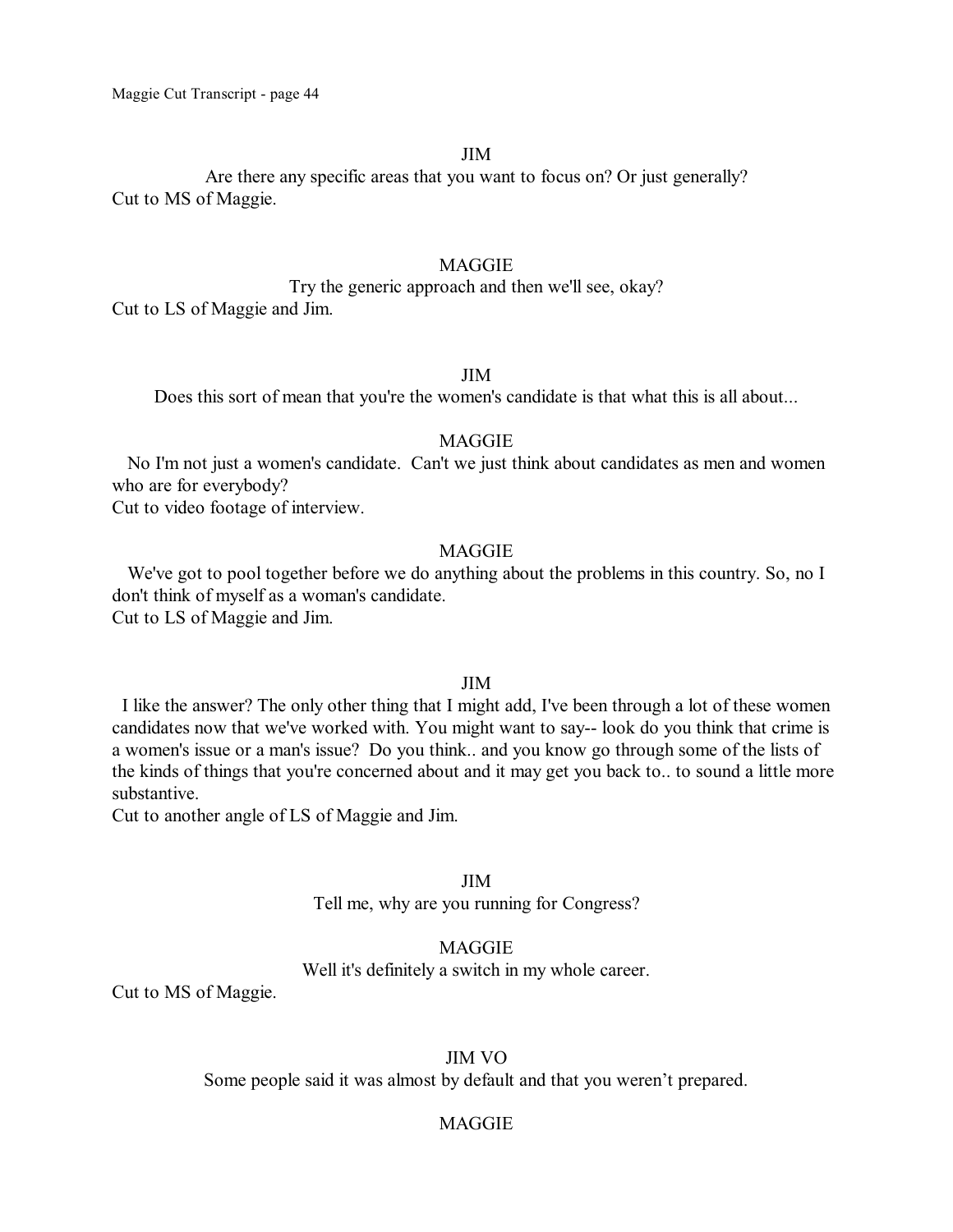No I wasn't. Well, what happened.. very briefly-- a history of what happened: Clark Plexico who is a State Senator from our district had made all of the signs that he was going to run... Cut to LS of Jim, Grier and Maggie

### JIM

I just said you weren't prepared and you were kinda agreeing with me and you gave out a three minute response. Cut to MS of Grier and Maggie. Cut To LS of Jim, Grier and Maggie.

### JIM

And it wasn't about your passion for running and what you wanted to do. It was because this guy defaulted. He said no and then well I guess there's nobody else to do it-- Cut to CU of Maggie

### JIM OC

So you stepped into the breach.

Cut to LS, different angle of Jim, Grier and Maggie.

#### GRIER

You need to get better at dispensing the questions. You know, if you don't like the question or it's not what you want to talk about, just get off of it and change the subject. And I think Maggie tends to want to answer the question. Cut to MS of Jim.

### JIM

You're right - I hadn't really tracked it but you really do want to answer all my questions. It's the reporter in you that wants somebody to answer them.

### GRIER

She wants to answer the question that you asked, that's even worse. Cut to CU Maggie

### JIM OC

You've just been sworn into office and you're sitting down to figure out the first thing that you want to do. What's that priority for you?

#### MAGGIE

#### My priority is to help...

Cut to CU of Maggie watching her answer on a TV monitor.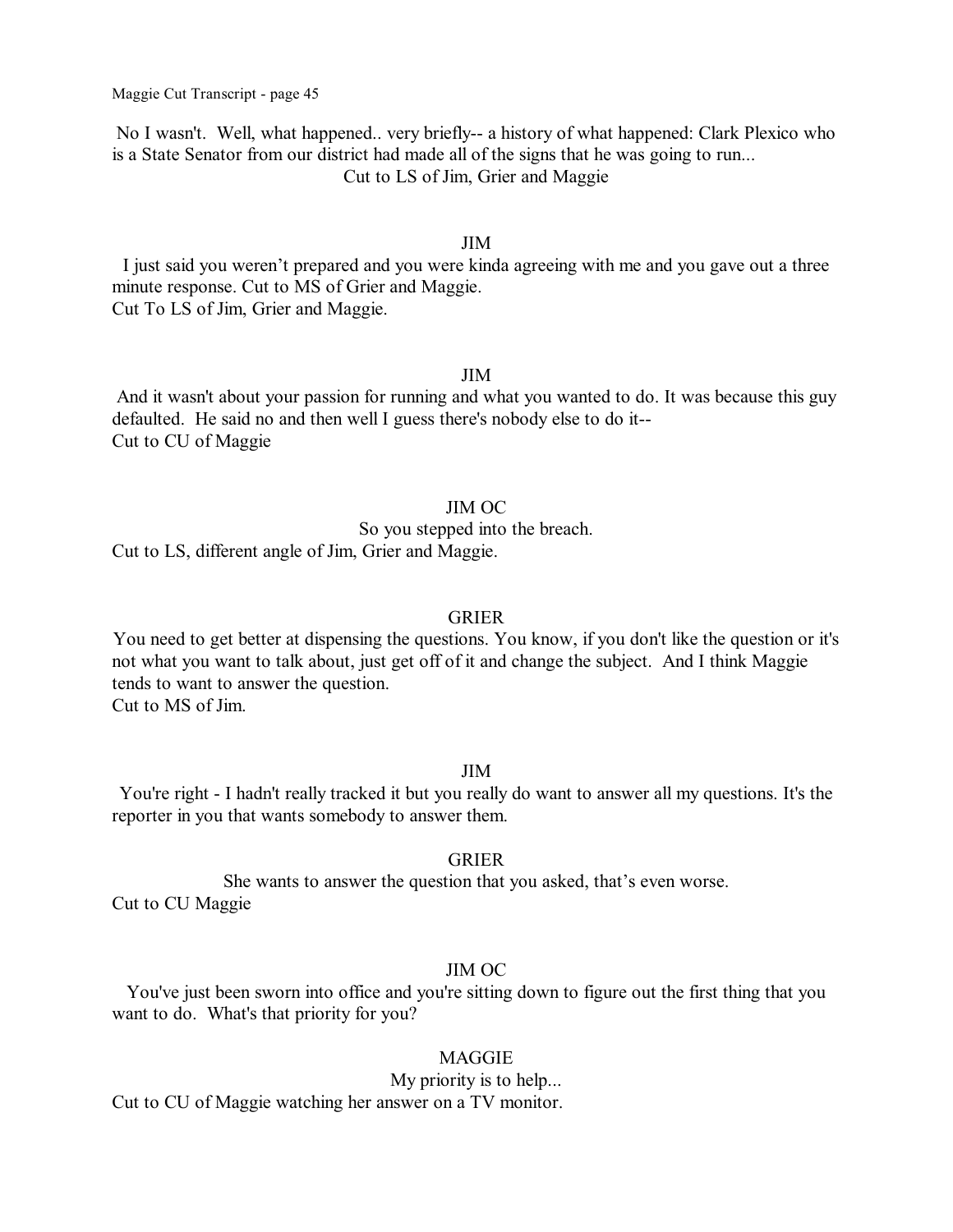### JIM OC

I didn't believe you knew exactly what you wanted to say there.

### MAGGIE I hadn't thought about that.

Cut to MS of Jim.

#### JIM

You will feel so much more comfortable if you devote over the next six weeks to three two hour sessions where you do this and force yourself to watch the tape. Even though it's a little painful getting from here to there, it's just you know, you're just so much more confident. I know I can handle almost anything they come up with, I know where I wanna go. Cut to LS of Jim, Maggie and Grier.

### MAGGIE

Alright, I'm so glad I got the chance to meet you. Thank you, thank you for your help. Cut to montage of panoramic views of New York City.

#### **NARRATION**

**In Washington, you can get political advice but in New York you go after the money. So it's time for a pit stop in the Big Apple.**

Cut to MS interior of car with Maggie in NYC.

### **NARRATION**

### **Where the streets might just be paved with gold.**

Cut to CU of Maggie talking to camera.

#### MAGGIE

Those of us who live somewhere else dream about visiting New York but very few of us dream of moving here.. Me for one. I think my daughter would like to live here but.... Cut to camera panning to LS of Maggie and Selena getting out of car on busy New York street.

#### SELENA VO

What I'm doing in New York is following mom around and being kind of a sidekick and-- Cut to interview with Selena

### SELENA

--getting a chance to come to New York City, yeah, and that's definitely a perk. Montage of buildings and Maggie crossing streets and going into buildings etc.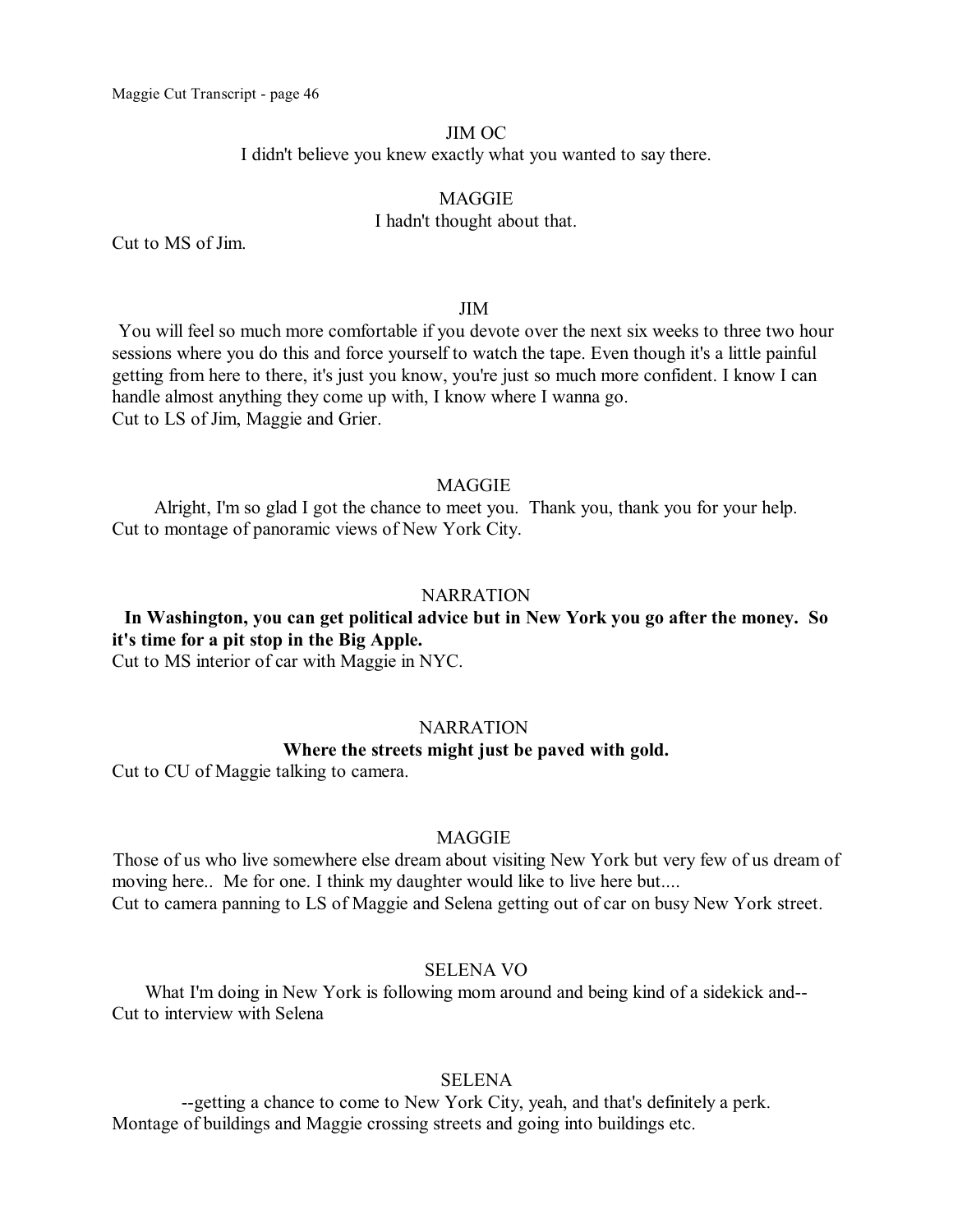#### **NARRATION**

### **In the money-mad world of politics, looking for cash away from home is not unusual and by now, Maggie's fund-raising prowess has attracted the attention of the National Democrats who think they smell a winner.**

Cut to a montage of Maggie with Jack O' Day in New York.

#### SELENA VO

#### Schedule is following Jack round and seeing his friends.

# INTERVIEWER VO

Who's Jack?

#### SELENA VO

Jack O'Day is a friend of Charlie Rose and Charlie Rose is a Congressman down in East of the state of North Carolina. And Charlie Rose knows mom and mom knows Charlie Rose so, and we had Jack O'Day in New York City and so Jack O'Day knows a lot of people here and a lot of Democrats that want to help.

Cut to LS of Maggie and Jack in fancy office with potential funders at a NY law firm.

#### MAGGIE VO

When I decided to run, I never dreamed you went outside the district. Washington, I thought maybe, but never New York City.

Cut to interview with Maggie sitting in a window against NYC skyline.

#### MAGGIE

But we're seeing folks who have helped Democrats before. And they seem very open to it and they're not surprised and so apparently this is something that happens a lot. Cut to MS of Sid Davidoff.

#### MAGGIE OC

I'm from near Sugar Mountain, so I'm a real mountain girl if you wanna meet you one.

### DAVIDOFF

The first time I went there I couldn't understand what anybody was saying. It was like I'd landed in Europe.

### MAGGIE (laughing)

Well they probably couldn't understand what you were saying. Camera pans over to MS of Maggie.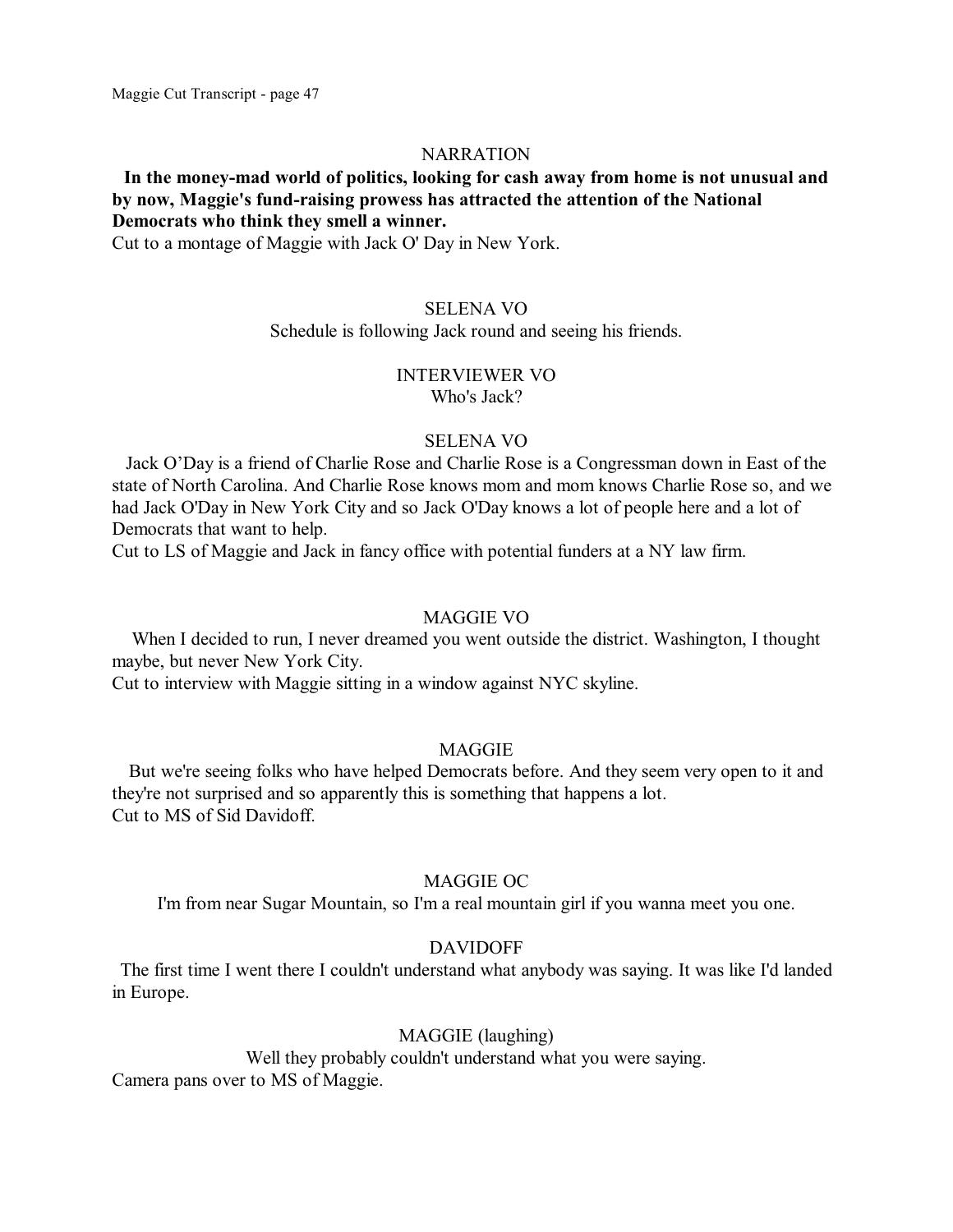### DAVIDOFF OC

All I wanted was some hamburgers and some ketchup and it was impossible. I got used to it. It's a pretty country.

#### MAGGIE

Well, we have our own accent there. We kind of saved it from the old world and twisted it a little bit.

Cut to CU of Davidoff.

### MAGGIE VO

It's a wonderful place to be from. But we're called the revolving door of the nation in that-- Cut to CU Maggie

#### MAGGIE

--we change more times than any other district in the whole country. And we change every two to four years- it's because we have almost a perfect balance between the Democrats and the Republicans.

Cut to CU of Davidoff.

#### DAVIDOFF

What does it take in terms of dollars? That you will spend? Cut to LS of Davidoff and Maggie.

### **MAGGIE**

In North Carolina - the average is five hundred and fifty thousand dollars until this year it's gotten more expensive- it's gonna be between six hundred and six fifty we guess

### DAVIDOFF

Well, it's more than tuna fish, you know. Still that's expensive. Cut to MS of Maggie.

### MAGGIE

However, we've gotten a lot of grassroots support. I mean, little old ladies sending ten to twentyfive dollars after a while add up, but anybody who could help us out. Cut to MS of Davidoff.

### DAVIDOFF

Jack says you're alright, you're alright.

Cut to MS of Jack.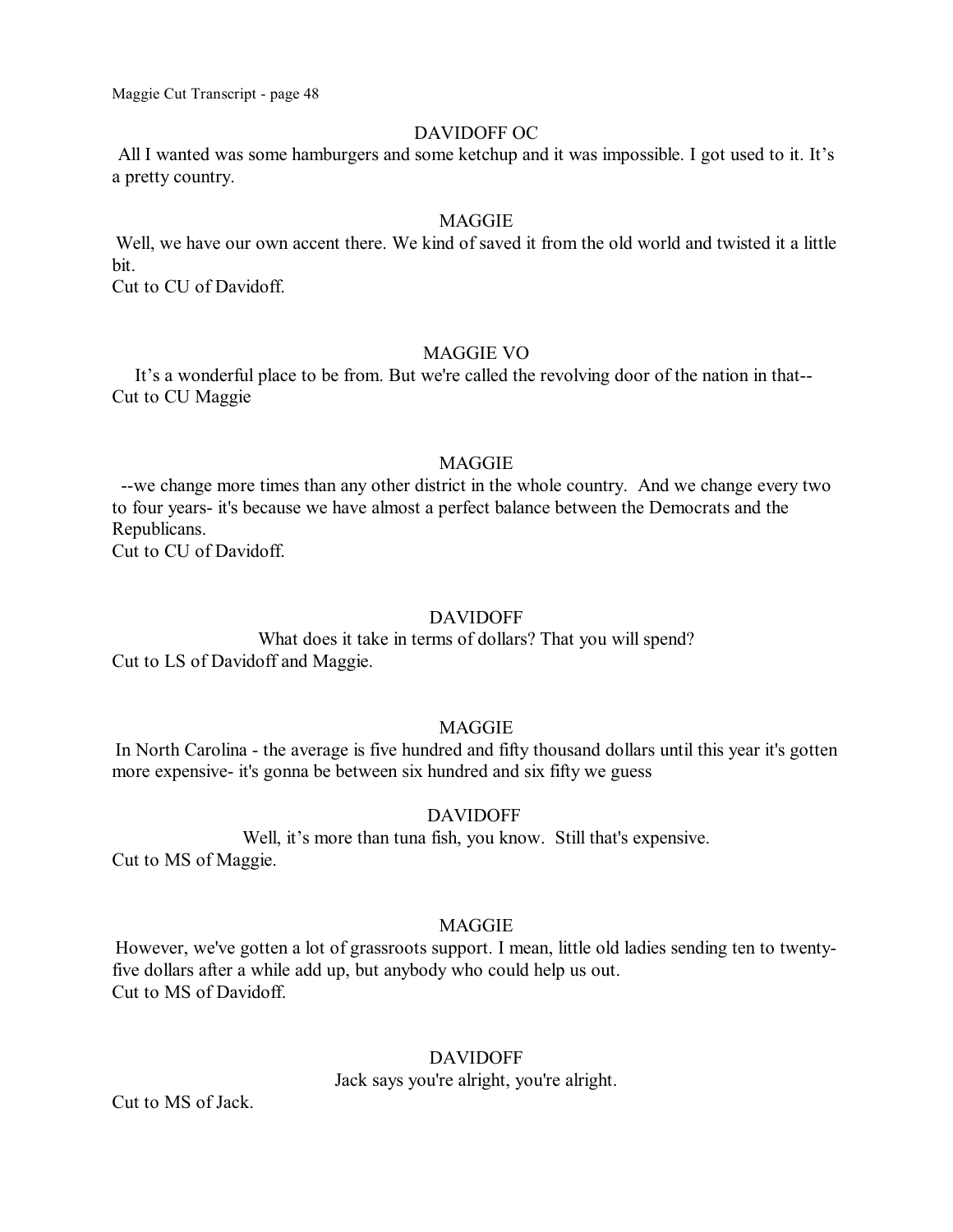### JACK

This is a race right now; this is a dead heat from a guy who's to the right of Attila the Hun, commonly refers to himself as a clone of Jesse Helms and I think what you're track record has been in politics I have no problem asking you to help her out if you can. Cut to CU of Howard, another lawyer.

#### **HOWARD**

Jack doesn't ask often but when he does, he puts the arm on real hard so...

#### JACK VO

I'm not even asking you to help my son but...

Cut to MS of Jack.

#### **JACK**

But I'm asking you to help Maggie 'cause she's great. Camera pans over to Davidoff.

### DAVIDOFF

Well I'm impressed. Howard and I-- I'm sure will do something. We gotta beat Attila the Hun and Jesse Helms, that's for sure. Camera follows Maggie and Jack down street.

### MAGGIE

And they usually don't give money?

JACK Well they don't come forward and volunteer it.

MAGGIE Well they said they would didn't they?

### JACK

Oh, I know they will. Cut to MS interior of car. Jack dials his secretary on his car phone.

# **JACK**

### Angel?

### ANGEL ON THE PHONE Yeah?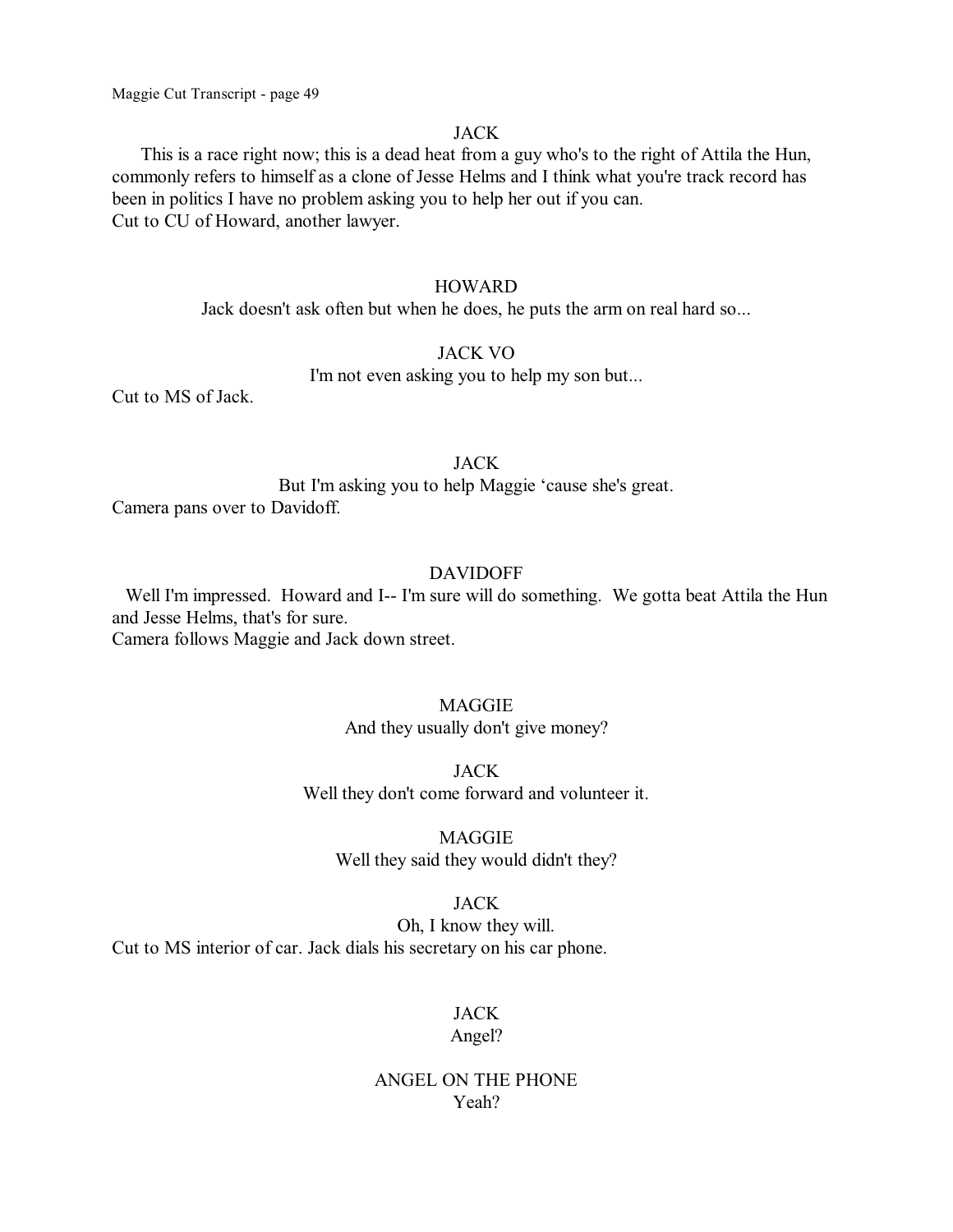### JACK Alright, we're outside. We'll be up in two minutes.

# ANGEL You got it babe.

### JACK Okay.

# ANGEL

# Bye.

# JACK

Where the hell are we? Camera pans from the heavy traffic to the interior of the car. Cut to panoramic view of NYC.

## **NARRATION**

# **That evening it was networking time.**

Cut to MLS of Maggie at bi- partisan women's campaign fundraiser.

# **MAGGIE**

Hey Carol, How are ya?

### **NARRATION Attending this gala reception--**

Cut to MS of Anita Hill

# **NARRATION**

**--sponsored by the Bi Partisan Women's Campaign Fund was a glitzy introduction to the stars--**

Cut to MS of Christie Todd-Whitman.

# **NARRATION**

**--And wannabe's of women in politics and hopefully another financial shot in the arm.** Cut to MLS of Maggie with some women.

# WOMAN OC

We can't stand next to each other. We clash.

Cut to interview with Marlo Thomas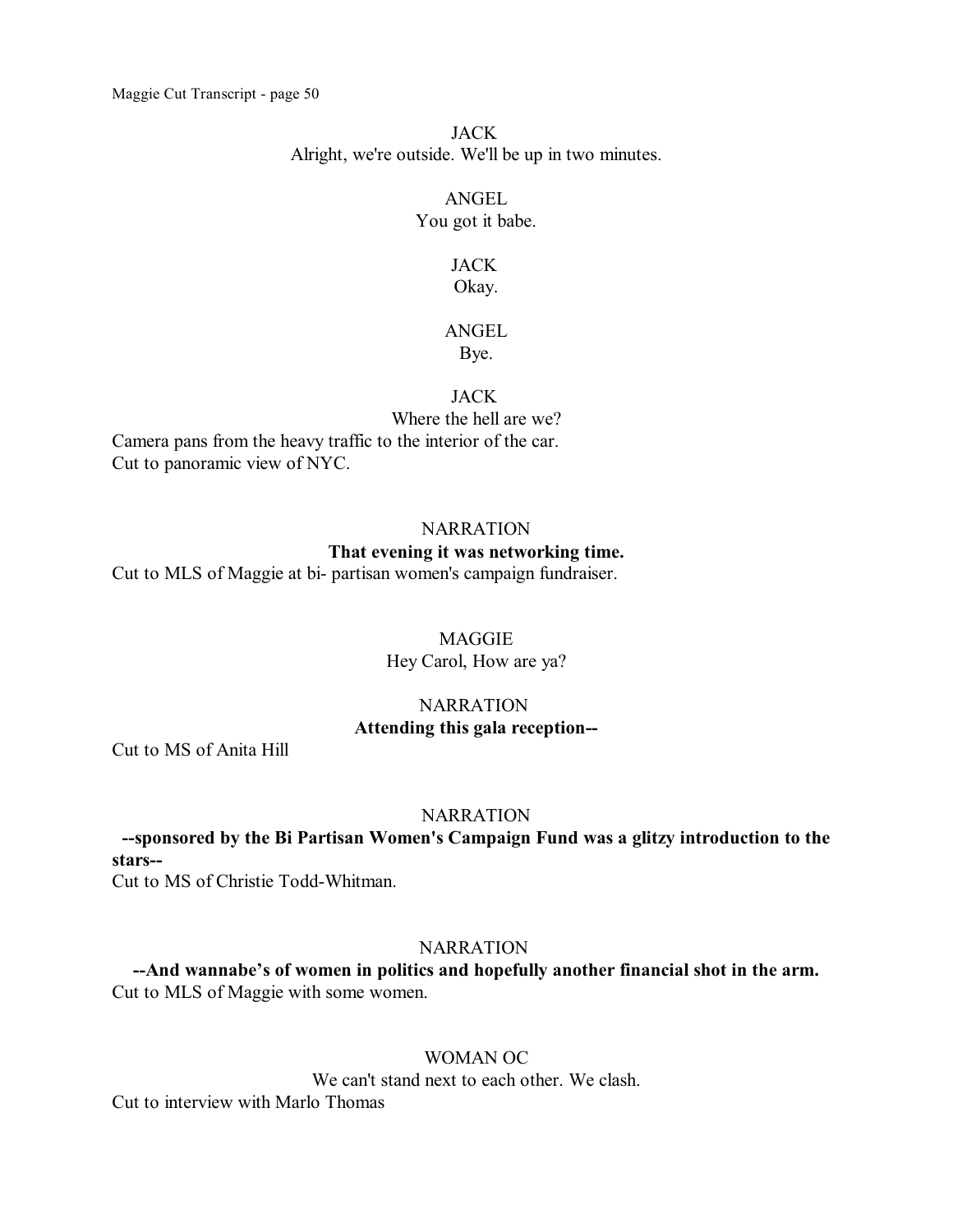#### MARLO THOMAS

This is the twentieth Women's Campaign Fund evening and its really an interesting night because all over town in twenty five different homes, houses and apartments will be hosting parties with special guests who are women that are running for the Congress or District Attorney in different parts of the country.

Cut to camera pulling back from candidate Cynthia Ruccia.

### MARLO THOMAS

And right after this party we will go on to our own apartments where we'll serve dinner to people who've paid anywhere from two hundred and fifty to a thousand dollars to meet our campaigners Camera pans over guests.

### VOICE OC

Just write a check - a hundred dollars.

Cut to Nita Lowey speaking at the podium.

### NITA LOWEY

I just want to thank the Woman's Campaign Fund for all your support and for all you do and for all the women who are running. We're gonna show those pundits once again that the pundits don't know what they are talking about. People vote for women because.... Cut to LS of Maggie in the crowd.

### **NARRATION**

**For Maggie it was inspirational and fun, but there was trouble brewing on the home front.** Cut back to Nita Lowey.

### NITA LOWEY

.... and all this business about crime....

#### GRIER VO

You know, that fundraiser in New York was pretty disastrous all the way around. The fundraiser from hell.

Cut to interview with Grier.

### GRIER

Maggie went up there on the weekend and um, I.. we just had a feeling of dread. I expected Taylor to do something. But all of a sudden I started getting phone calls that he was on the radio with an ad, two reporters talking and saying

"you covering Charles Taylor, yeah it's amazing how hard he works, what a great guy he is. Hey I like that I'm covering Maggie Lauterer. I'm going to New York City."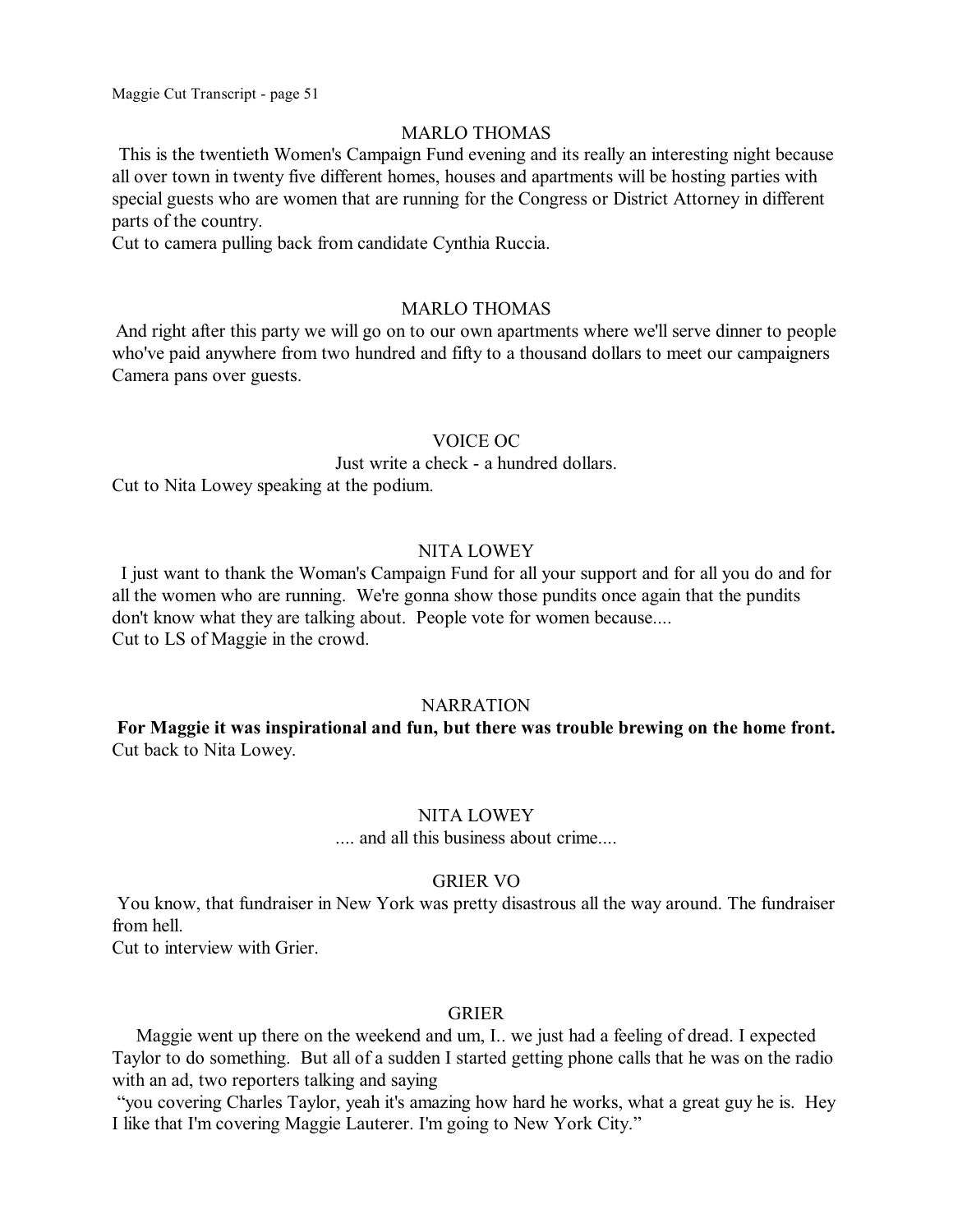Cuts to Montage of Fundraiser Shots: Maggie, Anita Hill and Marlo Thomas etc, as we hear the radio spot that Taylor ran.

### RADIO GUY VO New York city , why?

### RADIO GAL

Lauterer's going to a liberal New York fundraiser in Marlo Thomas's penthouse.

#### **GUY** Marlo Thomas!

GAL Guess who else is raising money for Maggie Lauterer.

#### **GUY** Who?

# GAL.

# Anita Hill.

**GUY** Anita Hill? The woman who tried to sink Supreme Court Justice Thomas?

### GAL

### That's right.

GUY

The New York liberals have their own seat in Congress. Why do they wanna buy ours?

GALGood question, I'll ask Anita Hill.

GUY Maggie Lauterer, now we finally know who's side she's really on.

### COMMERCIAL VO

Paid for by the Charles Taylor for Congress Committee. Cut back to interview with Grier.

#### GRIER

Charles Taylor was on that 'outta the district liberal women stuff before New York. He just thought he'd died and gone to heaven when he found out she was going to New York city to be with Anita Hill and Lani Guinier.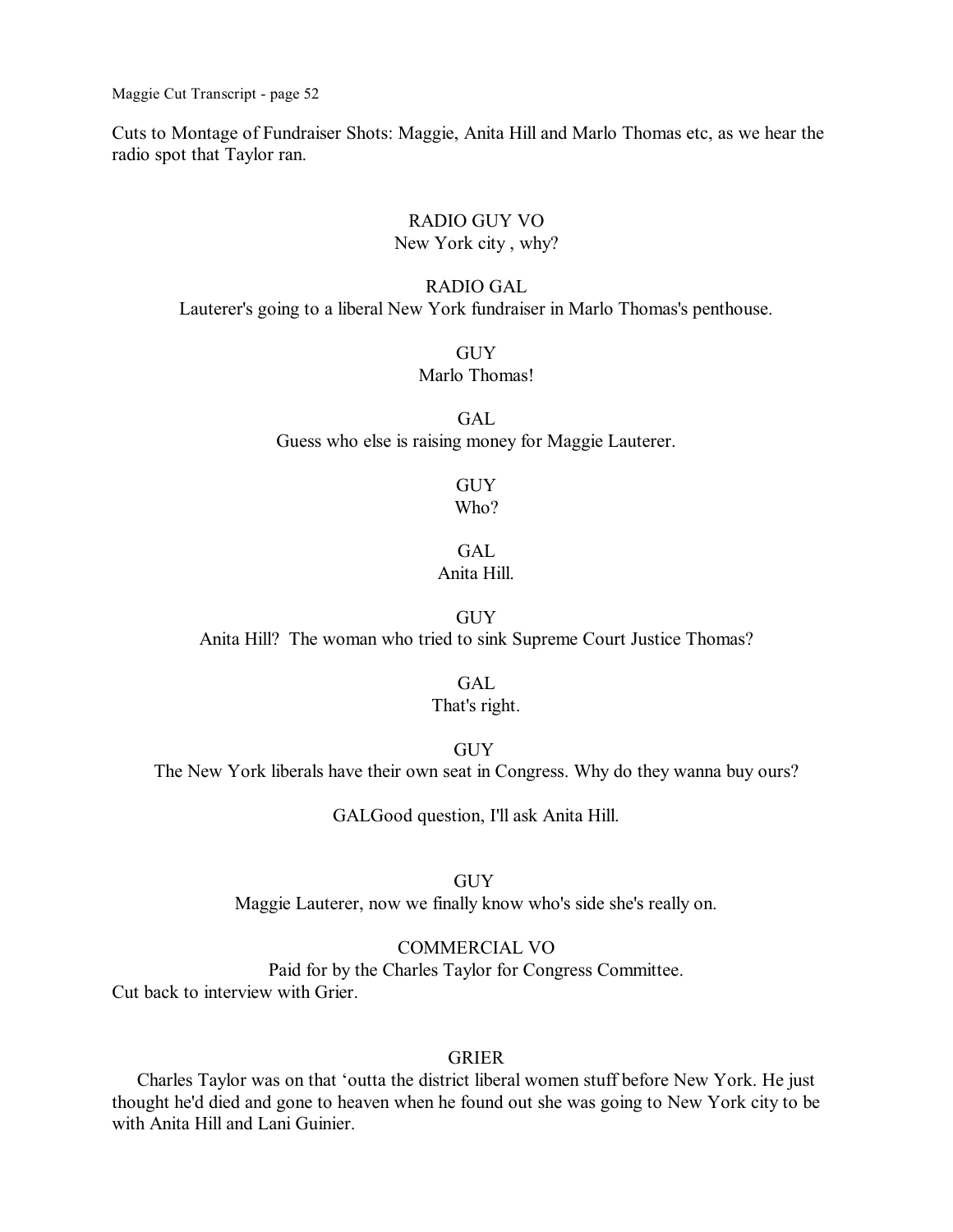Camera tracks past some houses in Asheville. We faintly hear the ad once again.

### GUY FROM RADIO VO New York City? Why?

#### GRIER VO

That ad ran eight times a morning in drive time and eight times in the afternoon drive time for about two weeks. Just beat us over the head with it.

#### GUY FROM RADIO VO

Now we finally know whose side she's really on.

### MAGGIE VO

Trash like that- it makes me mad.

Cut to CU of Maggie at the fundraiser.

#### MAGGIE

But see, I'm new at politics and I'm learning that apparently you do stuff like this so you knowwe've got stuff to pull out on him and so we will and we said, well should we? Well- yeah. Now we're gonna do it now. Gonna go negative. If he's already going negative like this and you know we haven't done anything negative so far and now he's already slamming me so I'm gonna slam him back.

Cut to paid advertisement for Maggie.

### COMMERCIAL VO

Outrageous, scandalous or just plain wrong. Since 1966, Congressman Taylor's made more than a business of politics....

#### **NARRATION**

**From Maggie's point of view, Taylor's attacks were personal and it was a matter of honor for her to respond in kind. But for her campaign staff, using negative ads was a matter of political survival.**

#### GRIER VO

We knew we had to take the fight to Taylor. We had to start talking about him and stop talking about the issues.

Cut back to interview with Grier.

### GRIER

Even talking about health care, about welfare reform, about crime- it just doesn't really move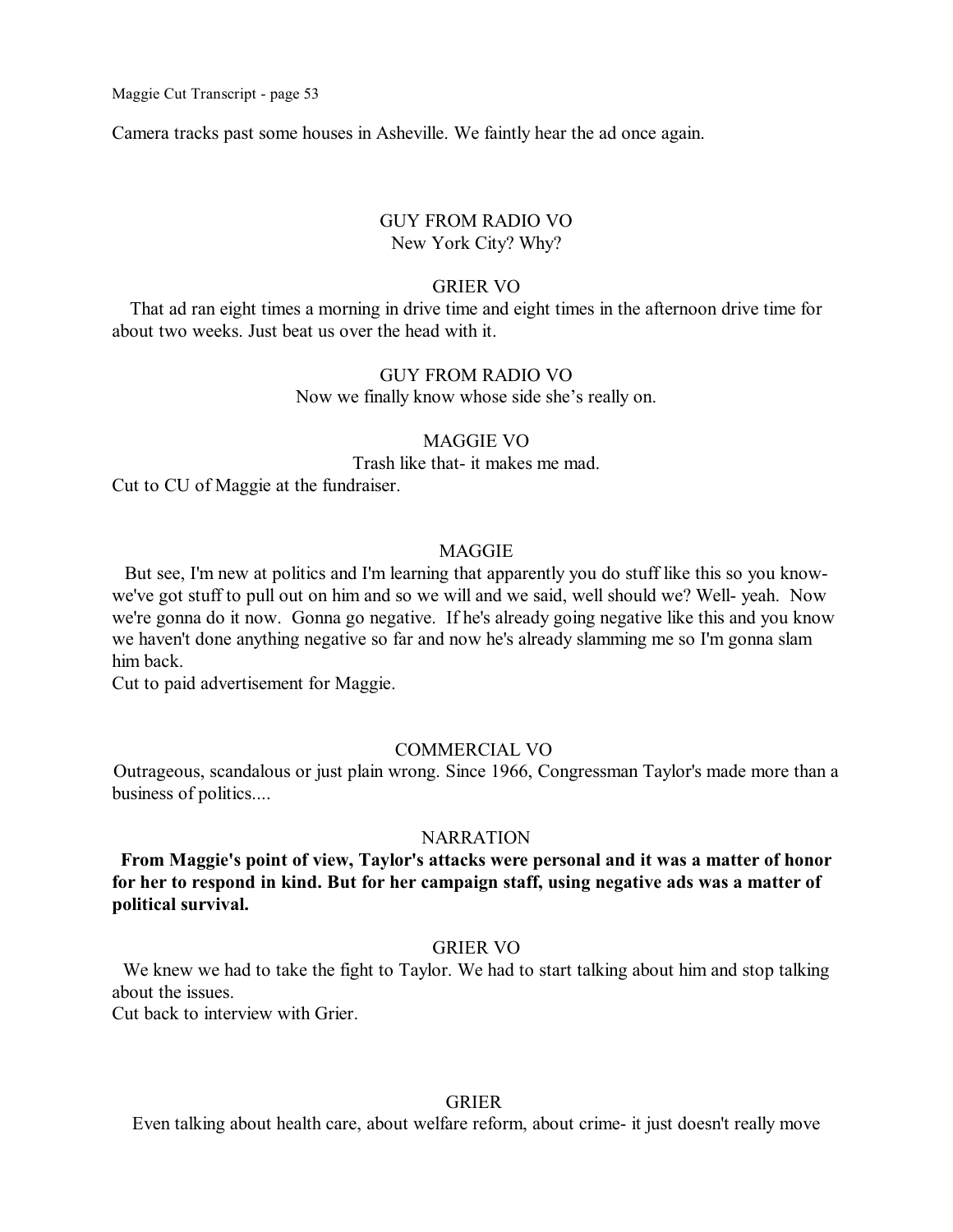people. They're just in the mood where they wanna throw the rascals out. Cut to another anti-Taylor advertisement.

### GRIER VO

So we knew that the message had to be an anti-incumbent message. Cut to LS of Capital building (continuation of ad).

### GRIER VO

We were trying to come up with a slogan and we kept coming back to the fact that Charles Taylor got into politics in 1966.

### COMMERCIAL VO

Charlie Taylor, making a business of politics since 1966. Cut back to interview with Grier.

### GRIER

Now we don't make a big deal out of the fact that he got out in '70 and didn't get back in till '90 but - hey it works.

Cut to a second Maggie anti-Taylor ad.

### COMMERCIAL VO

In Washington, millionaire Landlord Charlie Taylor....

### **NARRATION**

**It also didn't hurt to point out that landowner Charles Taylor received federal funds from a housing program called Section 8 - a possible conflict of interest for a sitting Congressman.**

### COMMERCIAL VO

Haven't we had enough of Millionaire politicians..

### **NARRATION And so the argument was joined and the gloves came off.**

Cut to Taylor Ad.

### COMMERCIAL VO

Maggie Lauterer said she'd run a positive, dignified campaign. Desperate, Lauterer has launched a last minute, false attack on Charles Taylor. Cut to Lauterer Ad.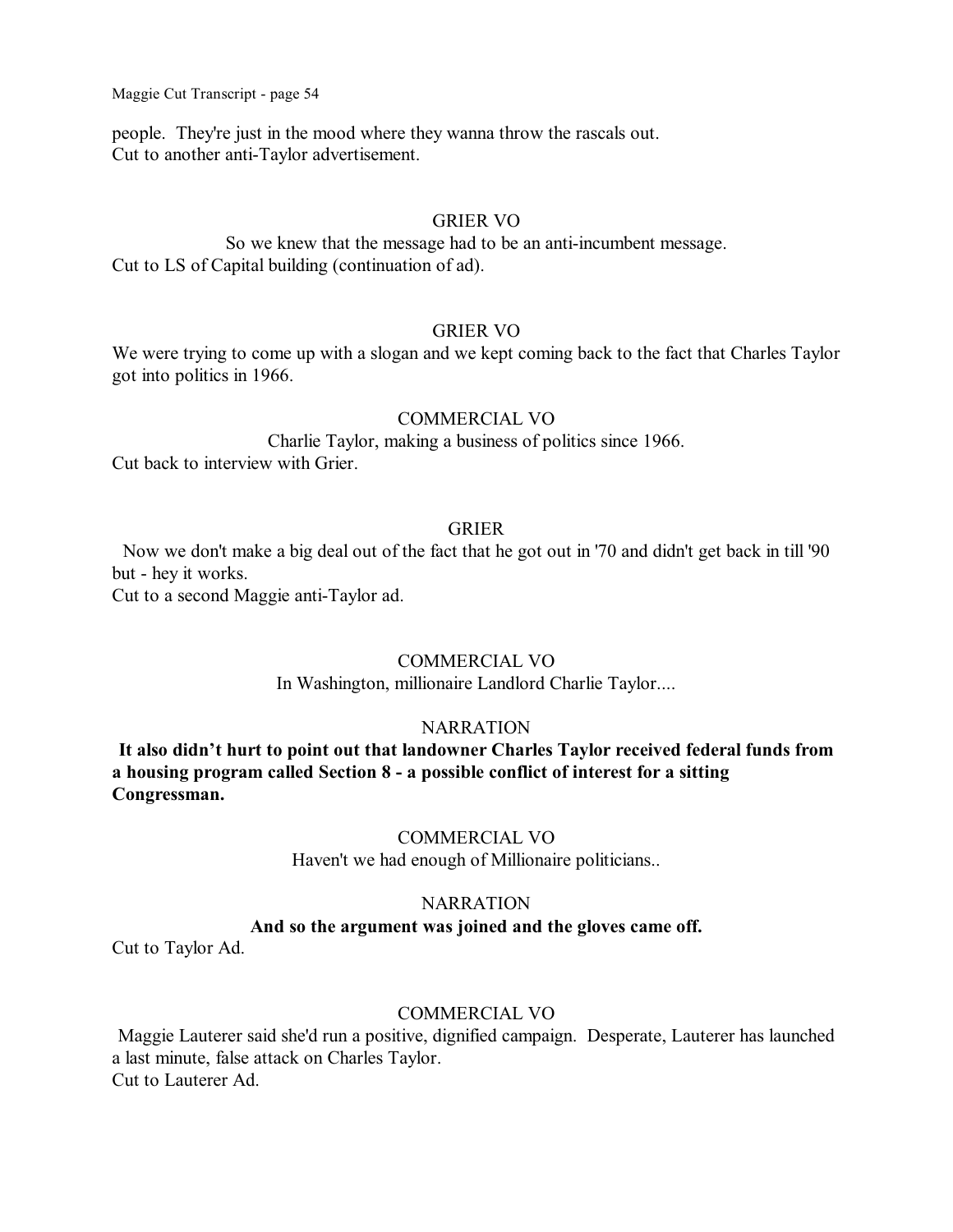#### COMMERCIAL VO

Millionaire Charlie Taylor has taken hundreds of thousands for housing he doesn't even keep up. He ought to be ashamed. Cut to Charles Taylor Ad.

### CHARLES TAYLOR

Isn't it a pity? Maggie Lauterer and the liberals will say anything to win.

### COMMERCIAL VO

Maggie Lauterer, she'll do anything to win, just like Bill Clinton.

Cut to Lauterer ad.

### COMMERCIAL VO

Congressman Taylor delivered for his lobbying friends..

### GRIER VO

Maggie is feisty and very angry about this guy and very eager to expose him for what he is -- Cut back to interview with Grier

#### GRIER

--but she still wants to talk about senior citizens and kids and education and so I.. I'm continually saying, "Get on message Maggie. Remember, it's the career politician, stupid. That's our message right now: throw him out."

Cut to message board in Campaign Headquarters.

Cut to MS of Maggie and woman in green dress.

#### GRIER

What I wanna do is talk about the big picture of politics at this debate. Cut to CU of Grier at board.

### GRIER

And I wanna talk about these issues, from a strictly political standpoint. Shot continues. Cuts to MS of Maggie. Cut to LS of Grier at board

#### **NARRATION**

**While the ads fought it out on the airwaves, back at ground zero, Maggie was brooding. The task before her was to prepare for the only televised debate of the campaign. To**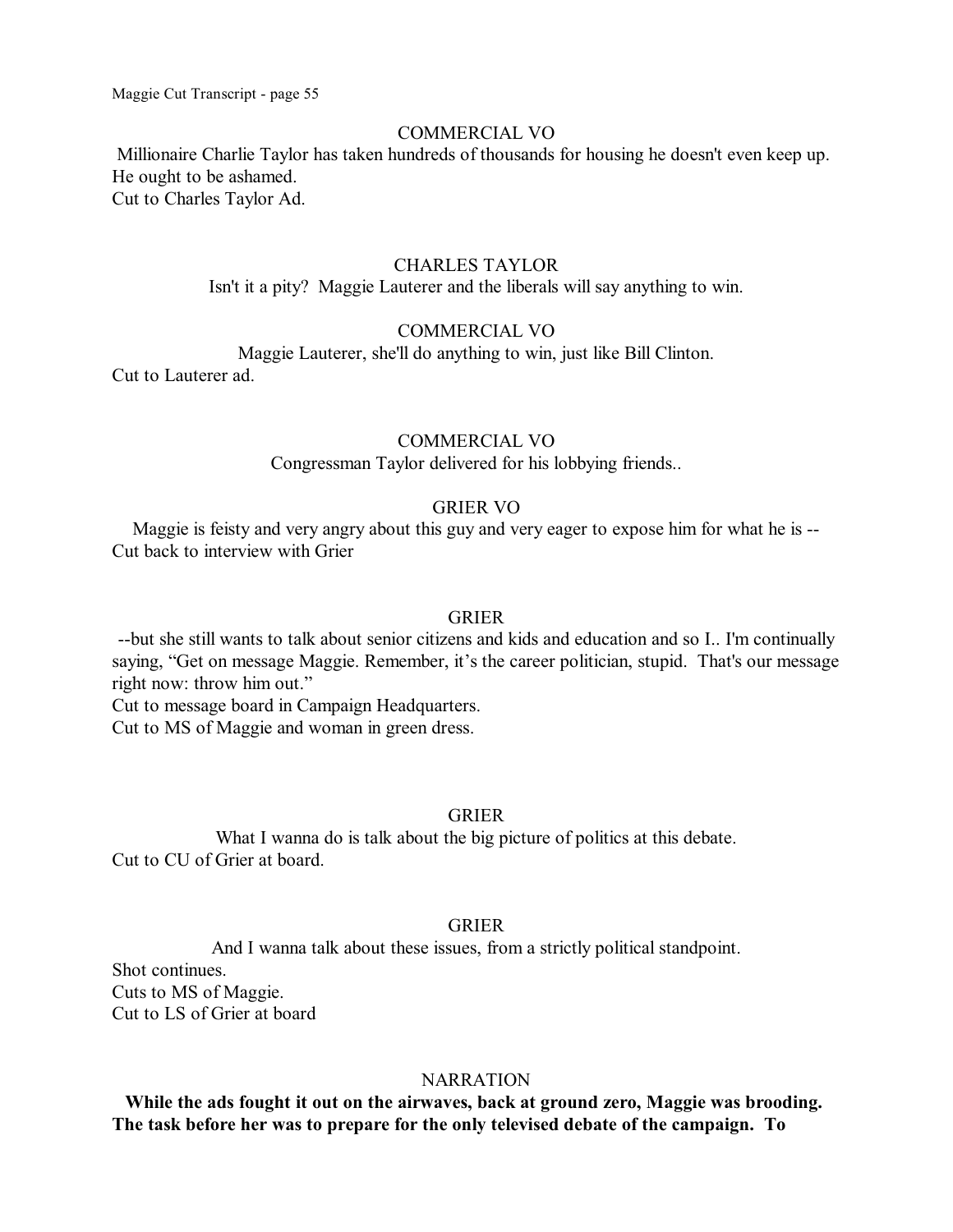### **Congressman Taylor it was old hat. Maggie had never done it before.**

#### GRIER

Now lets talk about the political spin for a second.

Cut to CU of Maggie.

### GRIER

#### If I may be so crass.

#### **MAGGIE**

Okay, be crass.

### GRIER VO

Yeah I'll be crass. Now, I know that in your gut this is not.. Cut to MS Grier standing and talking to Maggie

### GRIER

--you're a constructive person not a destructive person. Where you're coming from with these issues you wanna sincerely deal with the positive side but what I'm saying is that this debate- is really - it's a political exercise, you know? Cut to MS of Maggie. Cuts back and forth between Maggie and Grier.

#### GRIER

I'm not in your shoes, thank God but I think if you go in there with a very clear game plan, just keep the pressure on, keep the pressure on, keep the pressure on and keep your cool, and he will get real reactive. If you keep his blood pressure up his face turns red, he looks down, you know he gets real sore-headed looking and all that kind of stuff.

Cut to over the shoulder of Maggie.

Cut to shot over the shoulder Maggie with Grier in the distance at desk.

### GRIER

And you know TV doesn't lie, even if, its going to be very obvious that you got him. I think that's the way you beat him.

#### MAGGIE

I've never heard anybody say anything really nice about him

### WOMAN OC

All the way back to college you said you knew people...

#### MAGGIE

Oh, my God did I tell about after I spoke briefly at this woman runs up to me...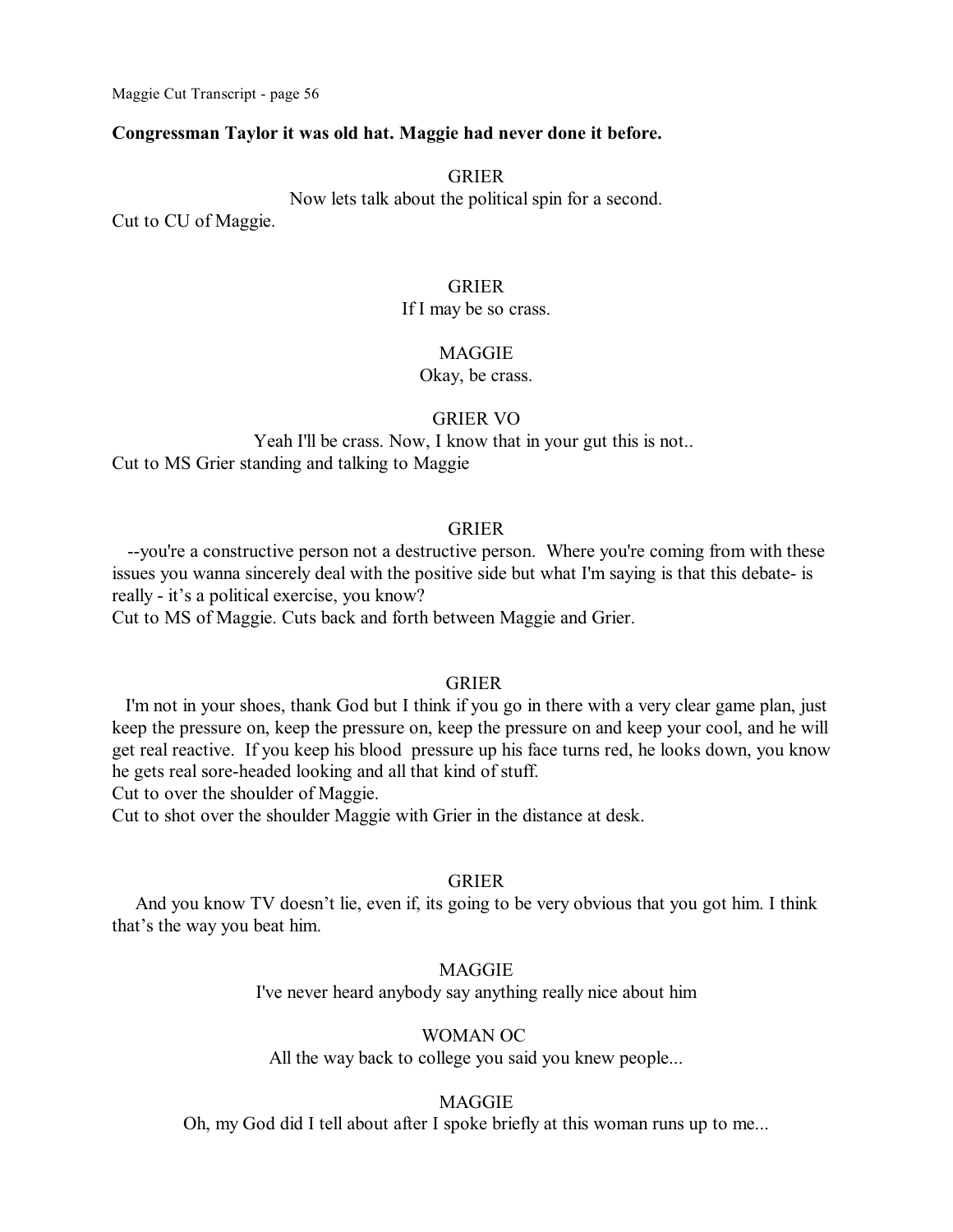Cuts to MS of Grier then pans back over to Maggie.

### MAGGIE

...afterwards she said, "I went to Wake Forest with him and every chance they got they'd take a thirty gallon garbage can and lean it against his door and call fire." (laughter in the back) Yeah they hated his guts.

Cuts to WS of woman in green and Grier laughing. Cuts to CU of Maggie.

### GRIER

Maggie hates debates and I 'm most worried she'll ask a question she's completely unprepared for and freeze.

Cut to interview with Grier.

### GRIER

But you can't prepare somebody for a debate so much that you either change them or change their strengths or that you just completely freeze them. So, it's a balance between trying to be blunt and work with her on some of those techniques and backing off and keeping her confidence up. Cuts to MCU of Maggie prepping with Sharon Barrett, a local lawyer.

### SHARON BARRETT OC

Maggie Lauterer is just another Clinton clone. Cuts to shot of Sharon behind computer or TV.

### BARRETT

Another liberal who wants to go to Washington and we don't need another liberal in Washington, folks.

### MAGGIE OC

### Webster's definition of a liberal is-- Cuts to WS of Maggie reading off paper and camera zooms in a bit.

### MAGGIE

"Favorable to progress or reform as in religious and political affairs." Reform and reform in lobbyist. Reform in welfare. Reform in health care. But it also says a liberal is free from prejudice or bigotry. Tolerant.

## SHARON OC That's great.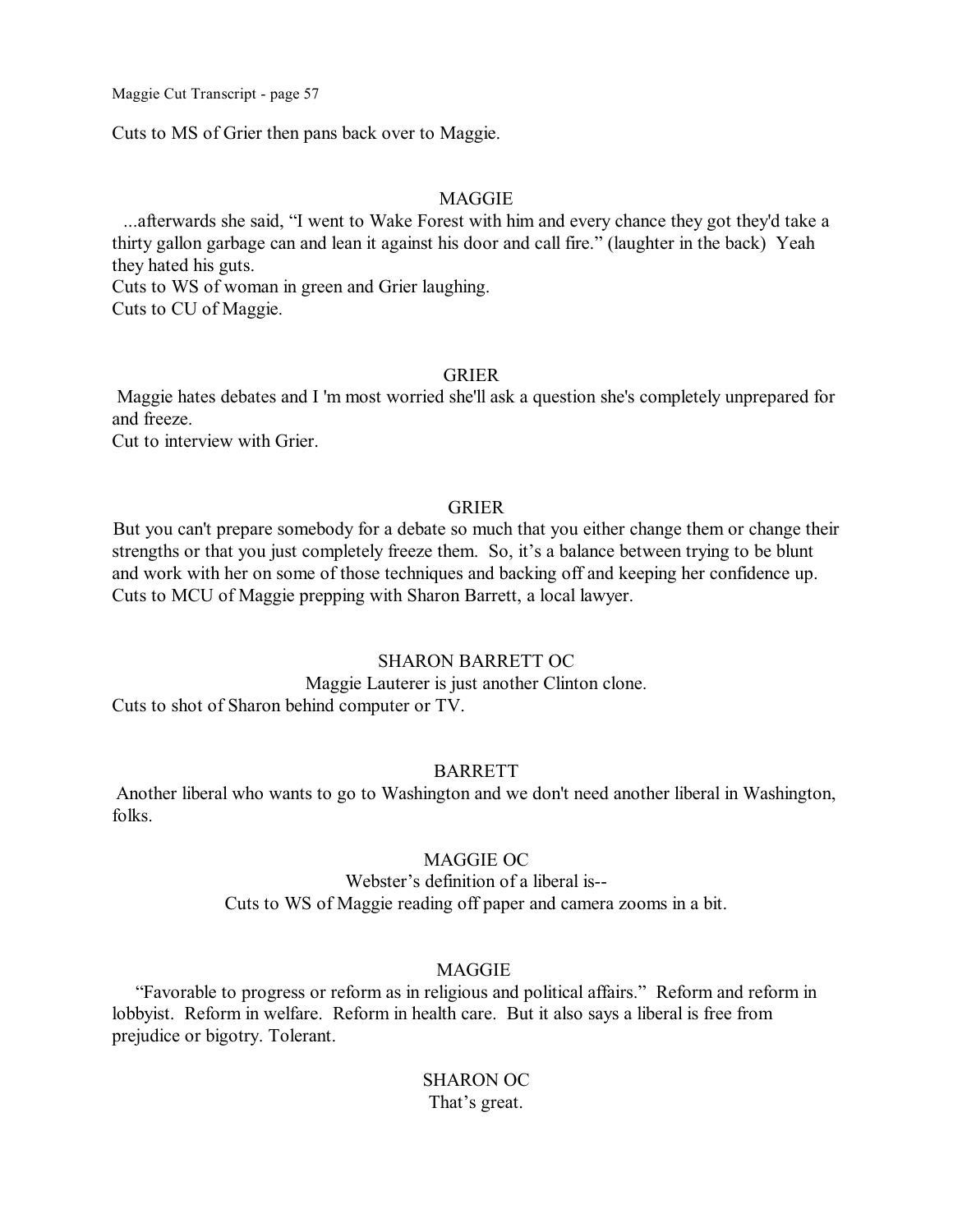### **MAGGIE**

I am a liberal if that's what a liberal is.

Cuts to MS of Sharon.

#### **SHARON**

Another idea is in saying he's not even a conservative. He's an ultra conservative. Cuts back to CU of Maggie.

### SHARON OC

He is not someone who wants to preserve the good things about our government. Cuts to shot of another older woman, Rita Van Sant, with cup in hand.

### SHARON (OC)

He has no use for our government.

Cuts back MS of Sharon.

### SHARON

As far as Charles Taylor is concerned the only good thing that the government can do is make him richer.

Cuts to CU of Maggie.

### MAGGIE

### Swoosh. (Laughter)

### RITA VO

That's when I'll be leaving out through the side door.

Cut to Rita laughing. Cuts to CU of Maggie Cuts to WS of Rita and Sharon at large round table.

### RITA

Ummm. You want to not answer any question about the Right Wing coalition and religion and stuff like that. Cuts back to CU of Maggie.

### RITA OC

#### So go to a story.

Camera pans over to Rita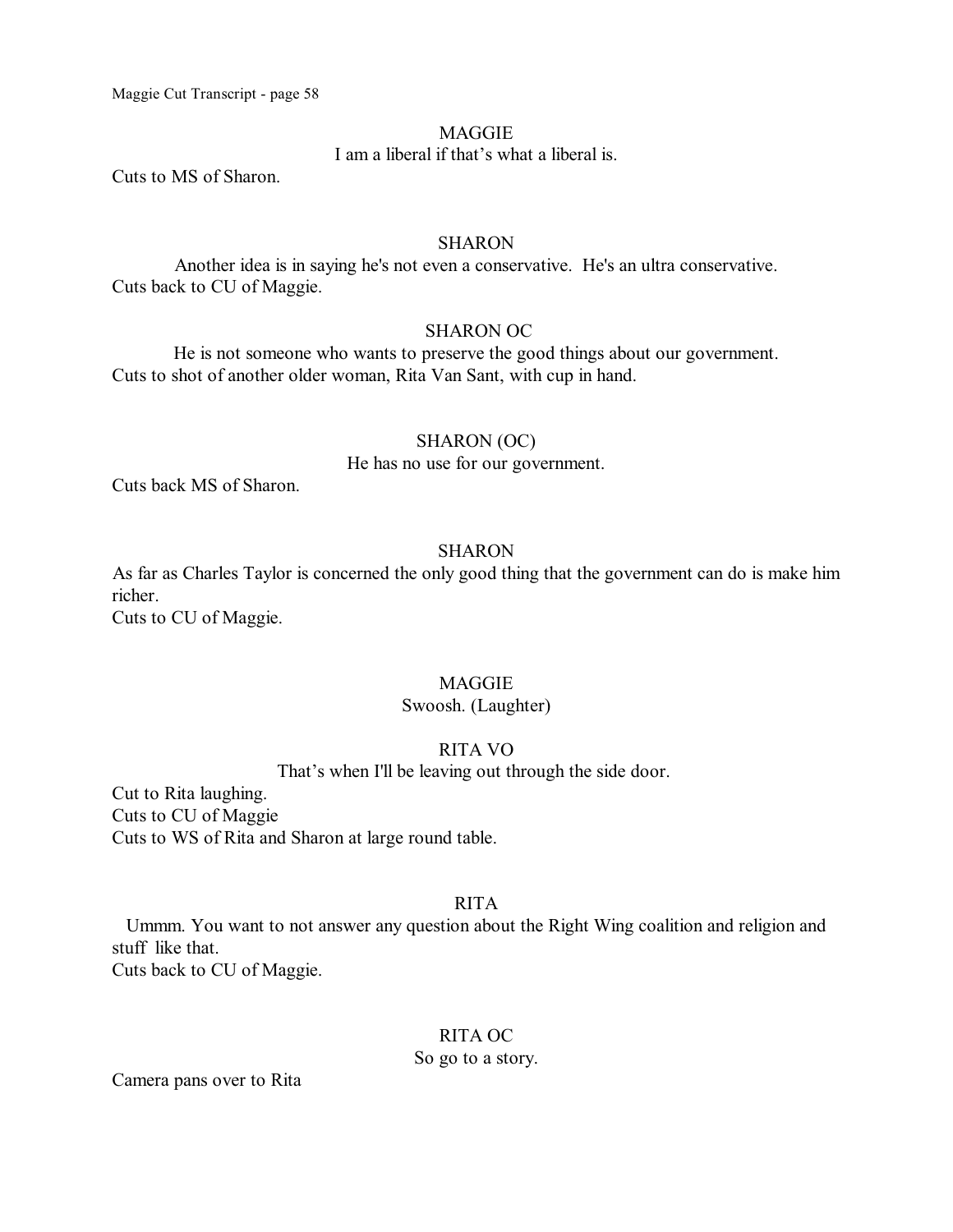### RITA I want you, when you know you can't answer it directly.

# MAGGIE OC I think I got it, I think I got it. OK.

Cuts back to CU of Maggie

### MAGGIE

Let me tell you a story about what happened the other day when I was driving out to Macon County. I was driving down a two lane road and I saw this old man chopping wood. Cuts to shot of Rita eating. Cut back to Maggie telling her story.

### **MAGGIE**

He was cutting wood for a wood cook stove and I thought about them living in that little old house and I thought about the church that they go to and I thought these are the people that I want to serve. And I want to be open and I would be willing to hear anything that they have to say. And that's my place as a Congresswoman. And I will fulfill my duty to them.

### RITA OC

OK, that was one minute.

Cuts to CU of sand timer.

### MAGGIE OC

So I can just throw in a little story that has nothing to do.. Cuts to WS of Rita and Sharon at table then pan/zooms to just Rita.

#### RITA

I think that's yeah yeah and even if people later on go what the heck was that at least you didn't say something stupid where later on they can come back and quote you and say Maggie Lauterer says 'They'll just have to get used to me' or something like that. Cuts back to shot of Maggie.

### RITA OC Do you want to hear her answer on tort reform?

### **MAGGIE** Oh give him your answer.

Camera pans over to Rita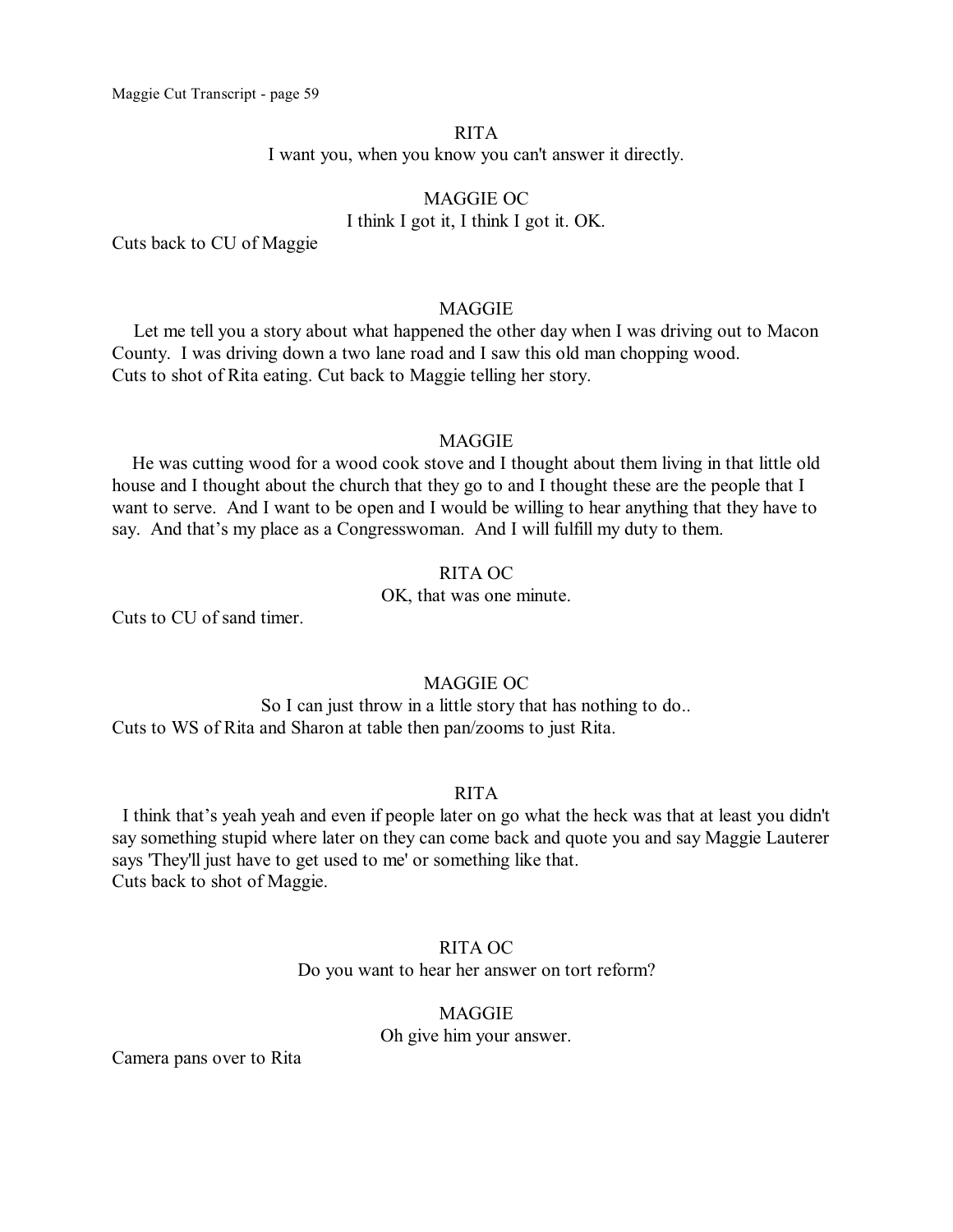### RITA

No, I'll ask a question. Do you believe that tort reform would be a good idea for, ah, reforming a medical condition? Cuts back to CU of Maggie.

### MAGGIE

Most people are not concerned about the doctors and lawyers involved in tort reform. People want to-- people usually don't want to sue a doctor, they just want to see a doctor. Camera follows Maggie's look to the right over to Grier standing.

### MAGGIE OC

You like that?

### RITA OC

#### Oh Grier, come on.

### GRIER

Well I like it its great. But it doesn't accomplish what I was saying. It doesn't slam him. Cuts to WS of Sharon at table briefly and then back to sync.

#### GRIER

The slam is when Charles Taylor talks about health care all he talks about is doctors and lawyers. Why doesn't he talk about the regular people out here struggling to make it?

### RITA

She did say that the time before.

Cuts to MS of Maggie - head in hand.

#### MAGGIE

I can't make everybody happy. I'm just one little person. I feel like Forrest Gump.

### SHARON

You only have to make fifty-one percent happy.

### GRIER

Your going to kill him.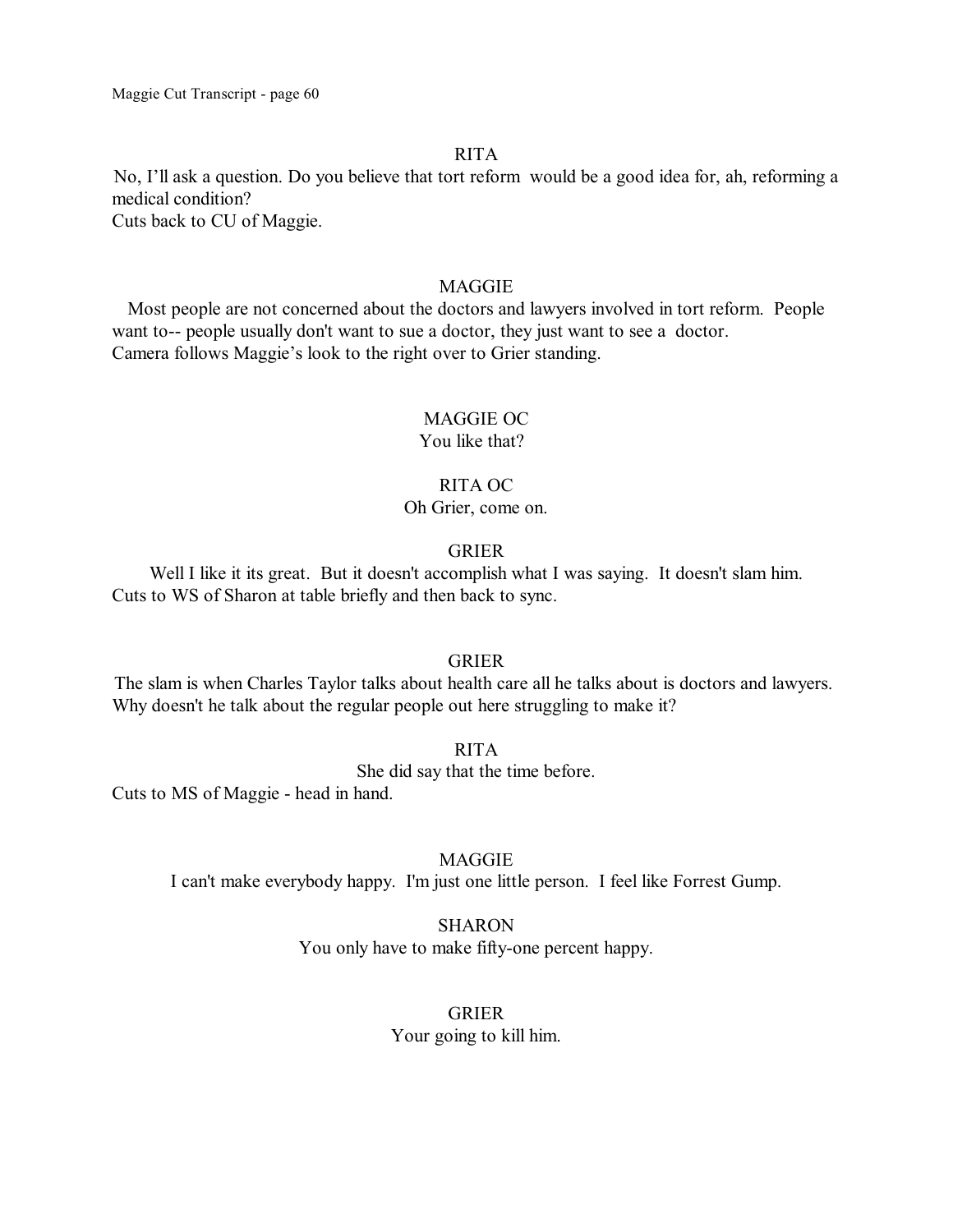### GRIER VO

I think she could do great. She could bomb out like crazy or more than likely she'll do ok. Cut to interview with Grier

### GRIER

You know she won't win any awards and some people are going to go, 'Oh God.' But its just hard to know. On a good day when she's confident she could destroy him in a debate. Um, but I just have a hard time believing that she is going to be confident enough. Cuts to shot of room with Maggie and Rita in foreground.

### SHARON OC

#### Maggie needs input on the debates tomorrow.

Cuts to CU of Sharon.

### SHARON

Just back up from the very beginning of the section 8 thing. Cuts to CU of older man in white shirt.

#### OLDER MAN

Social Security already became an independent agency. Cuts to CU of Maggie looking around.

### GRIER

I'd like to work on the cards in a systematic way of what you mean by going on for an hour. Cuts to CU of Maggie looking the other direction. Cuts to MS Troy

#### **TROY**

You've got people living in housing you wouldn't live in. Cuts to MS of Maggie at the podium.

#### **TROY**

#### and that's wrong.

### RITA

You're leaning on the podium. You don't want to be leaning on the podium. Cuts to CU of Troy.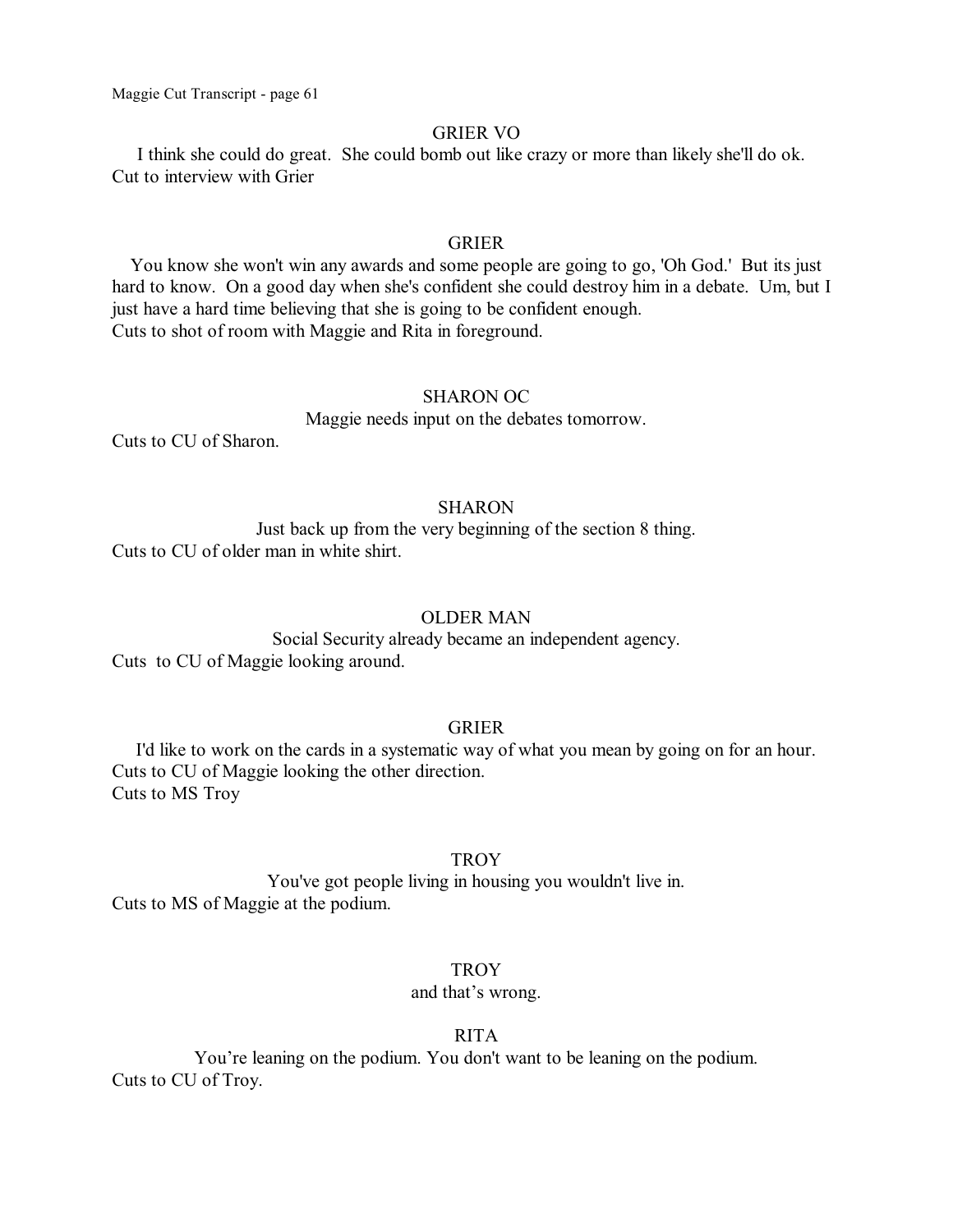### **TROY**

My opponent has chosen to attack me personally. Cuts to WS of room with Maggie at podium.

### OLDER MAN IN WHITE

How do you answer that?

Cuts to MS of Maggie at the podium.

### MAGGIE

There is not a single thing in my answer that is not true... Cuts to CU of Troy's scum label, then camera pulls out to MS of him

# MAGGIE

So I don't believe I've gone negative. I've just told the truth.

### GRIER

Your giving him an out.

Cuts to MS of Grier.

GRIER And you can just (punching sound).

MAGGIE

Come clean and tell us..

Cuts back to MS of Maggie at the podium.

**MAGGIE** This is slum housing that we the tax payers are paying for.

> OLDER MAN Just be really forceful.

# SHARON

Just think you can do it.

GRIER Don't let your voice get low.

Cuts to MS of Rita.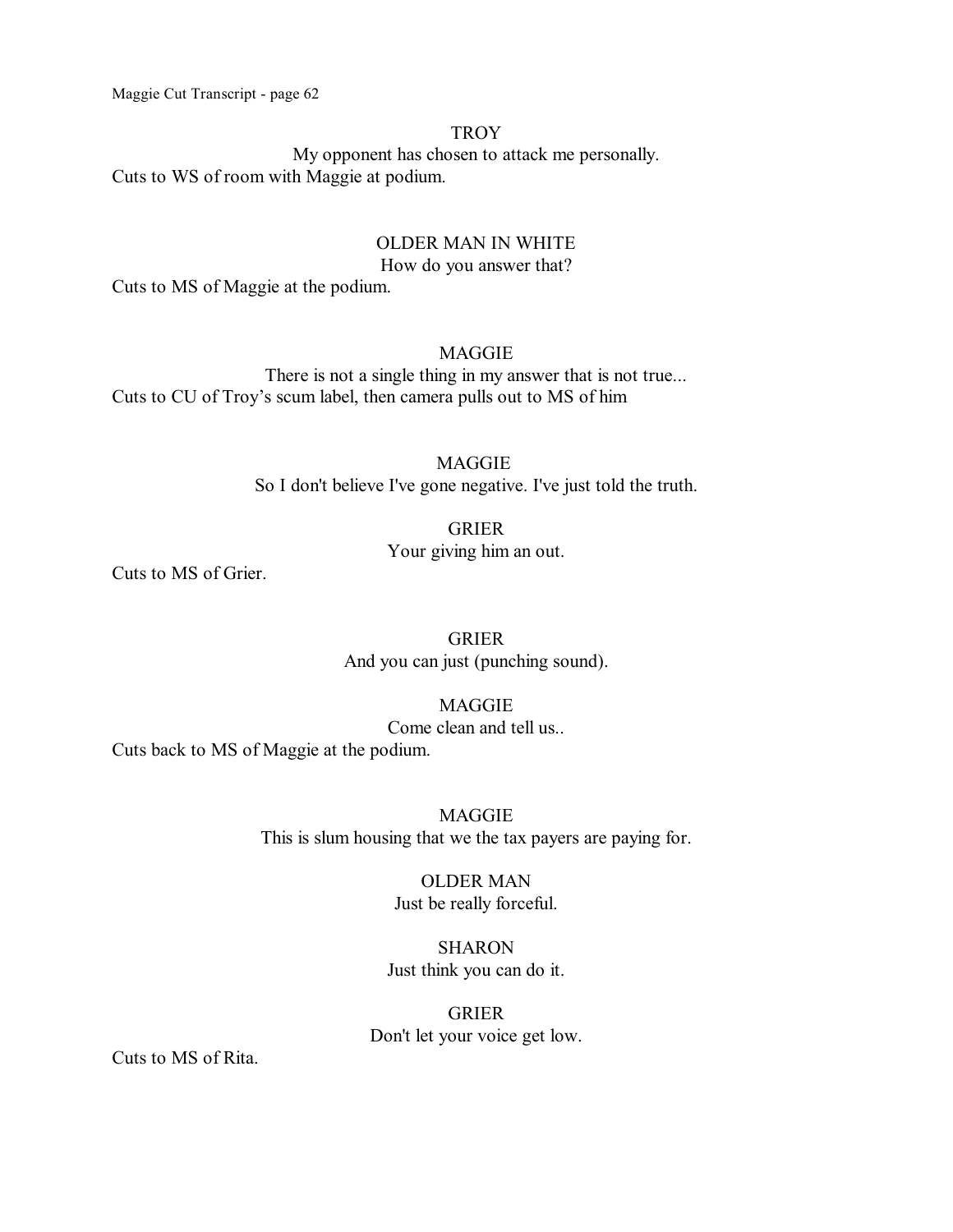### RITA

You kept looking at the panel too much and you kept looking over at him. Cuts to CU of Grier then camera pans over to Maggie with head in hands.

### **SHARON**

When you get mad you get forceful.

### GRIER

Exactly. He's the Washington insider.

### RITA

We really don't want you looking at him because of the split screen.

**SHARON** Don't give her that legality and technicality.

#### GRIER

You're going to kill him. Cuts to shot of Maggie with man holding kid. Maggie is talking to him.

#### **MAGGIE**

I'm so glad to see you, getting too big, yes you are. Let me have you big boy.

#### MAN

Go on, 'cause were going to go in a minute.

#### NARRATION

**The pressure is on. Maggie is down 20 points in the polls with only 3 weeks to go to make her case before the voters. There will be little margin for error in tomorrow's debate.** Camera follows Maggie playing with the boy, grabbing him and rolling around on the floor with him playing.

### MAGGIE

Get off, no no, get down. Oh my goodness he's embarrassed. He's embarrassed.

### MAN

'Cause of those cameras. Cuts to WS of debate with camera slowly zooming in on Maggie.

#### **NARRATION**

**When she finally took center stage the next day, Maggie was on her own. How far had her political education progressed?**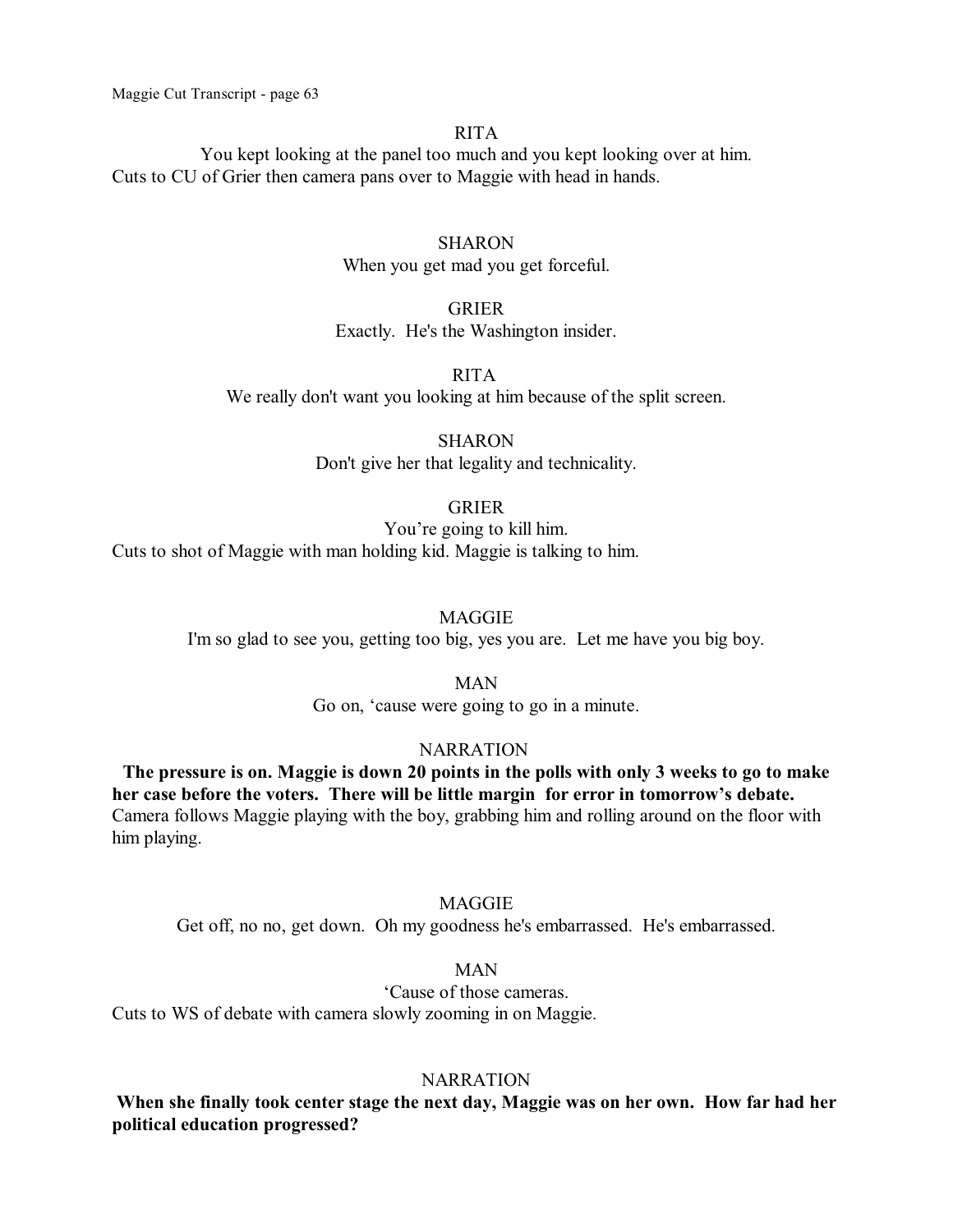Cuts to split screen of CU of Maggie and her opponent

### **NARRATION**

### **This Maggie might have a little trouble recognizing the Maggie who had started the campaign...**

Cuts to CU of moderator and then WS of debate.

#### **NARRATION**

**.. 6 months ago. She was a more self-assured country girl and political outsider.** Cuts to CU of Maggie.

### **MAGGIE**

Mr. Taylor has called 30% of that crime bill pork. I grew up on a farm and we killed a hog every fall and I know what pork is. That's not pork. That's prevention. I believe that...

### NARRATOR

# **And more like a political pro, this Maggie was becoming proficient at ignoring questions she didn't want to answer.**

Cuts to MS of Bill McClemett, WWNC and WKSF News Director.

### **MCCLEMETT**

Ah you had mentioned it was an imperfect crime bill. What would you have excluded?

### MAGGIE

Well I wouldn't have excluded the prevention measures for sure. My father was killed by a young man who had just gotten out of...

### NARRATOR

### **This Maggie doesn't hesitate to score points with her own personal story.**

#### MAGGIE

As it is I don't have Dad and we didn't have preventive measures at that time. Better late than not at all.

Cuts to shot in editing studio with Maggie on a number of different monitors. Cuts to CU of Rick Gall.

#### NARRATOR

### **This Maggie had learned how to capitalize on her campaign's negative messages.**

### GALL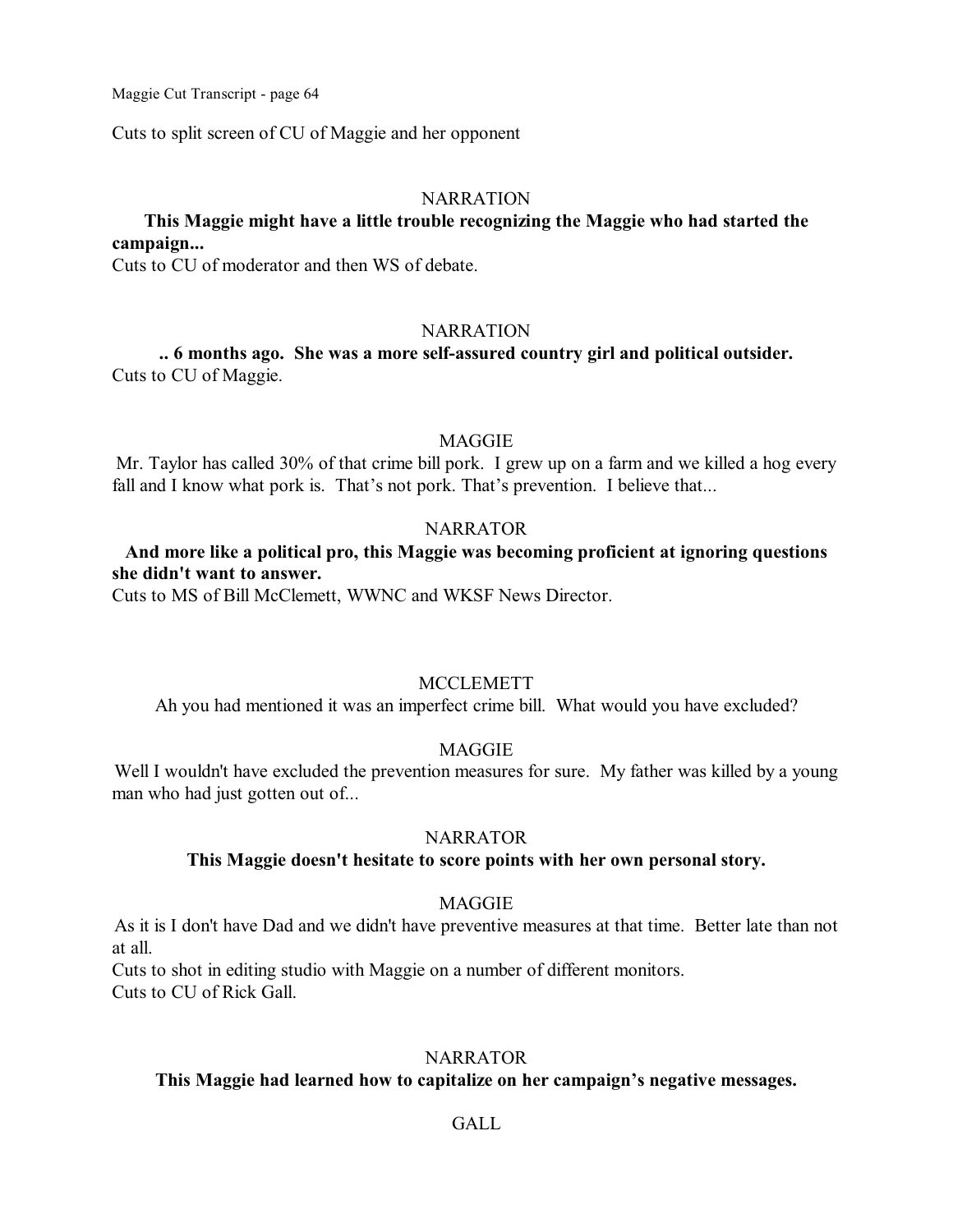Representative Charles Taylor has taken thousands of dollars in federal section 8 housing money.... Cuts to MS of Charles Taylor.

### GALL.

..for housing you wouldn't live in yourself. Is any of this true?

### TAYLOR

### Of course not.

Cuts to CU of Taylor.

### TAYLOR

My opponent is deeply down in the polls. We both polled a few weeks ago and she got the same numbers I did. And they told her she was... Cuts to a split image of CU of Maggie and Taylor.

### TAYLOR

...going to have to go negative. So she's running a very negative campaign in this area. Cuts back to CU of Gall.

### **GALL**

How do you respond to that?

Cuts to a CU of Maggie

### MAGGIE

I don't say its negative. I say it's positive because I'm positively true that every bit of information that we've given out is true. Cuts to CU of Maggie on TV.

### **MAGGIE**

I also would like to add...

#### **NARRATOR**

**This Maggie seems to have overcome her personal distaste for going for the jugular.** Cuts to a WS of monitor with Maggie on it.

### MAGGIE

The only people whose taxes were...

Cuts to MS of Maggie.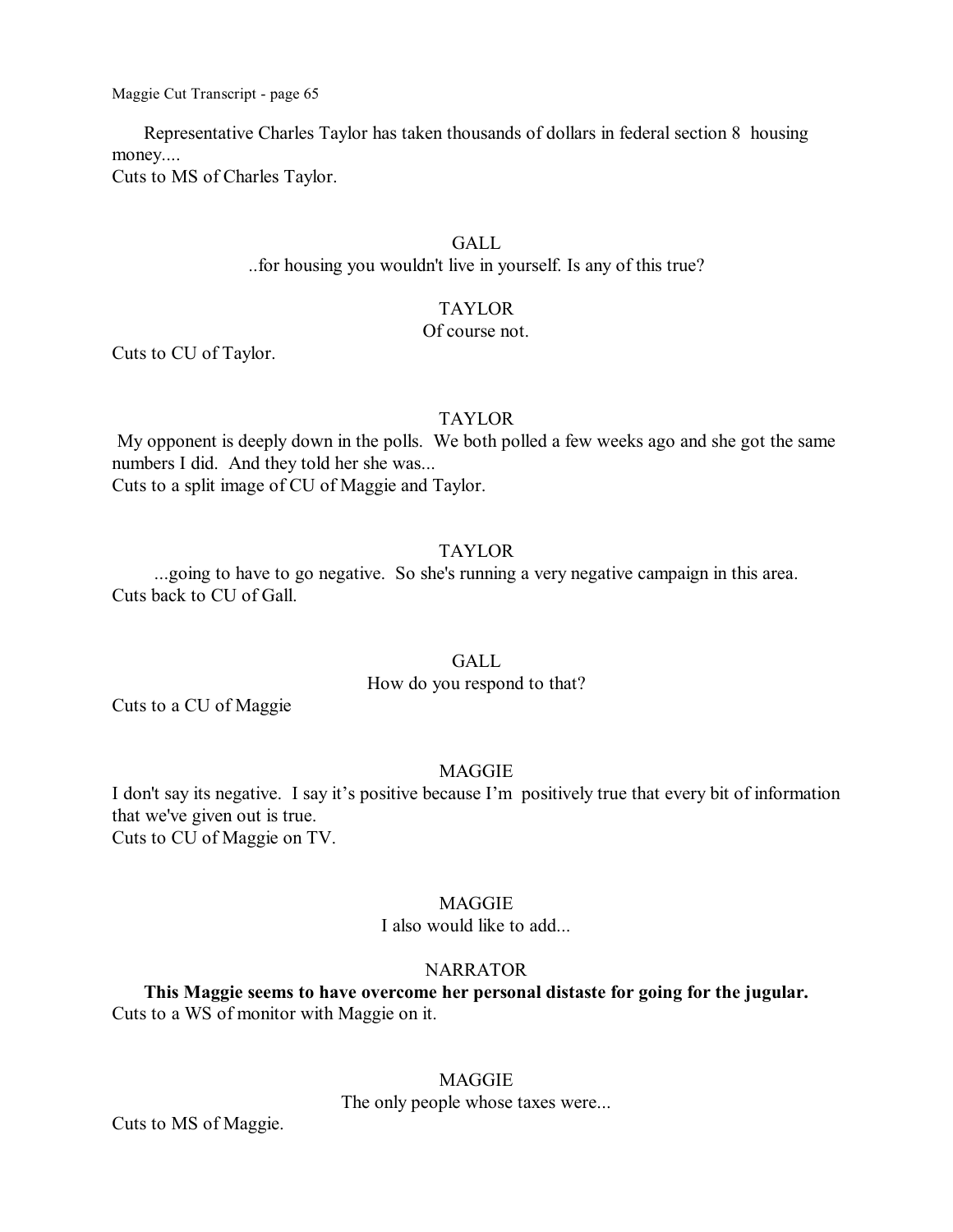### MAGGIE

increased were people who make over \$180,000 a year . Other than that other than you, Mr. Taylor, I don't think there's a person in this room who... Cuts to split screen of Maggie and Taylor in CU.

### MAGGIE

would have been hurt by that tax increase.

#### MODERATOR

Now Maggie Lauterer you will have 3 minutes...

Cuts to a WS of debate.

### MODERATOR

for your closing statement.

Cuts to CU of Maggie.

### MAGGIE

Thank you. Mr. Taylor has called me liberal ever since I started running for congress. Liberal liberal liberal. Cuts to shot of sign that says "Maggie Rocks."

### MAGGIE

So I went to the library..

Camera pulls back to get shot of Brandon as Maggie walks into the room and they hug.

### BRANDON

You completely destroyed that bastard. Come here. You just kicked his ass. Oh my. That was unreal. The phone has not stopped ringing.

Camera follows the two into another room with people hugging her and cheering.

### **NARRATOR**

**For the campaign partisans who watched the debate it was difficult to be objective. With their morale and poll numbers sagging any small victory real or imagined is --** Cuts to MS of Grier and another man looking on. Cuts to MS of Troy with Maggie.

### **NARRATOR -- cause for celebration.**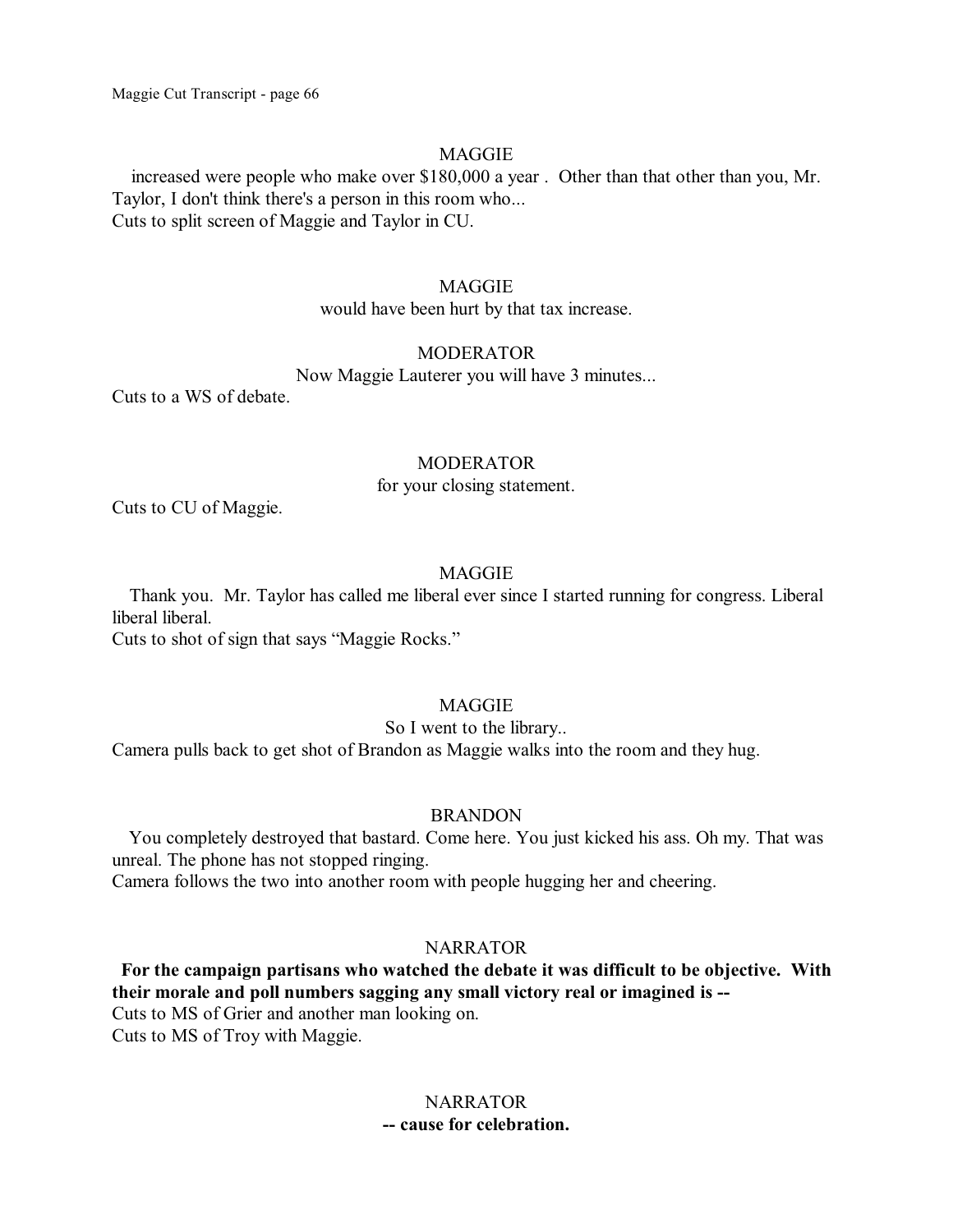#### **TROY**

The newspapers called and said she's eating them up, she's eating them up tell her I said she's eating them up. She won. She kicked his butt. Tell her I said that. Tell her I said that. Camera pans around to man with Brandon.

### BRANDON

The 30 people, I meaned they called and they were all just screaming, that's all I heard people just screaming.

Cuts to CU of Maggie cheering.

#### **TROY**

She was just shaking her head and he was just looking down. He got all flustered. It was so funny. We just all kept going-'bad suit' 'he looks sick', 'he's on the defensive'. And then when you did that thing, 'the only person who will get a tax break is you' everybody went-'ahhhhh' Cuts to shot of Maggie hugging Brandon. Cut to interview with Maggie.

### MAGGIE

Oh, my gosh I was scared to death. But I think I did pretty well. I was still stumbling a little bit which I would really like not to but I think I got my message out and I I was able to spin it around, and I never knew how to spin in my life and these people taught me how to do that because I've always been a real nice girl. Tried to make sure I didn't hurt anybody's feelings. But this time it was legal for me to punch at him a couple of times. I kind of enjoyed it. Cuts to shot of Maggie on TV monitor.

### MAGGIE

Other than you Mr. Taylor I don't think there's a person in this room who would have been hurt by that tax increase.

#### WOMAN'S VOICE Watch this

Finger points to Taylor's face. Cuts to WS of everyone crowded around the TV laughing. Cuts to CU on Maggie

### GRIER VO

Here he comes, here comes the first husband Magie

### ZACK

I came to see little Margaret.

Cuts to MS of Zack and Maggie runs over to hug him.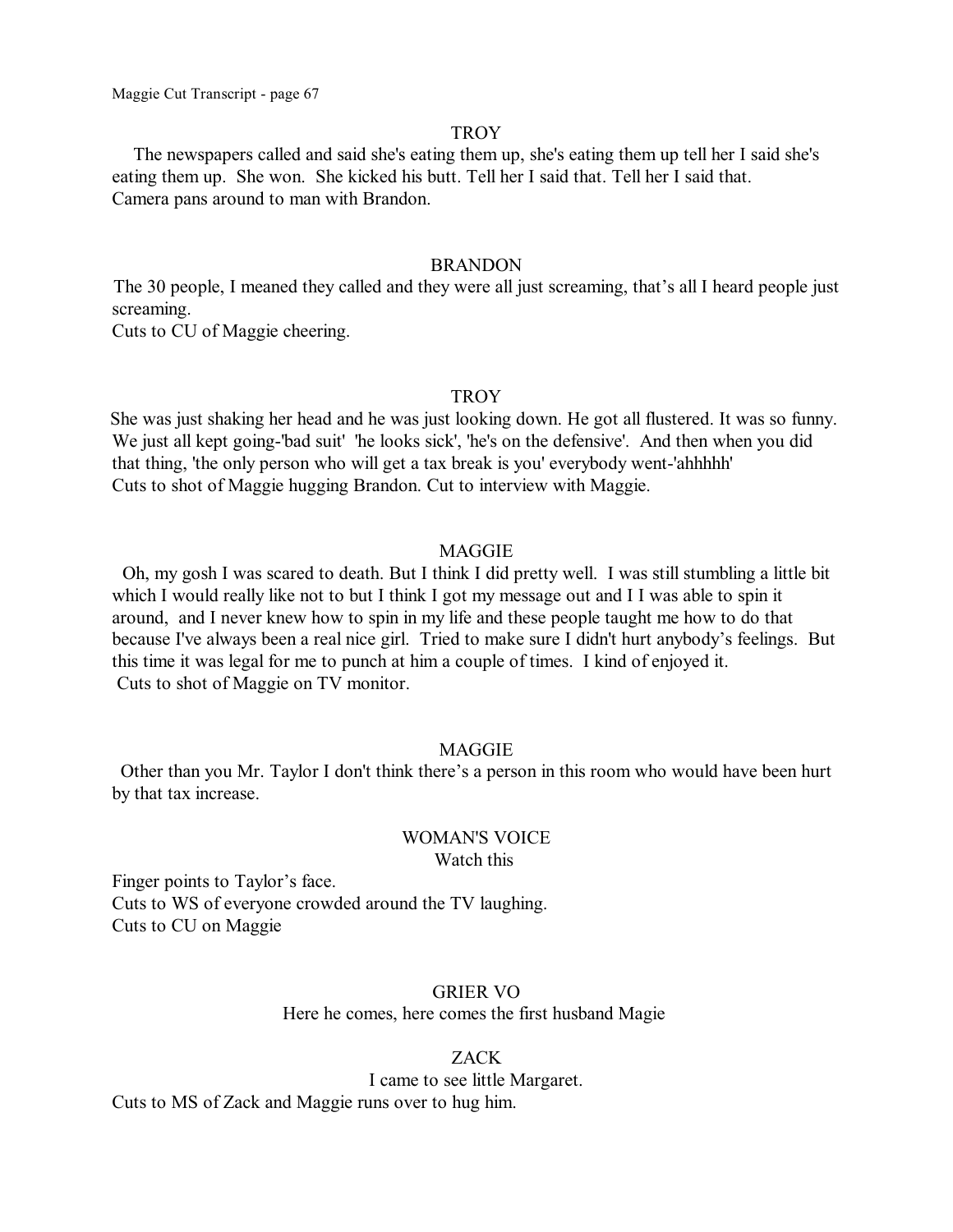#### MAGGIE

Big Mag, big big Mag. Did I do ok?

### ZACK

You did fine. You did great, just great. Listen, that's the new Maggie huh. Cuts to CU of computer screen.

### GRIER

How about Lauterer sounds conservative Democrat theme. Cuts to shot of Grier looking down talking to someone.

### GRIER

Taylor, ah, falls apart.

Cuts to CU of Maggie.

### GRIER VO

I kept saying its possible she'd do great. Cuts to shot over Maggie's head of the TV with the debate on it.

### GRIER VO

That she would just knock it out of the park and that happened. Cuts to CU of Grier.

### GRIER

It was a wild ride for me sitting there you know. I started off taking notes and I just said the hell with that. I was just riveted to the whole thing. She did everything right. Cuts to CU of Maggie arm raised cheering.

Cuts to WS of Maggie cheering at table.

Camera pans over to Grier standing with a couple of men

### MAGGIE VO

It was a whole learning process but Grier kept saying its ok to be assertive but my whole life I've tried not to be a bitch--

Cut to interview with Maggie.

### MAGGIE

'Cause if a woman is assertive very often she's taken as a bad person you know, arrrr, so I've always tried to kind of lay back.

Cuts to CU of Grier looking toward Maggie.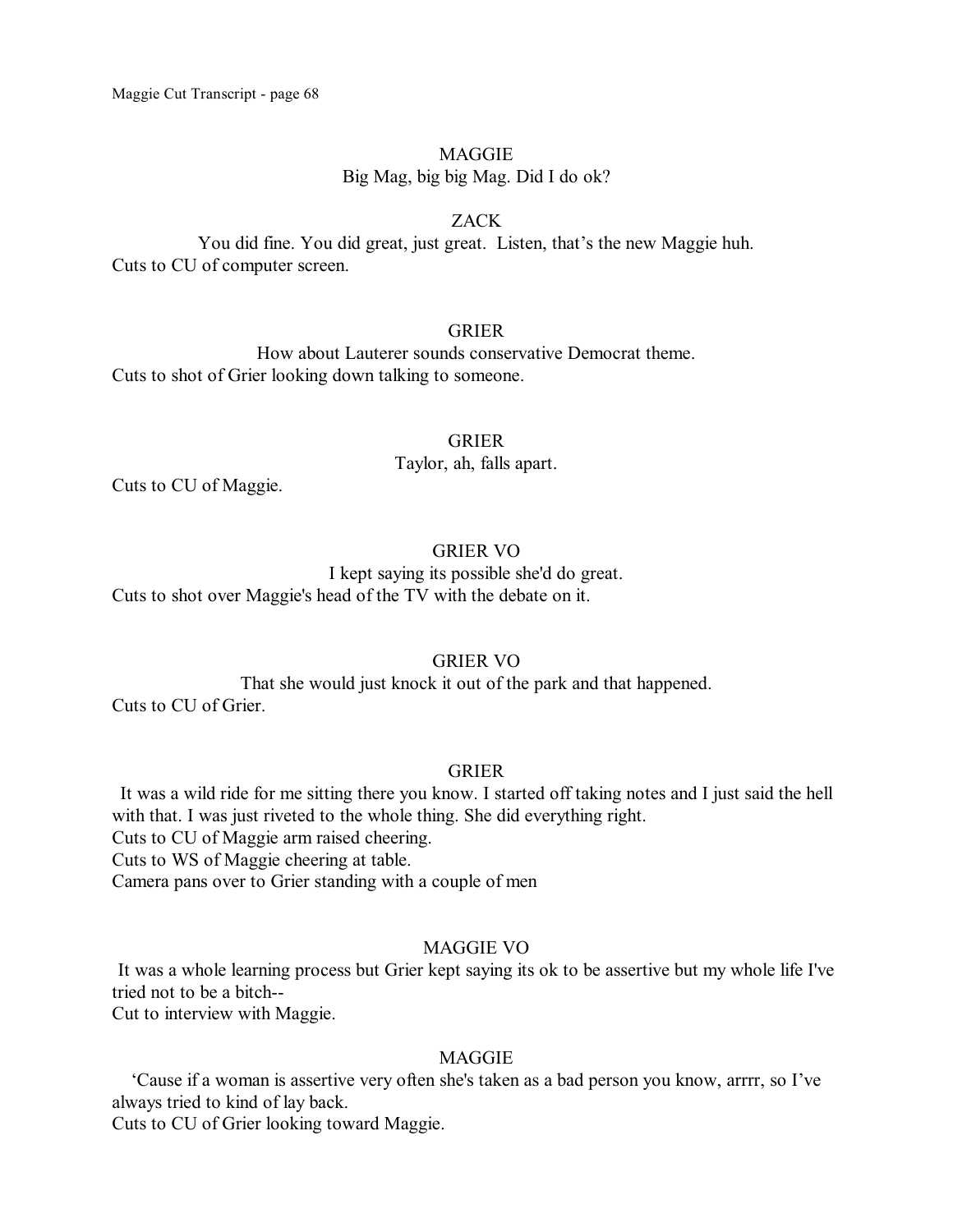### GRIER

You kicked his ass on numerous occasions.

#### MAGGIE

It was important for Grier to be there because he's pretty much the central body here of this organization, He's my conscience.

Camera pulls out to a 2 shot of Maggie and Grier.

#### MAGGIE

I mean I'm the body and he's the mind.

### GRIER

If I'm your conscience, you're in trouble. (Laughs) Cuts to MS of monitor on table. Cuts to WS of city.

### NARRATOR

# **The debate took place on a beautiful, sunny afternoon in Asheville. News coverage was minimal. No Nielsen ratings were taken.**

Cuts to shot of old man walking down street. American flag in the foreground.

### NARRATOR

# **But it was safe to say that most potential voters were not glued to their TV screens. The world outside the campaign it seemed, had taken little notice.**

Cuts to shot of Maggie and band singing.

### MAGGIE SINGING

Will the circle be unbroken by and by, lord, by and by... Cuts to shot of audience, then back to Maggie and band.

#### **NARRATOR**

**As the countdown to judgement day proceeded, the questions surrounding Maggie's candidacy became more paradoxical. Would she win because she was able to change and become more political?**

Cuts to CU of Maggie.

#### NARRATOR

**Or would she lose because she'd changed? Or had she really changed at all? Everyone had an opinion, including her campaign staff.**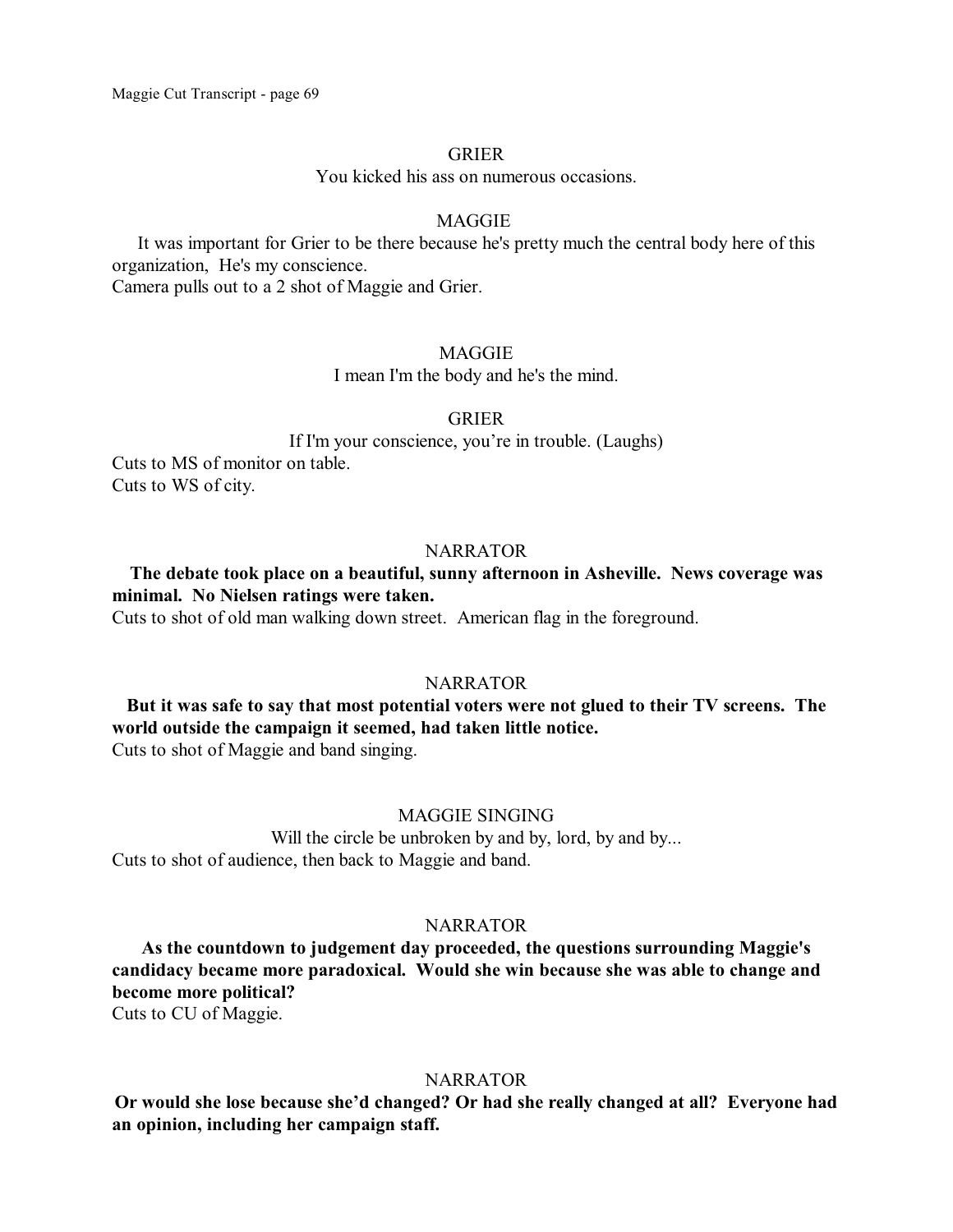Cut to interview with Carol, Maggie's scheduler.

### CAROL

She's still just Maggie Lauterer. I haven't seen a huge change and I still think that's why a lot of people are going to go to the polls and vote for her. Its because there is this possibility of her going to Washington and being Maggie Lauterer. Cuts back to Maggie and band performing.

### MAGGIE

Will the circle, be unbroken,

Cuts to shot of bass player. Cuts to CU of Maggie.

#### MAGGIE

by and by lord by and by:

### BECKY VO

The first night I got here they told me about Maggie and it was this-- Cuts to interview with Becky.

#### **BECKY**

Maggie in epic proportions. Maggie was like this mythological figure. She could heal. She was I mean...

### TROY VO

We never said she could heal.

Cuts to Maggie singing with band

### BECKY VO

She still just Maggie and she's still just talking out in left field all the time. Cut to interview with Troy.

### **TROY**

The biggest fear that you have is that she's going to go out somewhere and someone's going to walk up to her and ask her this question about this issue that means absolutely nothing except to them and she's just going to stand there and go 'well, I don't know. What do you think' Cut back to interview with Becky.

#### **BECKY**

There are hordes of issues that Maggie has never thought about but everybody calls the campaign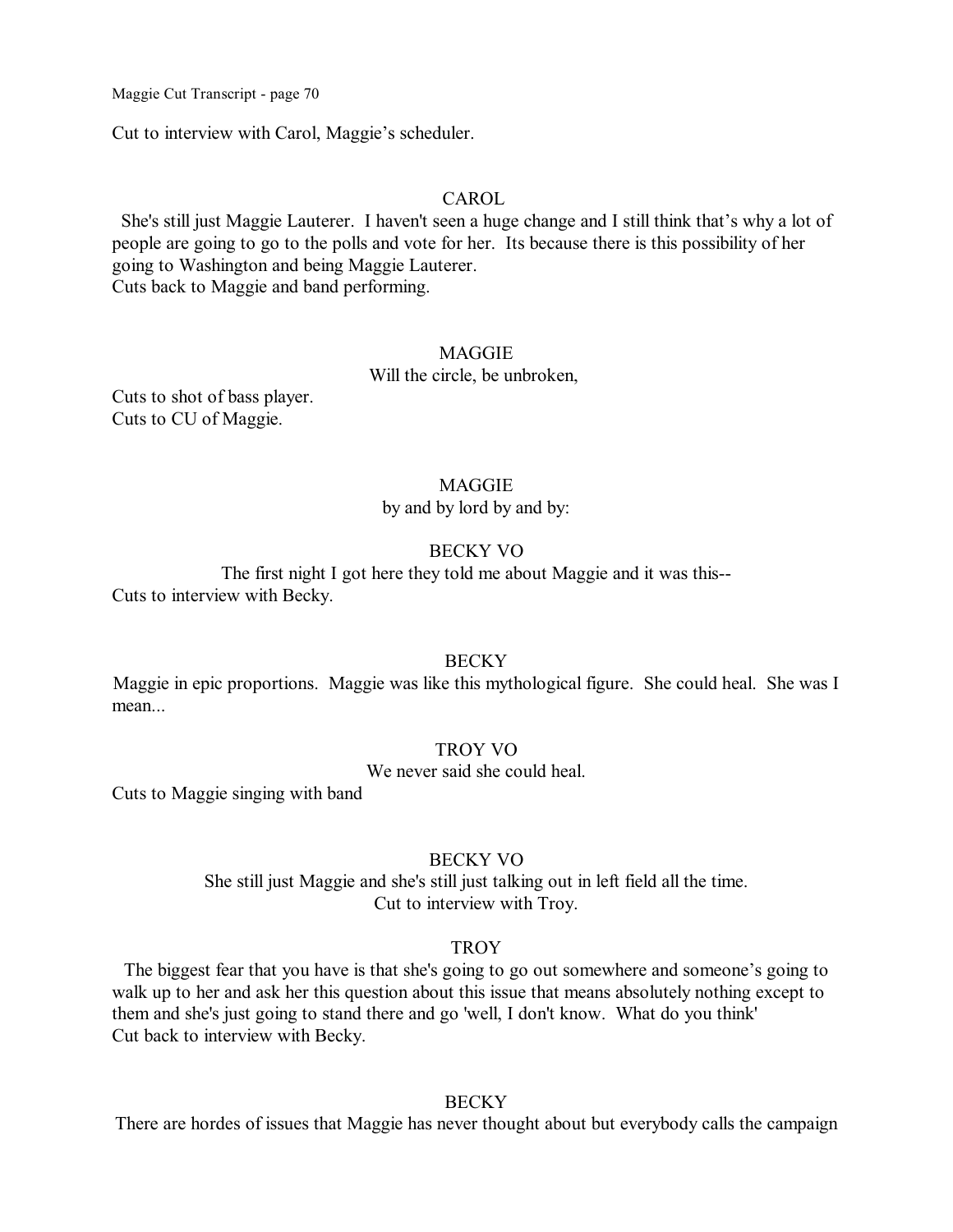and their like-"Maggie has got to have a position on sheep shearing in Texas. If she does not have a position on this I can't decide. I can't vote!". Cuts to a MS of Jim.

### **BECKY**

I need to know now. Then its like projecting Maggie into this issue you know electric shears or manual.

Cuts to Maggie singing camera pulls out to get the whole band.

Cuts to shot of the audience applauding.

Cuts to Maggie in auditorium walking over to the crowd.

### GRIER VO

So now we took a poll results and to me that's the water- shed event right now. Cut to interview with Grier

### GRIER

Um, but I don't want to tell her that she just might as well kiss it all goodbye Tuesday morning if her numbers aren't good. Um, but she knows its important. Cuts to MS side shot of Maggie at podium.

### GRIER VO

But nobody needs to be telling her that its do or die right now. Camera pans to crowd then fades to black.

Open to WS of Asheville and trees with text: "Monday, November 7th, Day before election." Dissolves to closer shot of town. Dissolve to another pumpkin sack in front of house. Cuts to shot of pumpkin sack in yard

### NARRATOR

**Fall had come to the mountains of western North Carolina. The all-important poll results had come in 2 weeks before and the negative ads had indeed taken their pound of flesh. Charles Taylor's lead had been cut in half. Although they were still behind, campaign moral had been lifted. The underdog had a fighting chance.** Cuts to MS of Maggie in car.

### PRODUCER VO

If Grier had gotten some information like a late poll that showed that you were just not going to be able to make it would you want to know that now?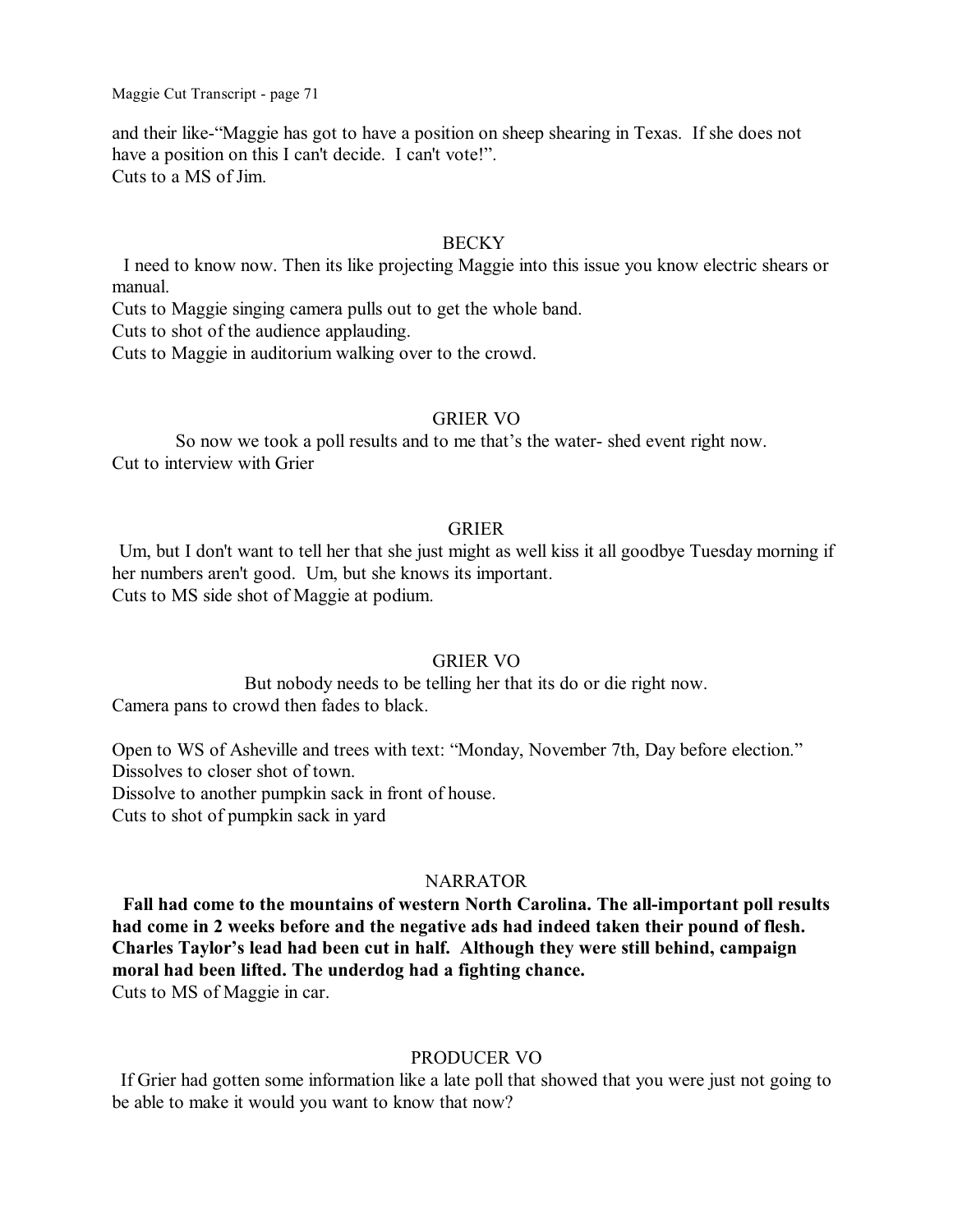### **MAGGIE**

Did he get a late poll yesterday?

### PRODUCER VO

No, no, no I'm just speculating. Really, I don't know anything about it I'm just curious.

### MAGGIE

Would I want to know? No, not at this late in the game. There's nothing... I I have a, I can not live a life of regret and this late I wouldn't want to start trying to make anything different. Because what I've basically been is who I am. For better or for worse. I would not need to know that today. I have to believe everything's going to be ok.

Cuts to CU of Maggie sticker on forehead of man in audience of final event, camera pulls out to get crowd.

Cuts to shot of choir group singing. Cuts to shot of Crowd.

### **NARRATOR**

## **It was the final event of the campaign. The Vice President was coming to Asheville to stump for Maggie.**

Cuts to MS of two girls in the crowd.

### **NARRATOR**

### **The staff hoped for one more partisan boost to put them over the top.**

Cuts to shot of yellow tape being up next to protesters and camera pans up to their signs. Cuts to WS of protesters with signs.

Cuts to another shot of protesters as the camera scans along them

#### NARRATOR

### **Not to be outdone, however, Charles Taylor had choreographed a little surprise for Maggie's supporters.**

#### TAYLOR VO

Since Mr. Gore's gonna to be here at the taxpayers expense we thought some our folks might like to come out and tell him how much we appreciate -- Cut to Charles Taylor being interviewed by TV reporters.

### TAYLOR

--tax increase of the Clinton administration, or the tobacco tax he's imposing, uh, proposing for our tobacco farmers here, or gun control for the people who are out or the people he's raised social security taxes on .

Cuts to MS of the choir singing.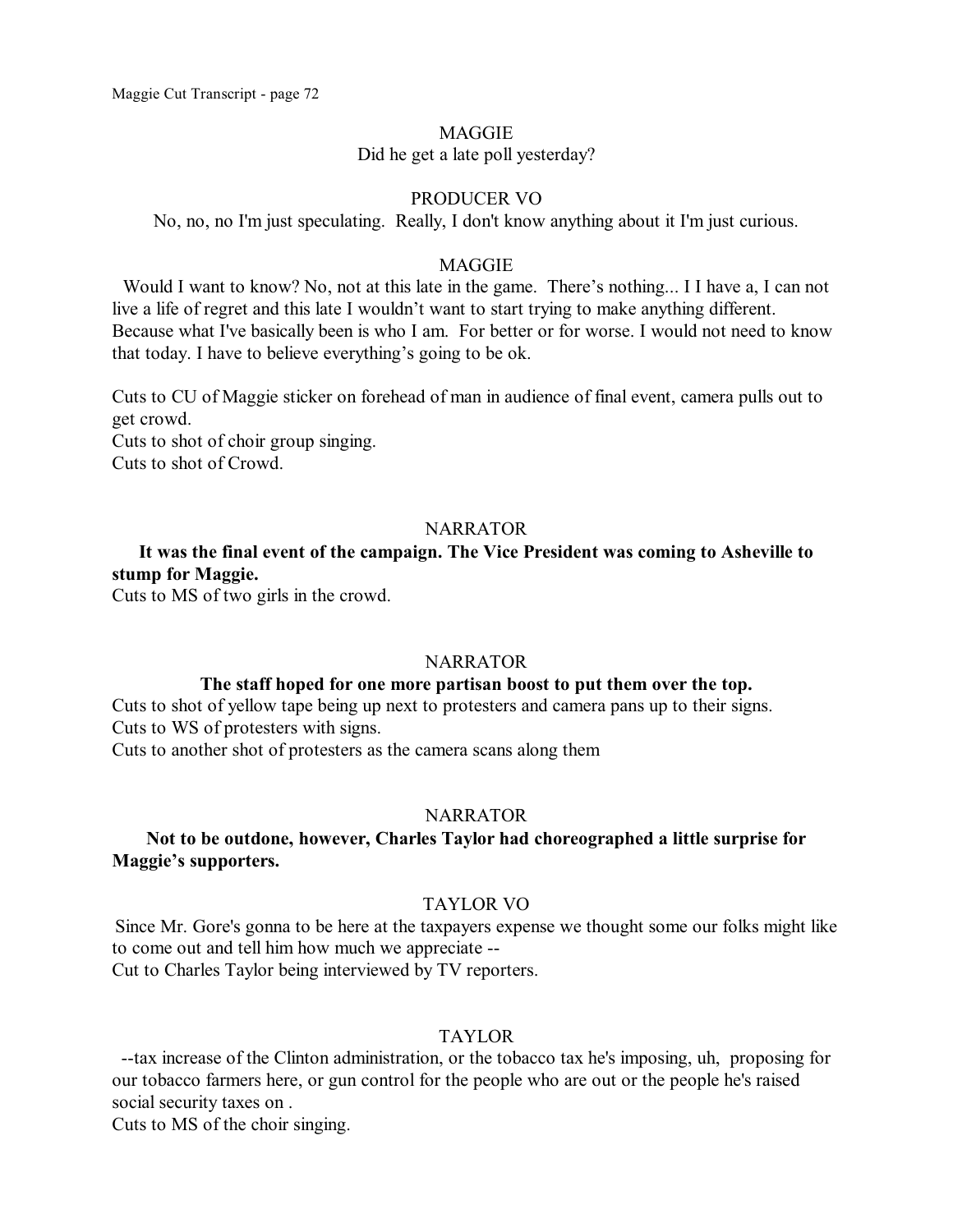Cuts to CU of sign: "Maggie makes unborn babies nervous."

## TAYLOR

We thought all of those people might want send a message to him. Cuts to pan of protesters and signs walking past camera. Sounds of protest chants competing with chorus singing the national anthem. Cuts to CU of sign "Lauterer for Congress" - with slash through it. Cuts to WS of protesters. Cuts to MS of chorus. Cuts to MS of rally audience with hands on hearts. Cuts to MS of chorus. Cuts to WS of crowd clapping. Cuts to WS of stage with Al Gore and Maggie at podium camera zooms in on the two who raise their joined hands.

Cuts to shot of protesters.

### PROTESTER

### The party's over.

Cuts to shot of rally crowd cheering. Cuts to shot of man with American Flag.

### MAGGIE VO

I want to thank you all for coming today. Cuts to MS of Maggie and Gore at the podium.

## MAGGIE

We appreciate your being here. I appreciate all of you who have the good manners to shut up when other people are talking.

Cuts to shot of woman holding religious picture and parts of crowd.

## MAGGIE

Obviously their mother never taught them good manners. Cuts to WS of Maggie and Gore at the podium.

# MAGGIE VO

They say they love me or hate me. Dissolves back to interview with Maggie in the car.

## MAGGIE

Before it was just sort of "oh that's Maggie Lauterer on TV." and now its "oh that's Maggie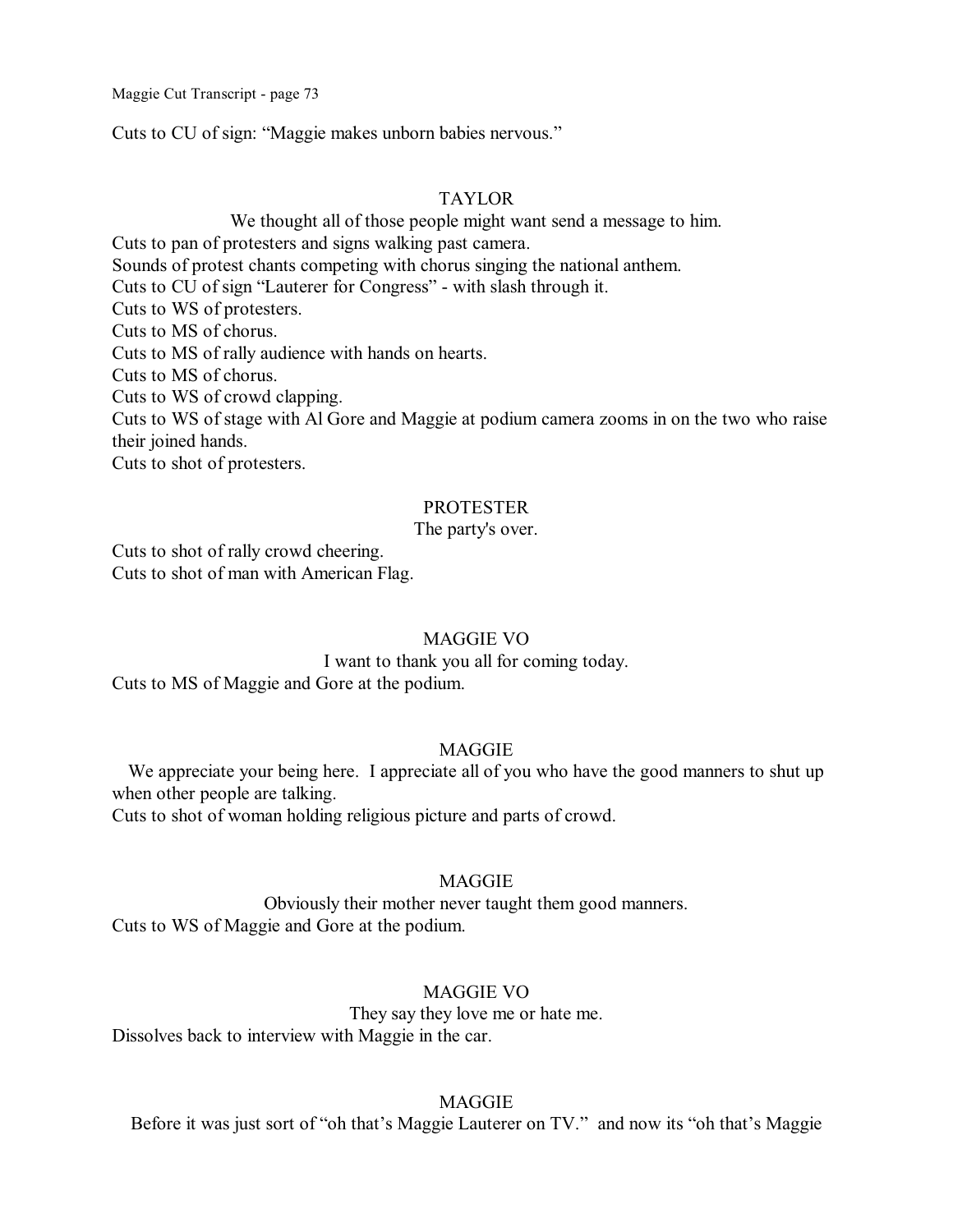Lauterer she's great" or "oh that's Maggie Lauterer, she's a baby killer." There's no in between. There's nobody that says "eh, Maggie Lauterer". Everybody has a real strong sense wether they love me or hate me. I've learned to accept that. I never thought I'd be able to. Cuts to an extreme CU of Maggie in car.

## MAGGIE

Because I was raised to try to make friend of everybody and to know that there are going to be people out there who won't even speak to me now. That's, that's amazing. I mean were talking about politics folks not war, aren't we?

Dissolves to WS of group with Maggie and staff.

## MAGGIE (emotionally)

I just can't believe it's 5 minutes till six the day before election. I just can't believe were almost there. And you've all worked so hard and I've worked so hard but um, and I've worked so hard! (Laughs)

Cuts to CU of staff person, male slicked back hair.

# MAGGIE VO

You are the heart and soul of what makes this thing happen. I will never forget you. Cuts to Maggie in MS.

## MAGGIE

As long as I live, and what we've been able to do and whose on hold. Its for you, ok. Cuts to CU of bald staff person. Cut back to Maggie.

### **MAGGIE**

I'm like a piece of steel that has been fired and fired till I am the toughest I have ever been in my entire life. And today, tempered, today when I stood up and the hecklers started heckling, it didn't rattle me a bit. It just ticked me off.

Cuts to MS of staff over near a TV watching the screen, camera zooms in on image. Cuts to MS of Maggie looking towards the TV.

### NEWS REPORTER

Taylor said he urged his supporters to attend the rally. CU of Charles Taylor on TV

#### TAYLOR

We thought some of our folks might want to tell him how much they appreciate... Cuts to MS of Maggie forming hands like a horn and blowing.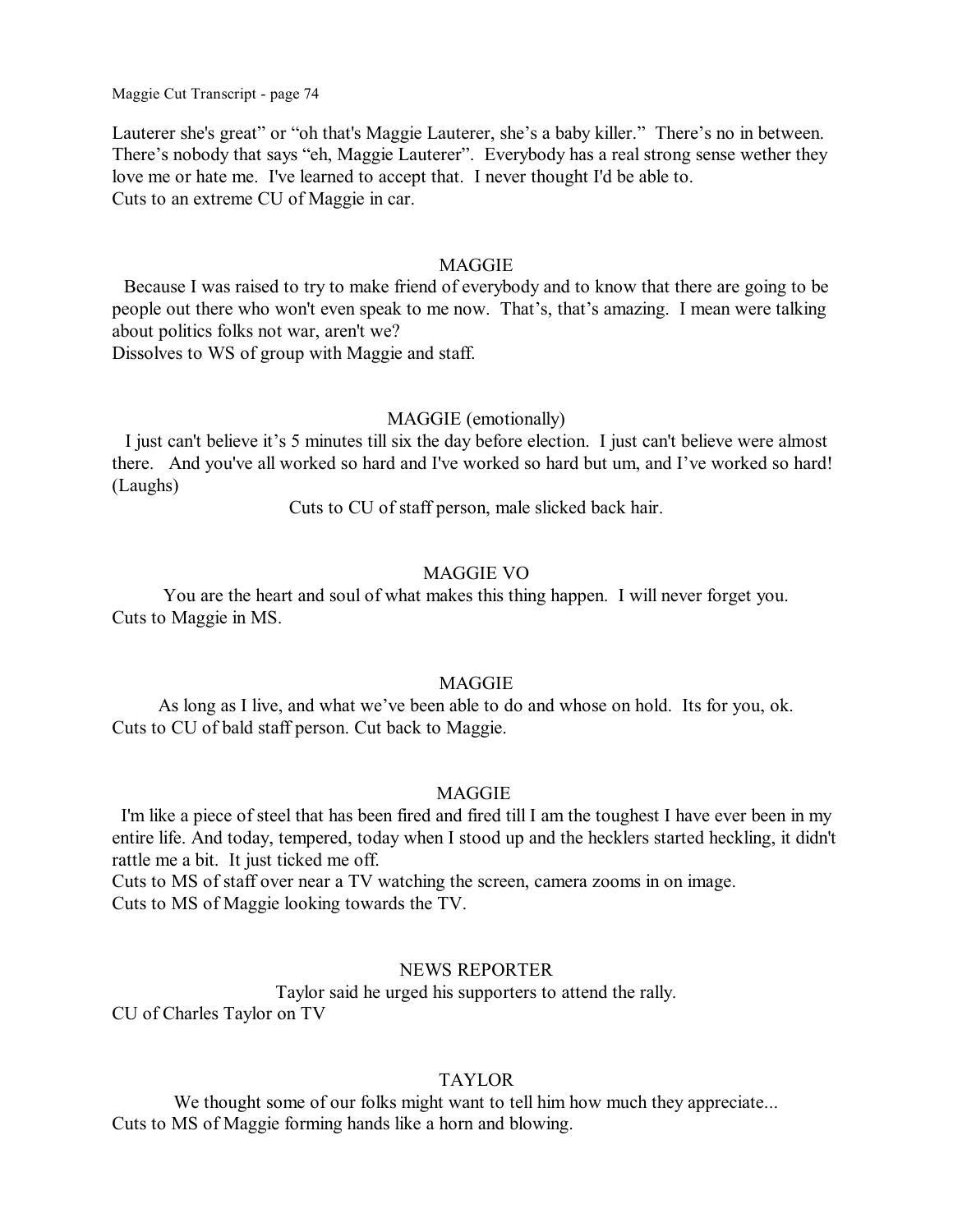## TAYLOR

the tax increase of the Clinton administration.

## NEWS REPORTER

#### 13 Asheville.

Cuts to shot of Maggie walking out of office.

## MAGGIE

I guess this was set up for the last staff meeting which didn't really ever happened the way we planned it but then the best laid plans of mice and men and women. Fade to black.

Cuts to WS of street style sign saying "Vote Here."

Cuts to CU of political signs in grass in front of parking lot.

Cuts to a CU of sign for Clarke Wittstruck.

Cuts to MS of street with truck passing and signage along the side.

Cuts to MS of sign saying - VOTE with church in the background.

cuts to MS of downtown street with a number of American flags waving along the side.

Cuts to MS of Maggie signs in entrance to a building.

Cuts to MS of two older men in foreground with other people standing around in entrance way with subtitle, "I'm a Republican."

# OLDER MAN

# I'm a Republican.

Cuts to CU of eyes and part of baseball cap of older man with subtitle - "I've been fighting him for 35 years" - camera pulls out to a MS of man.

# MAN

I've been fighting him for 35 years.

Cuts to two shot of older men outdoors with subtitle.

# MAN

It's always been Democratic here. Republicans never did win nothing here. They may this time, it'd be the first time.

Cuts to WS driving down highway.

Cuts to MS driving shot of landscape passing.

Cuts to passing highway sign overhead that reads "To Asheville."

Cuts to MS of woman on phone.

# RUTH KATZ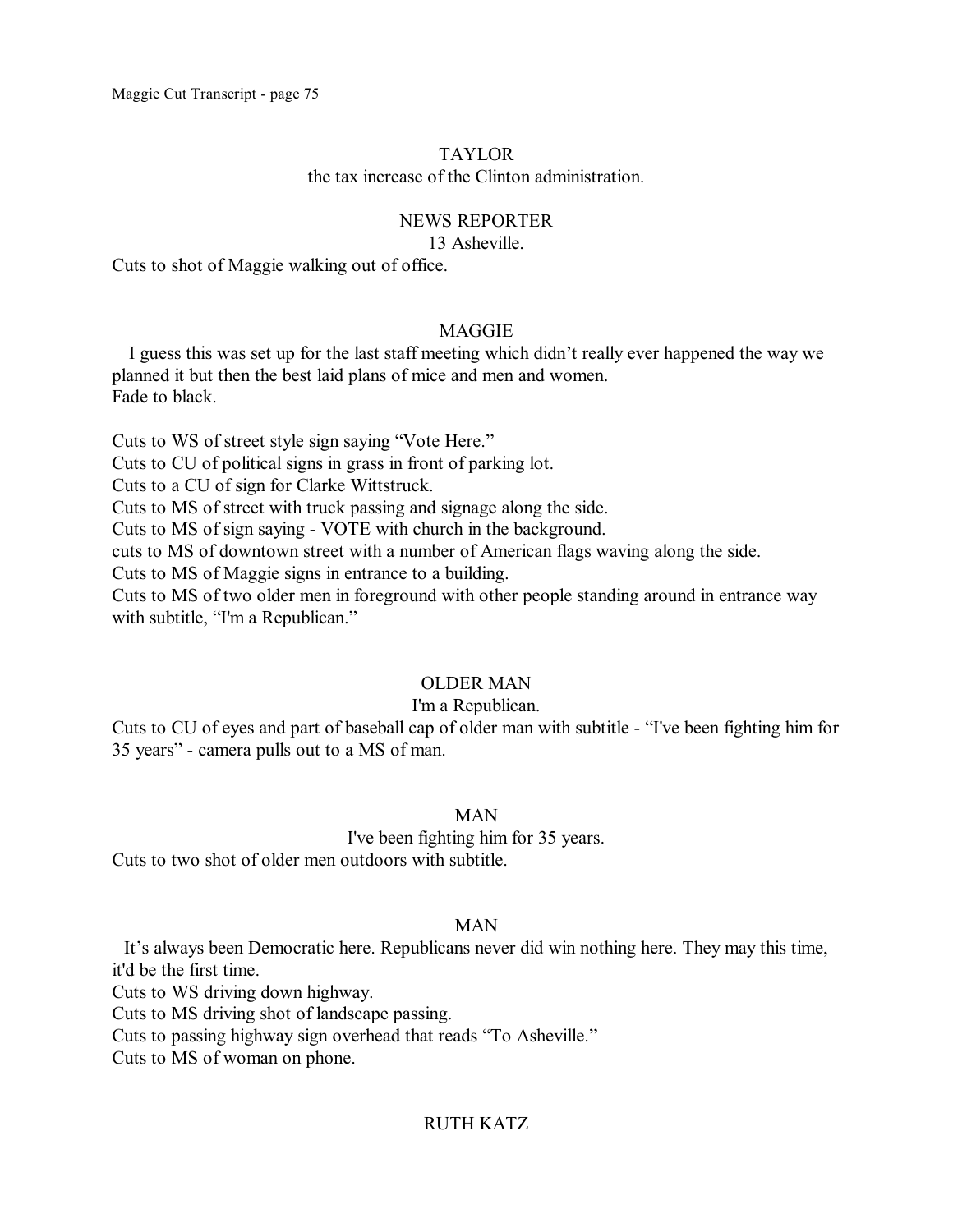This is Ruth Katz calling from the Maggie Lauterer campaign. Cuts to CU of man with glasses on phone.

## BOB FOSS

This is Bob Foss calling from Maggie.... Cuts to CU of woman with curly hair on phone.

# LENNIE SITECK

# This is Lennie Siteck calling.

Cuts to CU of elderly man on phone.

## VOLUNTEER 1

Today is election day and we're hoping you'll get out and vote. We're asking whether you need some help to get to the polls.

Cuts to CU of older man with glasses on the phone.

# VOLUNTEER 2

Polls are open till 7:30 tonight.

Cuts back to elderly man

# VOLUNTEER 1

You need some help getting to the Asheville Junior High? Yes? Cuts back to older man with glasses on the phone.

# VOLUNTEER 2

...and you know where you're going, where the polling place is? Cuts back to elderly man.

# VOLUNTEER 1

What time would you like to go?

Cuts back to first woman on the phone.

# RUTH KATZ

Do you know where your polling place is? Cuts back to older man with glasses on the phone.

# VOLUNTEER 2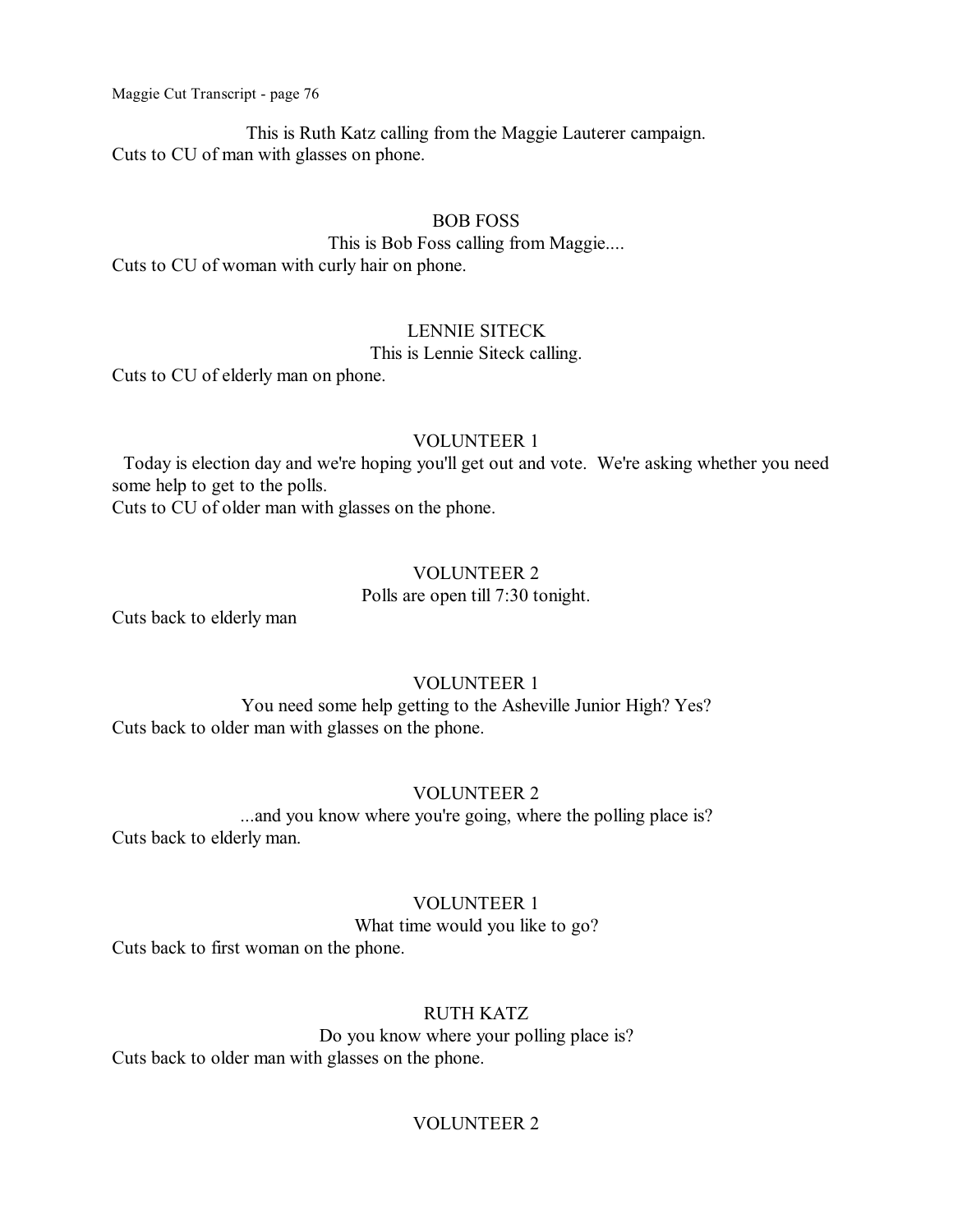### Do you need a ride?

Cuts back to elderly man.

### VOLUNTEER 1

I thought I was talking to Miss Martin. Yeah, that's what I thought. I'm calling about voting today.

Cuts back to older man with glasses on the phone

### VOLUNTEER 2

Please get out and vote and please vote for Maggie. Cuts back to first woman on the phone.

### RUTH KATZ

Want to encourage you to vote today.

Cuts back to elderly man.

# VOLUNTEER 1

Today is election day, ma'am.

Cuts to MS of Becky on the phone. Cuts back to elderly man.

# VOLUNTEER 1

I'll call back again later. Alright, thank you very much ma'am. Cuts to shot of woman walking in voting booth. Cuts to CU of voting booth curtains shutting. Cuts to MWS of couple in voting booth, man part of the way out. Cuts to WS of row of voting booths with the first ones curtain opening. Cuts to CU of voting booth curtains opening and some old farmers walking out. Cuts to interview with Maggie in the car.

## MAGGIE

You should see all the good luck things I'm carrying around. Here's a rock and it if a rock has a line all the way around it its good luck-so there's that. That's from my cousin. Here's this guy gave me this in a cafeteria and its a 2 dollar bill, an M for Maggie or (turns it over) win, ok? cuts to MS of voting booth curtains opening and woman exiting. Cuts to CU of man with beard outside, people behind him.

#### MAN

Democrats are coming through here and saying their pulling one lever-that's Republican. So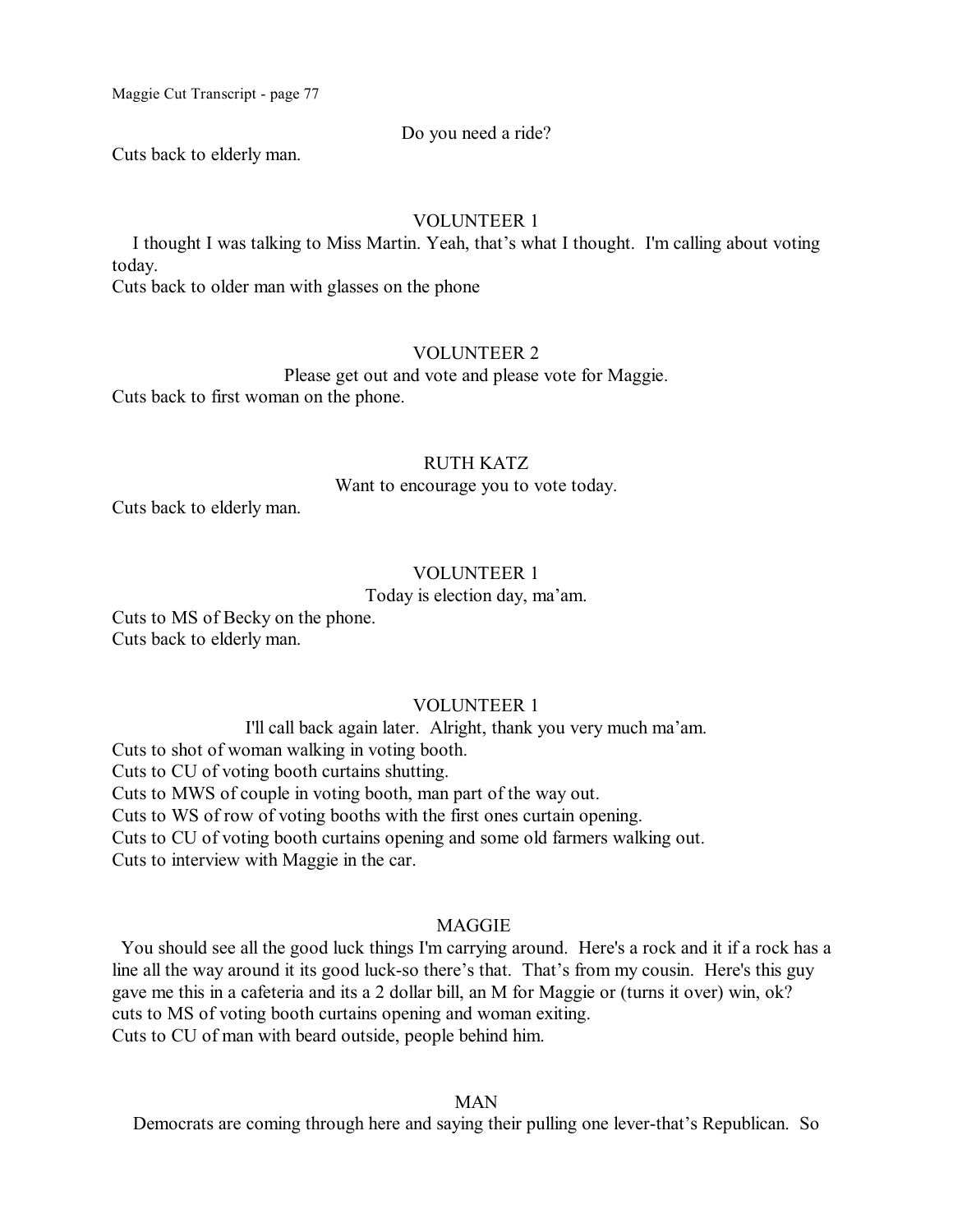they're switching for whatever reason. Cuts to MS of guy in glasses outside.

## GUY

I'm a registered Democrat and voting Republican - that's about the only thing that I can say. I don't believe in what the Democrats stand for. Cut to MS elderly man with young girl.

#### ELDERLY MAN

She's done some real good things, I think she'd be better off keeping us informed of what's going on in western North Carolina through television. Cut back to Maggie riding in back seat of a car.

#### MAGGIE

I'm carrying this card around in my pocket that a woman I didn't know before the campaign, she sends me notes and letters a lot. She's a teacher. "This comes with love as you enter the last week of this strenuous campaign" and then she has a Bible verse, Isaiah 40:31, "They that wait upon the Lord shall know their strength, they shall mount up with wings as eagles, they shall run and not be weary. They shall walk and not faint." Pretty neat, huh? So that's my good luck charm from my left pocket.

Fade to MS of Maggie's campaign sign, with banjo music playing in background, pull out to and pan left to crowd of her supporters

#### NARRATION

**Some election nights are cliffhangers, some are upsets, and some are over almost before they begin. By early evening, as the results started coming in, the news was not in doubt.**  Zoom in to TV screen reading "Charles Taylor 63%, Maggie Lauterer 37%". The TV reporters are having a discussion over the graphic of the results.

## FEMALE TV REPORTER VO She had the lead here early on

#### MALE TV REPORTER VO

It's a little bit surprising you know, Maggie Lauterer ran a very tough race. Cut to MS Grier talking to female campaign worker Bibi.

## GRIER

Hey Bibi, how ya' doing?

### BIBI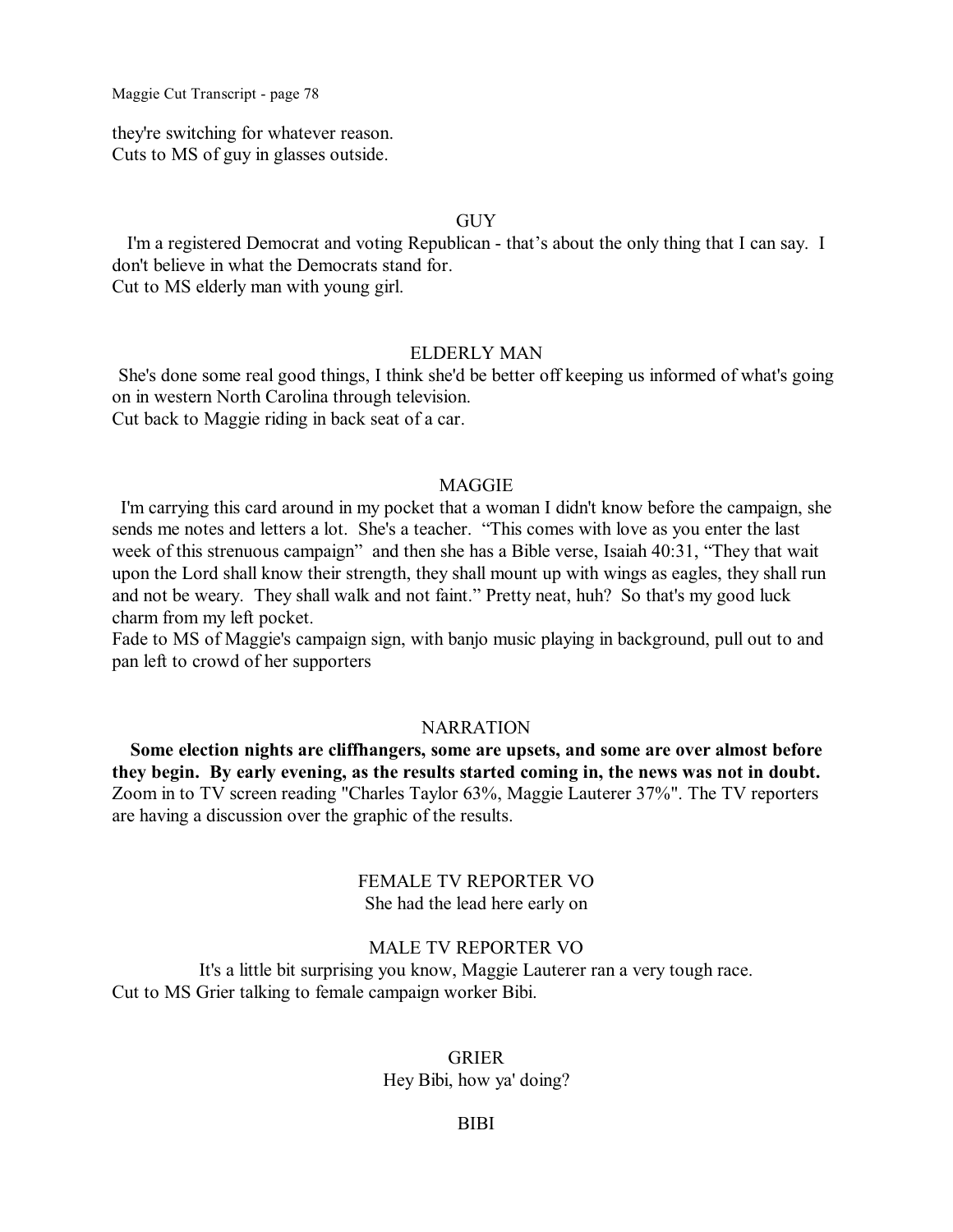I was doing better before I got here...

Cut to MS crowd of campaign workers crowded around a radio, including a little girl, about ten years old.

> TEN YEAR- OLD GIRL Is Maggie gonna win?

FATHER No, Maggie's lost, dear. Maggie's lost.

> TEN YEAR-OLD GIRL How do you know that?

FATHER They're saying it on the radio.

# FEMALE TV REPORTER VO

...incumbent has sixty-three percent of the vote...

Cut to MS Troy Kolbert

### PRODUCER

She's not gonna make a concession speech, is she?

#### **TROY**

No, not this early, no way. I mean, they haven't even declared it on anything. I mean there's no way she's gonna come in now.

Cut to CU TV screen, with reporter interviewing Charles Taylor.

# REPORTER

Are you ready to declare this race yet?

### TAYLOR

No, we do not have enough precincts in. The CNN twenty-percent vote of 64-36 is probably too high.

Cut to MS Grier, talking to female campaign worker.

## GRIER

Could you make absolutely sure that the minute somebody sights Maggie, that she call me before they let Maggie into this room?

> FEMALE CAMPAIGN WORKER Alright, give me your number.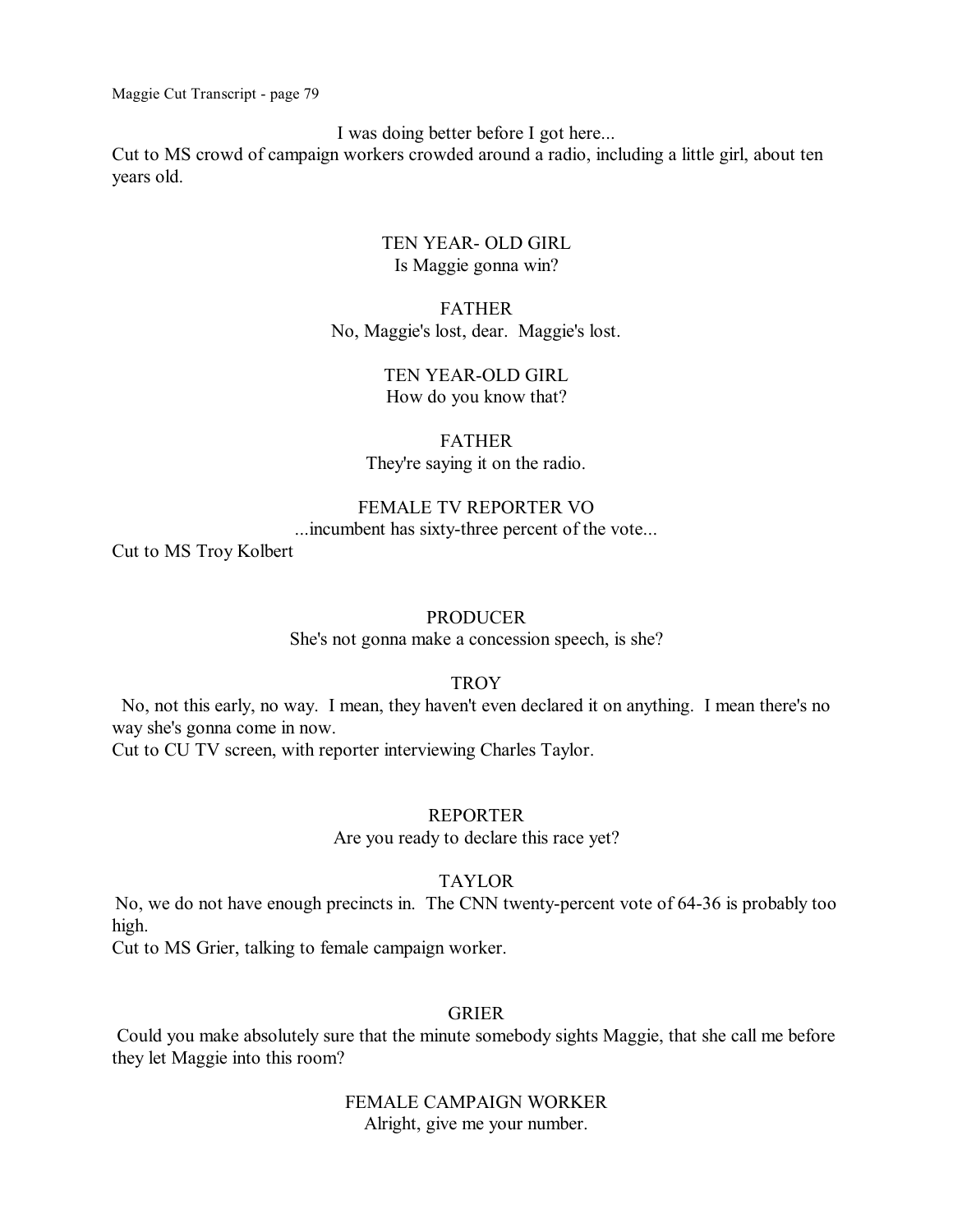Cut to TV screen showing Maggie, walking, greeting supporters, with Grier's VO.

## GRIER

Don't dare let her come in that door without giving me a call. Cut to MS Grier and female campaign worker.

#### FEMALE CAMPAIGN WORKER

She's on the phone right now.

Camera follows Grier briefly as he makes his way through crowd. Cut to MS Maggie, as man hugs her, and supporters yell in background "Maggie! Maggie!" and Grier comes to her.

#### GRIER

Let me walk up with you upstairs. Dissolve to MS of Maggie and Grier's backs as they walk down hall of hotel

#### GRIER

Remember that incredible half-hour we spent in Tom Foley's office?

# **MAGGIE**

Yeah.

### GRIER

Well, Tom Foley's gone.

# **MAGGIE**

Oh, is that right? Well, how do we know that already? Are their polls closed over there?

### GRIER

Well, they've been calling about three hours ago...

Maggie says hello as they enter hotel room. Cut to MS Grier and Maggie in hotel room.

# GRIER

Nationally, it's an absolute wipeout. I mean, it's 1980 all over again. Foley's lost, Cooper and Sasser in Tennessee have lost, Ann Richards has lost-- Cut to CU Maggie nodding her head silently.

## GRIER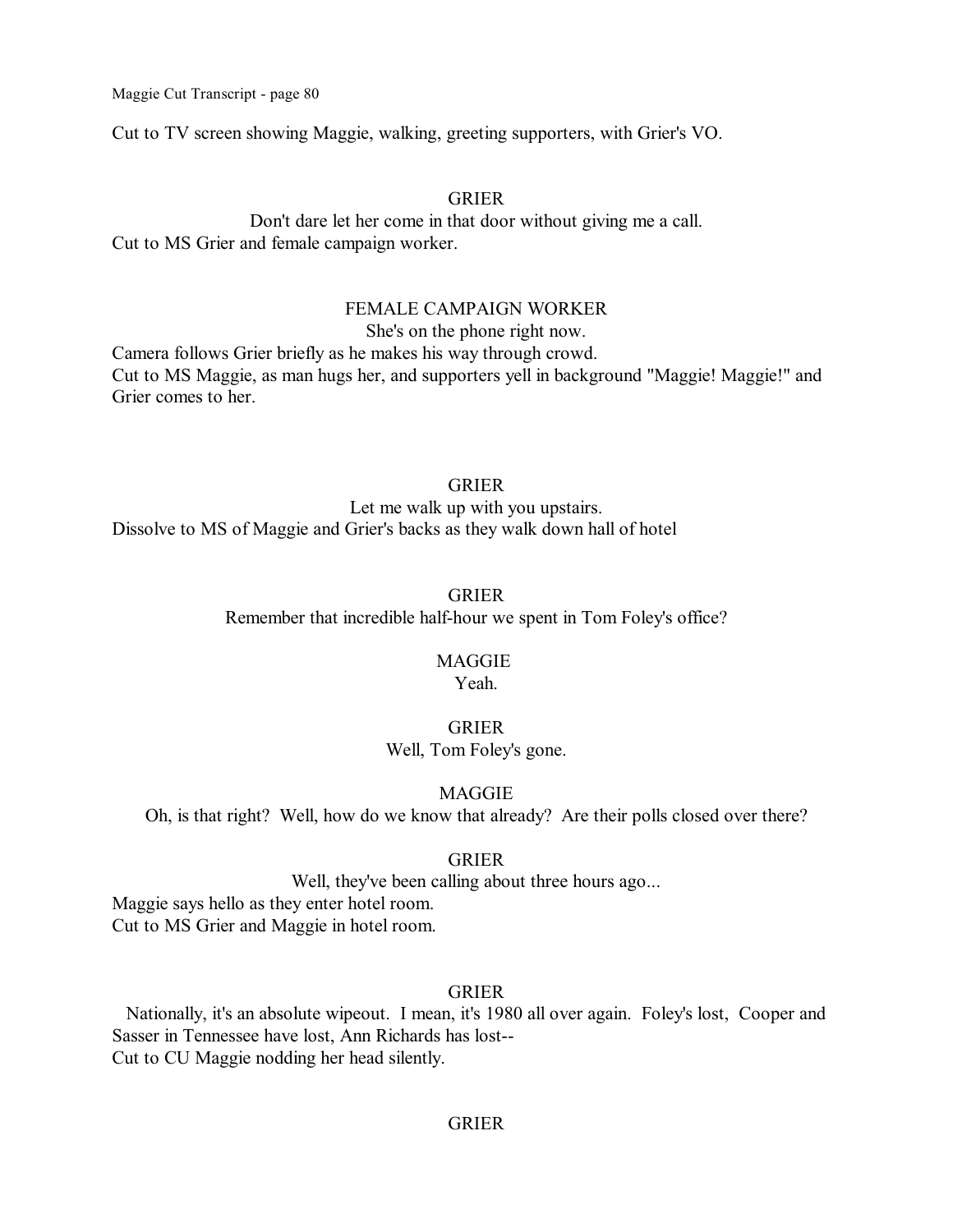--it's just an absolute wipeout, and in our district, it's a wipeout, too. Um, you're in good company.

Cut to MS both Maggie and Grier.

## GRIER

So, that's the good news. It's environmental, it's just, you know, the Republicans will gain control of the Senate, possibly the House.

## VOICES IN BACKGROUND

Oh, my God. Thunderbrook has taken over Moore. By ten points. This is unbelievable.

### GRIER

See, this is environmental. Could you run downstairs...? Maggie begins to watch the TV results.

### **MAGGIE**

Look. Jones over Lancaster.

Cut to CU Maggie, as she grimaces. Cut to Grier and Maggie on the couch.

### FEMALE STAFFER VO

This is a national issue. This is a sweep of Republicans.

### GRIER

Right. It's a national issue not an issue issue.

# MAGGIE

So that means, gosh, I wouldn't want to be up there with those people, anyhow.

## MALE STAFFER VO

I like your attitude.

Cut to MS Selena and campaign workers sitting on the floor of the hotel room. Cut back to Maggie and Grier.

## GRIER

All that is irrelevant, Maggie, to your future. You're a force to be reckoned with. The outcome of this election will be just waived, because everyone will know this was the year of the absolute onslaught.

MAGGIE

We need to be thinking about what we're gonna say.

### GRIER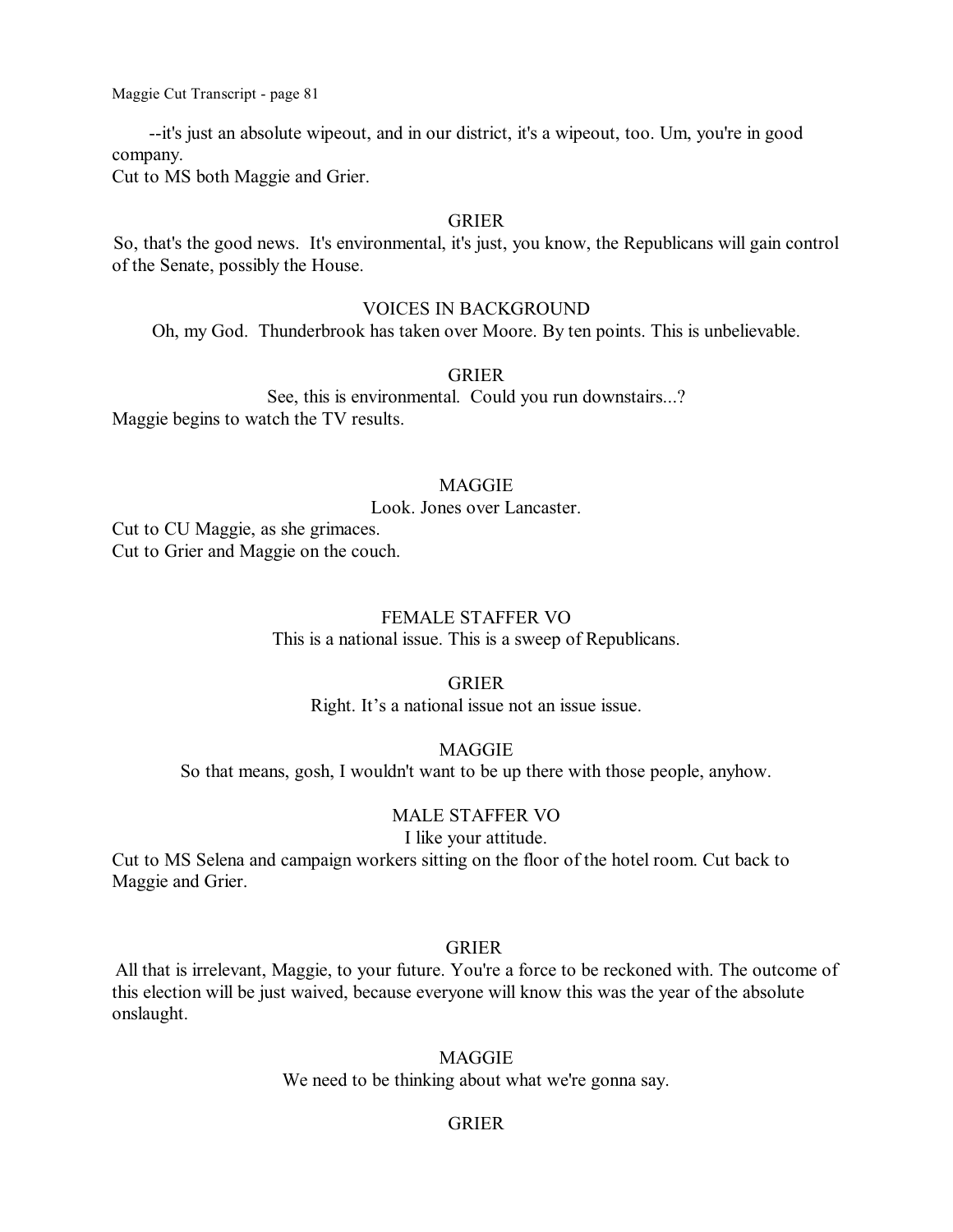I would just be entirely gracious and positive. Cut back to staffers sitting on the floor in front of the TV.

## MALE CAMPAIGN WORKER Jesus!

## TV ANNOUNCER

Earthquake, tsunami, tidal wave, choose your own metaphor.

Cut to MS Maggie.

#### **MAGGIE**

It's not over 'till the fat lady sings, and the fat lady hasn't sung yet. I'm not giving up, I'm sorry, I'm not giving up 'till they absolutely say I have to give up. Cut to CU of TV screen.

# TV REPORTER

We have not heard any sort of concession yet from Maggie Lauterer. We have not even heard an official response --

Cut to MS a few of Maggie's campaign workers waiting around.

# REPORTER VO

--yet to Congressman Taylor's declaration. She is upstairs and when she comes down, we hope to have an interview with her.

Cut to MS Grier and Maggie.

### GRIER

It's time to go ahead. Anytime between now and the end of the eleven o'clock news would be a fine time to go ahead and just give a very gracious speech, I think. Cut to MS Maggie, cut back to MS Grier as he explains to Maggie.

## GRIER

You need to be real positive and upbeat and just say, "It ain't the year, it's the nation. It's the climate and we got a great team, I'm proud to be a Democrat. I want to thank everybody. It's been wonderful and we'll be back."

### MAGGIE

Absolutely, right.

Cut to CU Grier, pan left to CU Maggie.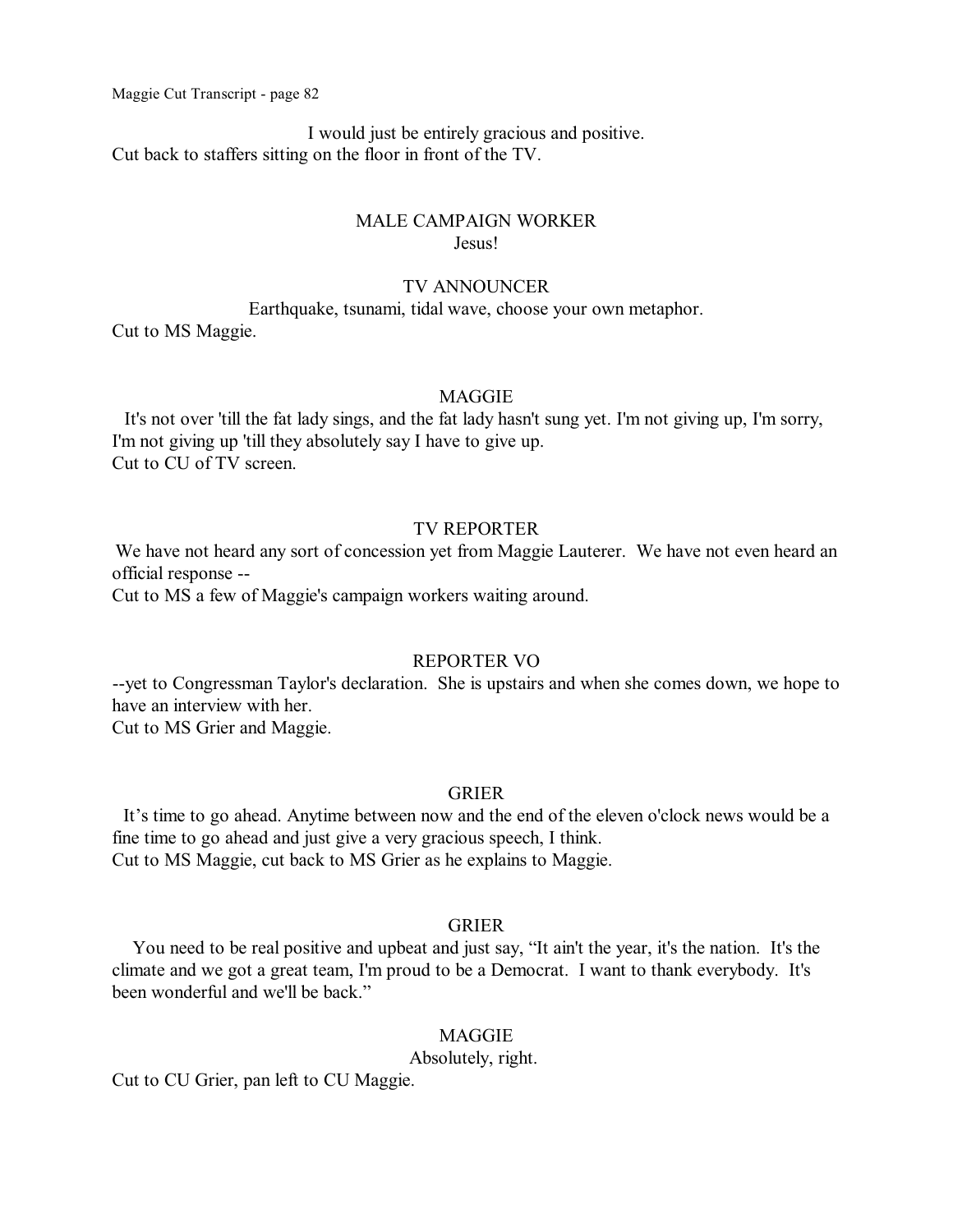### **MAGGIE**

But no one's telling me what we have back yet.

GRIER What we have back is, um...hey, Jim? DeMay?

# MAGGIE

Do we have Haywood County? I thought they weren't counted yet. Cut to MS male campaign worker, consoling Maggie.

## JOHN

It's hard, I know. But it really is true. We lost this race, but we're gonna take 'em. Cut to MS businessman standing behind Grier, as he wipes away his tear, pan left to Grier.

### GRIER

We ran a great race, we had a lot, we had thousands of people, Maggie-Movers, we had thousands of people working their hearts out, and we're just getting started. Cut to MS Maggie.

## GRIER VO

He lucked out. He lucked out.

Cut to CU Grier.

# GRIER

But he did not escape unscathed. Cut to CU Jim DeMay. Cut back to MS Maggie and Grier.

# MAGGIE

Well, we probably ought to go on down.

# GRIER

OK, I think there's a lot to be said for getting them roused.

MS Maggie as she walks down hallway alone, as cheers of "Maggie, Maggie!" are heard in voiceover.

Dissolve to MS Maggie, as she greets her supporters and makes her way to the podium.

Cut to WS cheering supporters. Cut to MS Maggie at the podium.

# MAGGIE

Thank you. This has been a difficult night for Democrats across this nation, so I stand in good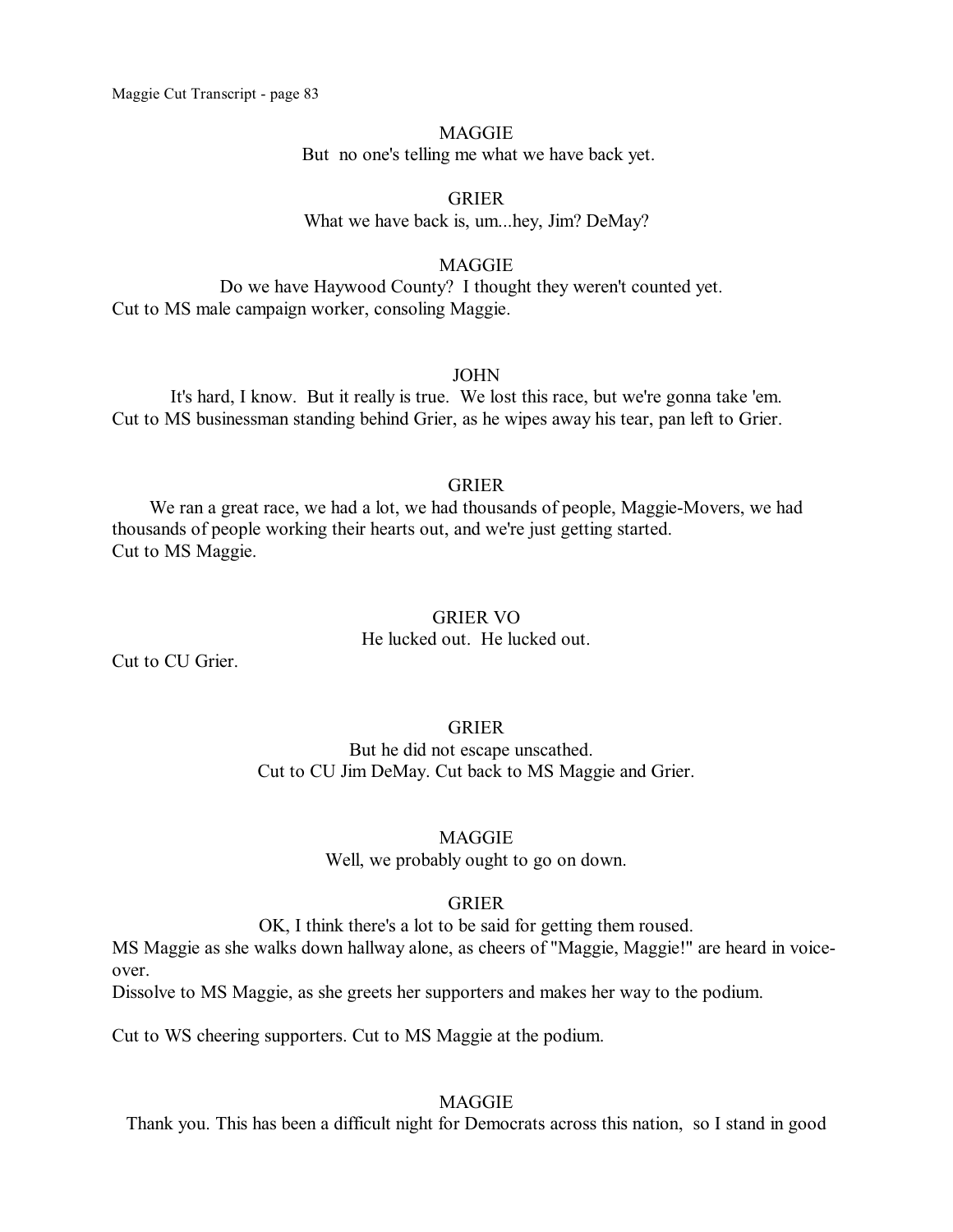stead with other Democrats, but it's OK, because in two years, this country is going to turn around and say, "What happened to me?" and they'll say, "Oh, I voted Republican, what a mistake!" (loud cheers from crowd)

Cut to WS of crowded room full of supporters, cut to CU Maggie.

## **MAGGIE**

But I want to thank you all for your hopes and dreams. The hopes and dreams are still ours and what we stand for, for what we believe in, running clean campaigns, we will stick to that. (loud cheers) So I guarantee to you that I will sleep tonight with a clear conscience, and I doubt my opponent can do the same. (more loud cheers)

Cut to MS Maggie, as camera follows her offstage, and lively banjo music starts to play. Cut to various MS of Maggie hugging several supporters, and campaign workers hugging each other.

MS Maggie, surrounded by supporters, as they yell as loudly as they can, "Maggie! Woooh!" Dissolve to MS of a TV, as it reads the net gain of Republicans in the House to be 25 seats. Cut to MS Troy, as he stares out the window of the hotel room, and walks away teary-eyed, with TV blaring.

### PETER JENNINGS

Republicans, gain of 25, no Independents. But these are the hard numbers of the incoming Congress, as of now, still some races still to be decided, a net gain in the Senate of seven. Here's what it looks like in the House.

Cut to female campaign worker sobbing and being comforted by Jim DeMay. Cut to MS Maggie, as she enters hotel room, and stops to watch the TV.

## **MAGGIE**

## Where's Grier?

Cut to CU of TV newscast

### FEMALE REPORTER

Let's go now to Rick Gall at the Radisson Hotel. Rick?

#### ANCHOR

An interesting note tonight, no spirit of reconciliation at all in Maggie Lauterer headquarters, no congratulations to the incumbent and winner tonight. Cut to MS Maggie, as she watches the news story

#### RICK GALL

No we did not hear any congratulations, it was a very tough, a very difficult concession speech. But I think she took this loss very hard, it was a very emotional loss for her, and I think perhaps it's given her the energy to come back.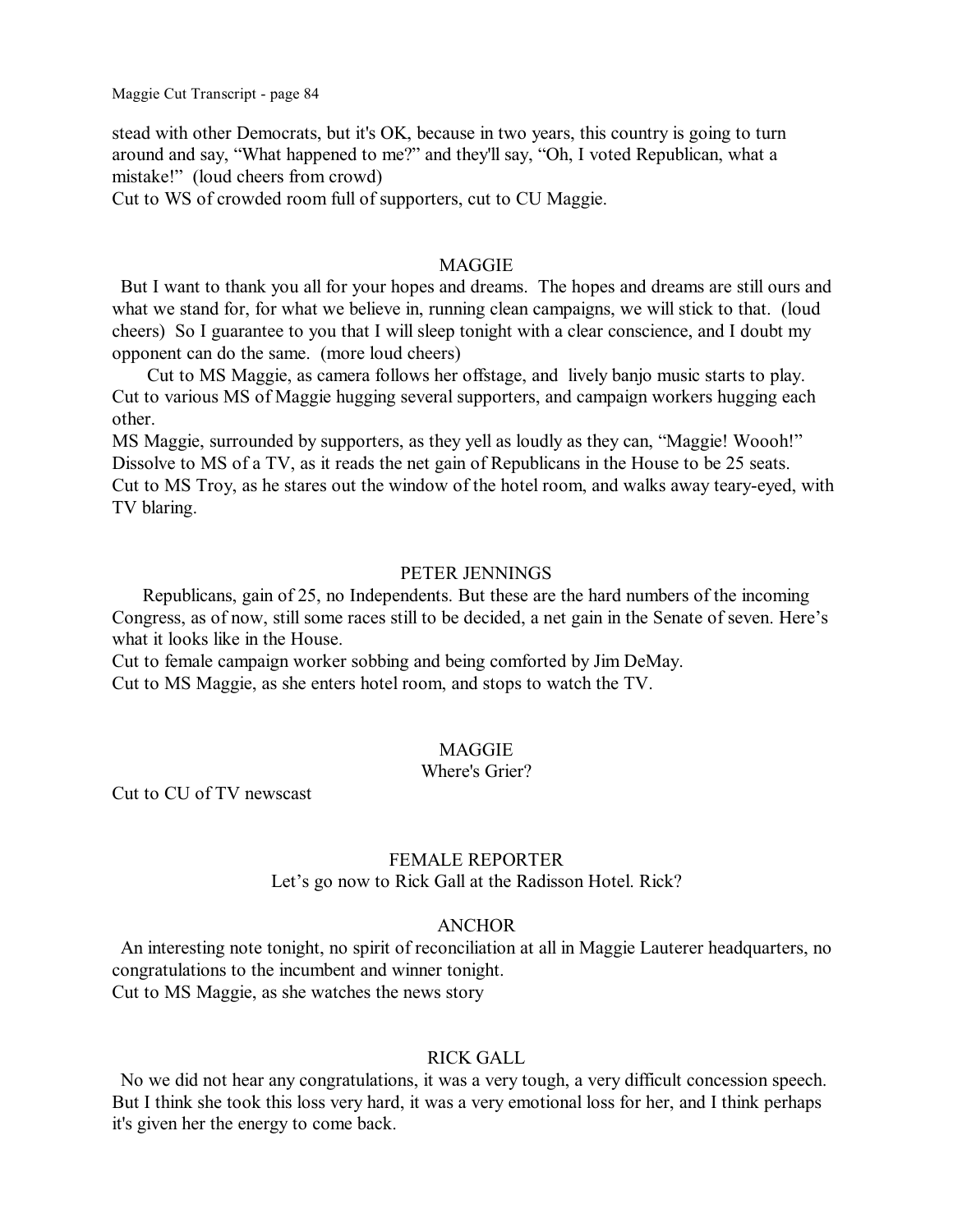### ANCHOR

# Thank you, Rick.

Dissolve to MS Maggie hugging Grier.

# MAGGIE

Next time, before we make the decision, could somebody go out and check the wind?

# GRIER

I always thought your timing was great, but I guess I was wrong. (laughs)

MAGGIE Well, we had to do it. We had to do it.

> GRIER You had to start sometime.

# PRODUCER VO Back to real life.

# MAGGIE Back to real life.

## ZACK

Should I go down to Zita and get your pocketbook and stuff out of the car? MS Maggie and Grier, as camera follows them.

MAGGIE What people are still here? Well, I am leaving. Cut to MS Maggie in hotel room, with campaign workers.

> MAGGIE So I will see you all if not tomorrow, I will see you Thursday?

# MALE VOICE OC Yes, ma'am.

# MAGGIE Good job.

VOICES Thank you. We're proud of you Maggie.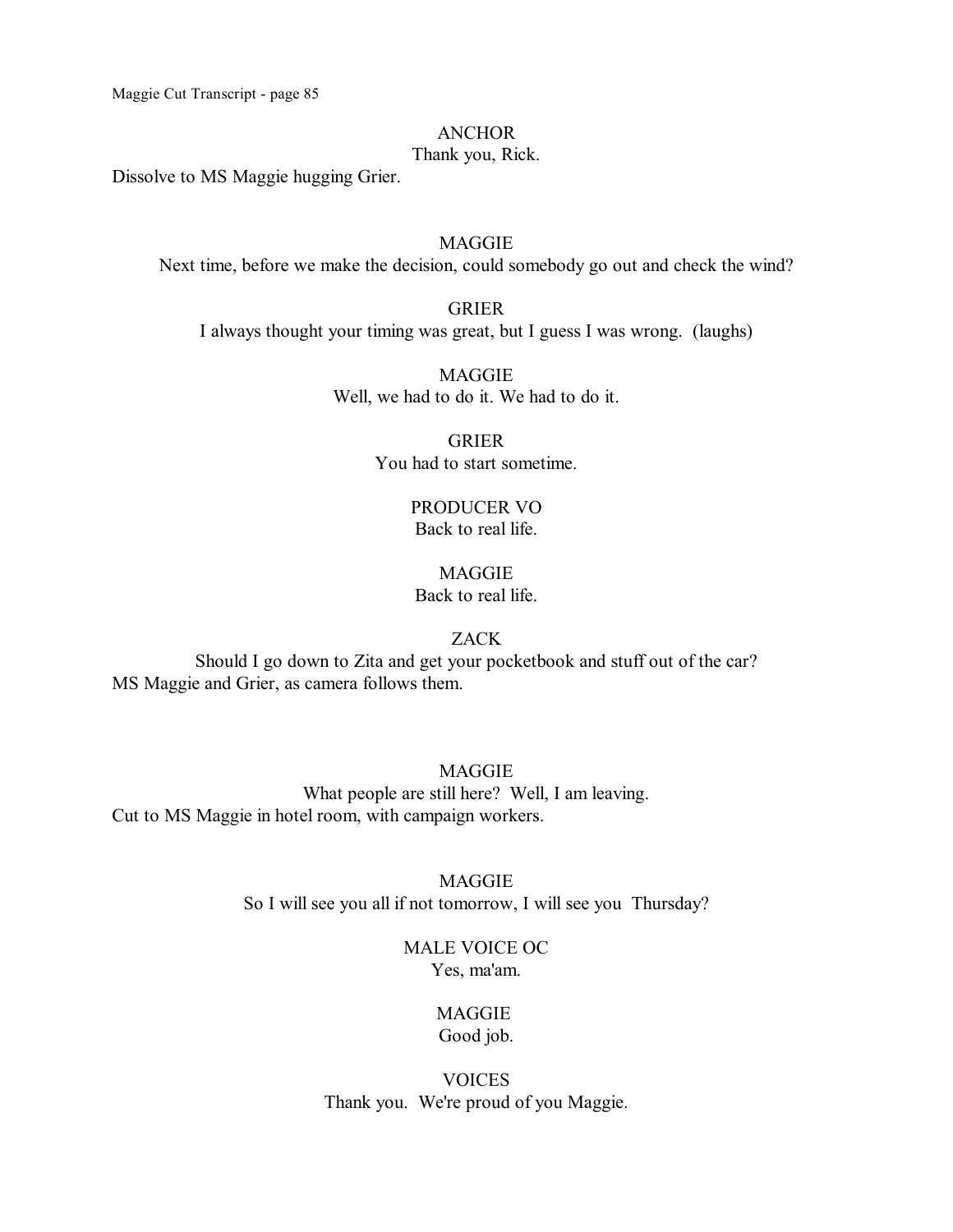# **MAGGIE**

I love you. (applause) Thank you, bye. You all have fun. If a miracle happens, will somebody call me? (laughter)

# MALE VOICE

### Recount!

Dissolve to MS of Maggie and Zack, as they walk down hall together.

# **MAGGIE**

## I'm glad it's over.

# ZACK

What a hoot.

# MAGGIE

What are we gonna talk about now?

# ZACK

I don't know. We'll talk about politics.

Fade to black.

Dissolve to WS empty campaign headquarters, with banjo music playing in background. Cut to CU coffee mug, full of "MAGGIE FOR CONGRESS" pencils, and a mini-American flag, pan right to other political memorabilia on desk, like a little donkey wearing a sign "Washington Bound".

Camera pans empty office--phone messages taped up, calendar marking Nov. 8 "Victory Day"

# NARRATION

**Although she considered running for several offices in 1996, Maggie Lauterer elected to remain a true outsider, and did not run for any political position. She now hosts an interview program on the local public radio station in Asheville.** 

**Why did Maggie lose the election? There was no one answer. Perhaps her campaign should have gone negative earlier. Perhaps her campaign should not have gone negative at all. Certainly, with the Republican tide sweeping across the land, it was no year to be running as a Democrat.** 

**Ultimately, the voters of the eleventh district may simply have been more comfortable with Charles Taylor's conservative message. What is clear, is that even with all she learned, the political education of Maggie Lauterer went only so far.** 

Cut to CU Maggie button on shirt

Cut to interview with Grier wearing a "Maggie for Congress" cap.

# GRIER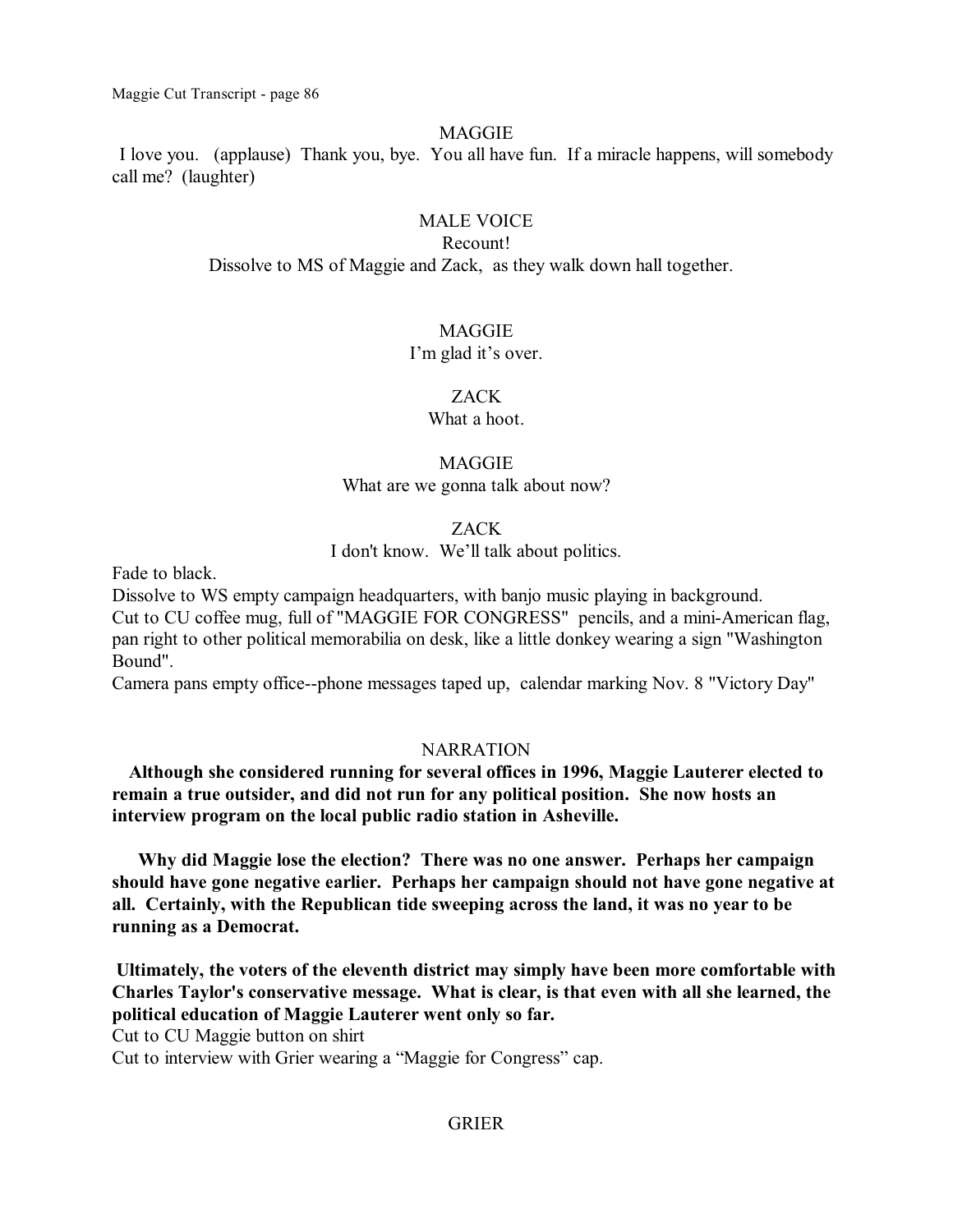When I first started out with Maggie, she had no political instincts whatsoever, but it's hard for me to say with a straight face that Maggie, that I wish Maggie had learned x, y, and z, when I know those are not good things. Those are not what people want in a candidate, or what they want in a leader, or what I want to see in a good person like Maggie. But they are things that are crucial to winning. A lot of the stuff that she still has to learn is stuff that none of us would wish on her. And I don't know, I have a suspicion that maybe Maggie will just choose not to learn them.

Cut to WS of trees whizzing by from a car, country road with soft banjo music playing.

### **NARRATION**

# **The life of any candidate is not a natural way of being in the world, and we certainly don't make it easy for amateur candidates to succeed.**

Cut to MS Maggie, riding in backseat of car as it drives along this road.

## **NARRATION**

## **--We say we appreciate their gutsiness, their spirit, their realness, --**

Cut to WS of field, and mountains in background, as car speeds along road.

## **NARRATION**

# **--but when they start behaving too much like politicians, we get queasy.**  Dissolve to CU political paper "Congressional Record" posted onto a bulletin board

Dissolve to bulletin board marked "731 DAYS UNTIL REELECTION"

# **NARRATION**

**Like the comedian who said he would never join a club that would have him as a member, we say we want outsiders to win, but we don't want them to do what it takes to win.**  Cut back to WS from car of open road.

# **NARRATION**

**It's one of the long-running political paradoxes, and it endures, campaign after campaign.**  Cut to MS Grier driving in car, as he passes a sign reading "WE LOVE MAGGIE", with soft banjo music playing

# NARRATION

# **Grier Weeks is also retired from politics, he says temporarily. He now sells real estate in Asheville.**

Cut to MS Grier when he campaigned with Maggie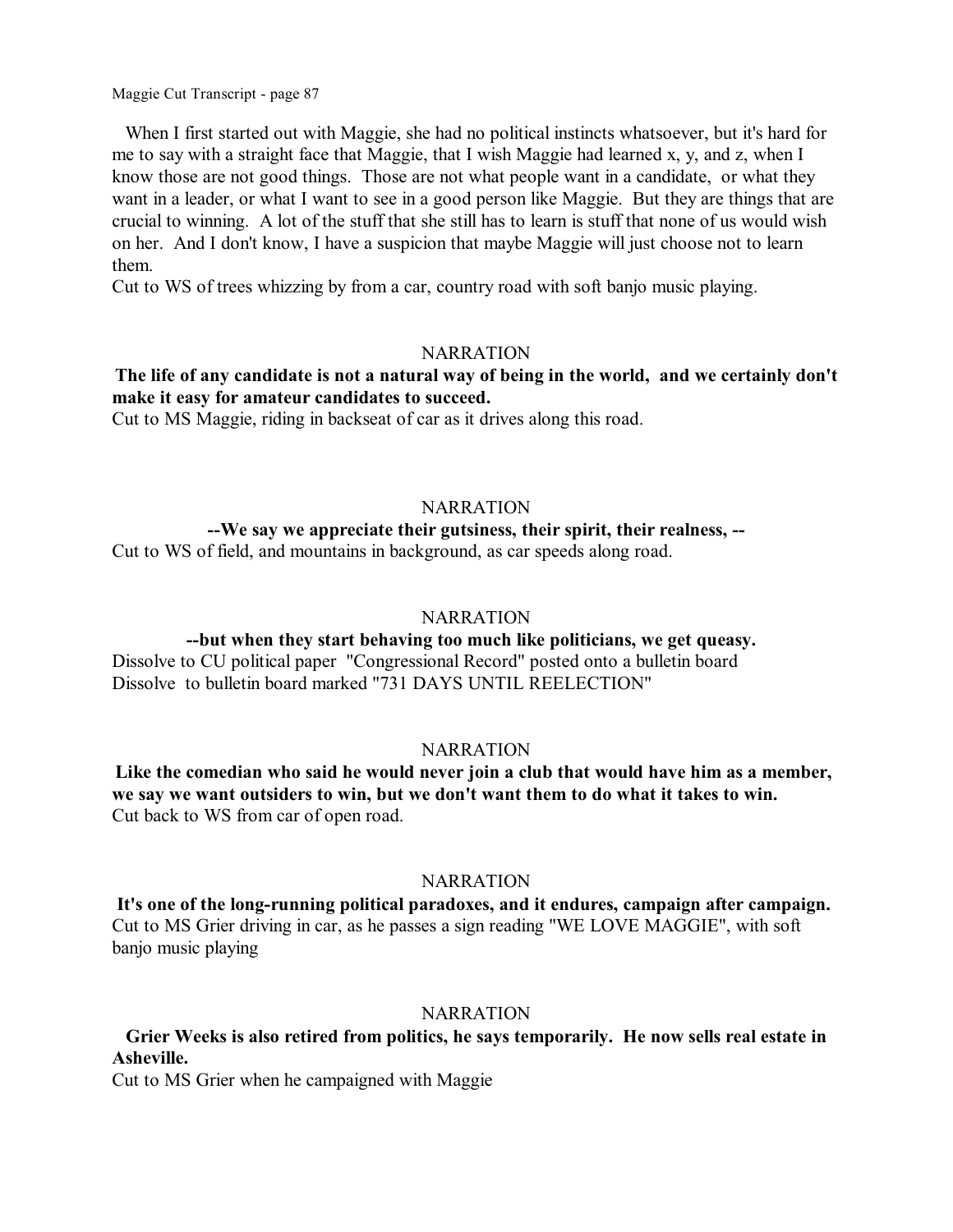# **NARRATION**

**He says it's a lot like fundraising for a campaign, only you get to keep the money.**

Cut to WS Grier's Jeep, as it drives away on dirt road.

Fade to black.

Open up to interview with Bill Simpson.

## BILL SIMPSON

My dad told my brother and I one day when we had lost a local election and he and I were very unhappy about it and were treating it properly you know running back and forth, screaming and hollering and everything. He told I never will forget that he told us a Latin phrase that says, "vox populi vox dei" says the voice of the people is the voice of God and he told us if we could accept that, we probably oughta stay in the political picture and if we couldn't accept that we probably oughta quit it that day

Cut to black.

Quote: "The cure for the evils of democracy... is more democracy." -- H.L. Mencken

Vote for Me theme music rises up.

Opens with WS large campaign hall as people wave Quist campaign signs and cheer as balloons are released onto the floor.

Cut to MS crowd holding Ridge signs and chanting his name.

Cut to WS Phil and Wendy Gramm walking in a small parade waving to onlookers.

Cut to MS Lucien Blackwell hugging a supporter.

Cut to WS Edwin Edwards waving his fists at a huge crowd in a football stadium.

Cut to black. Producer credit. Open with CU Barbara Scully-Storch being interviewed.

# SCULLY-STORCH

People die in other countries to vote. 'Cause they don't have a, it's my voice that's heard. Let your voices be heard, and the only way your gonna do it in any country, and God Bless America, we can do it here.

Cut to MS young black woman in vox pop interview

# YOUNG WOMAN

Everywhere you go, it's politics. Just like here, now (laughs). I'm walking and I'm shopping and I've got to talk about politics! (Laughs)

Cut to two men on a train being interviewed.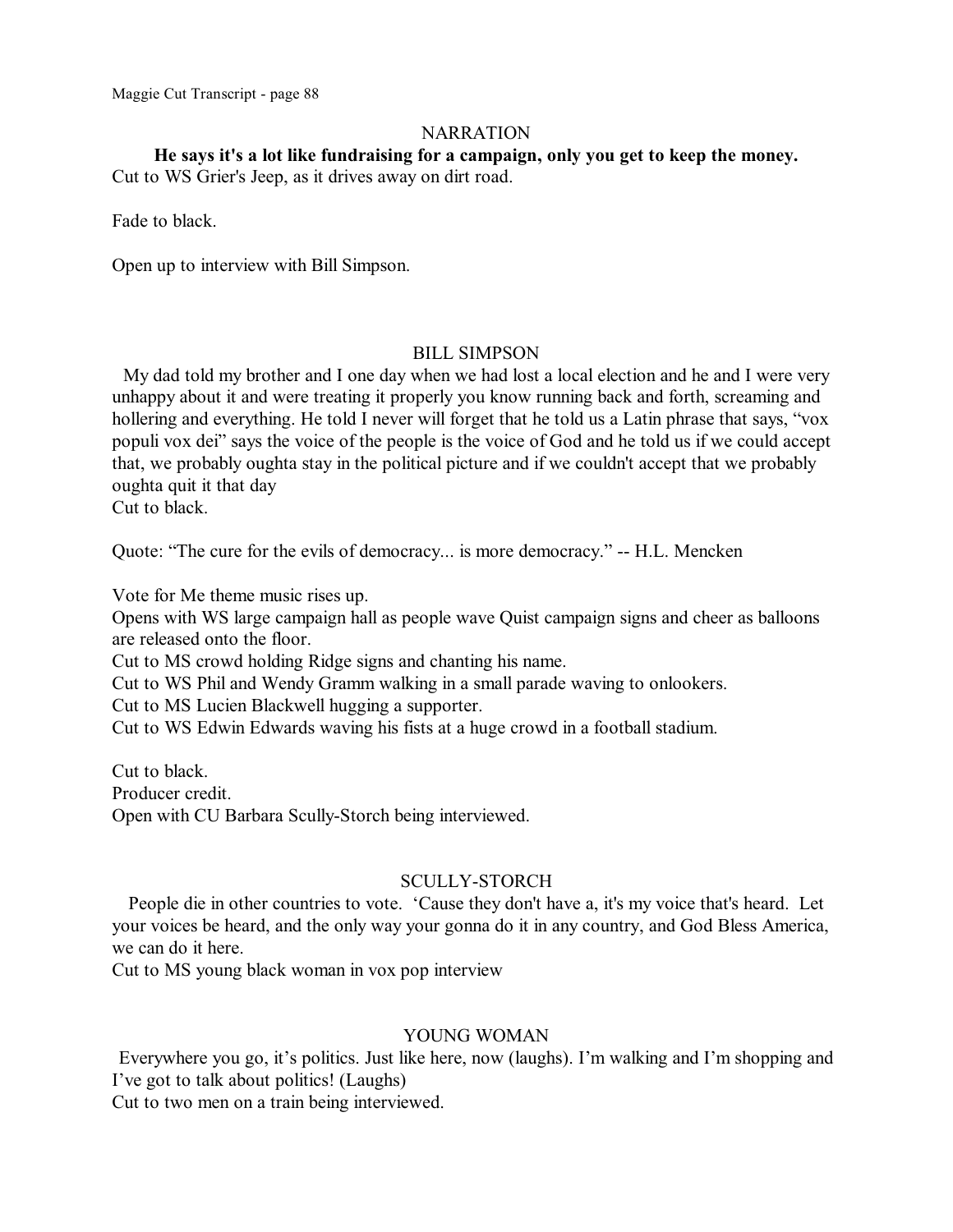# MAN ON TRAIN

Politics is everywhere. Politics is not evil. Not evil. It works amazingly well in our country.Cut to man sitting in his car being interviewed.

# MAN IN CAR

Personally, I think we need a revolution in this country. A peaceful one. I mean from the workforce, the common people to just say, hey, we're not gonna take this crap anymore. I mean, you guys either perform or get your asses out.

Cut to vox pop interview with a man and a woman

### MAN

Some of us would like to see change faster. But it doesn't happen that way. It happens a little bit at a time and after you look at a decade past, you see how much difference it is. Cut to interview with a barber in a barbershop

BARBERI think a in democracy, if we want to send a bunch of clowns from here to Congress, I don't believe in term limitations. I think we ought to be able to send a clown. For the rest of his life if we want to do it.

Cut to black.

Editing credit. DP credit. AP credits Segment credits. Narrator, publicity, assistant editor credits

Open to vox pop with Philadelphia girls

# YOUNG GIRL

I want to become a government because I like to help people. I would try to lower our taxes. And I would try to help the city a little bit and start cleaning up. And stop from them from drawing on the walls of the playground. Clean all the glass up. Make the, spray paint the lights real nice. Make sure everything's running nice. Cut to black. Advisor credits Additional camera, additional sound credits Sound and online credits Additional AP, production assistant credit

Intern credits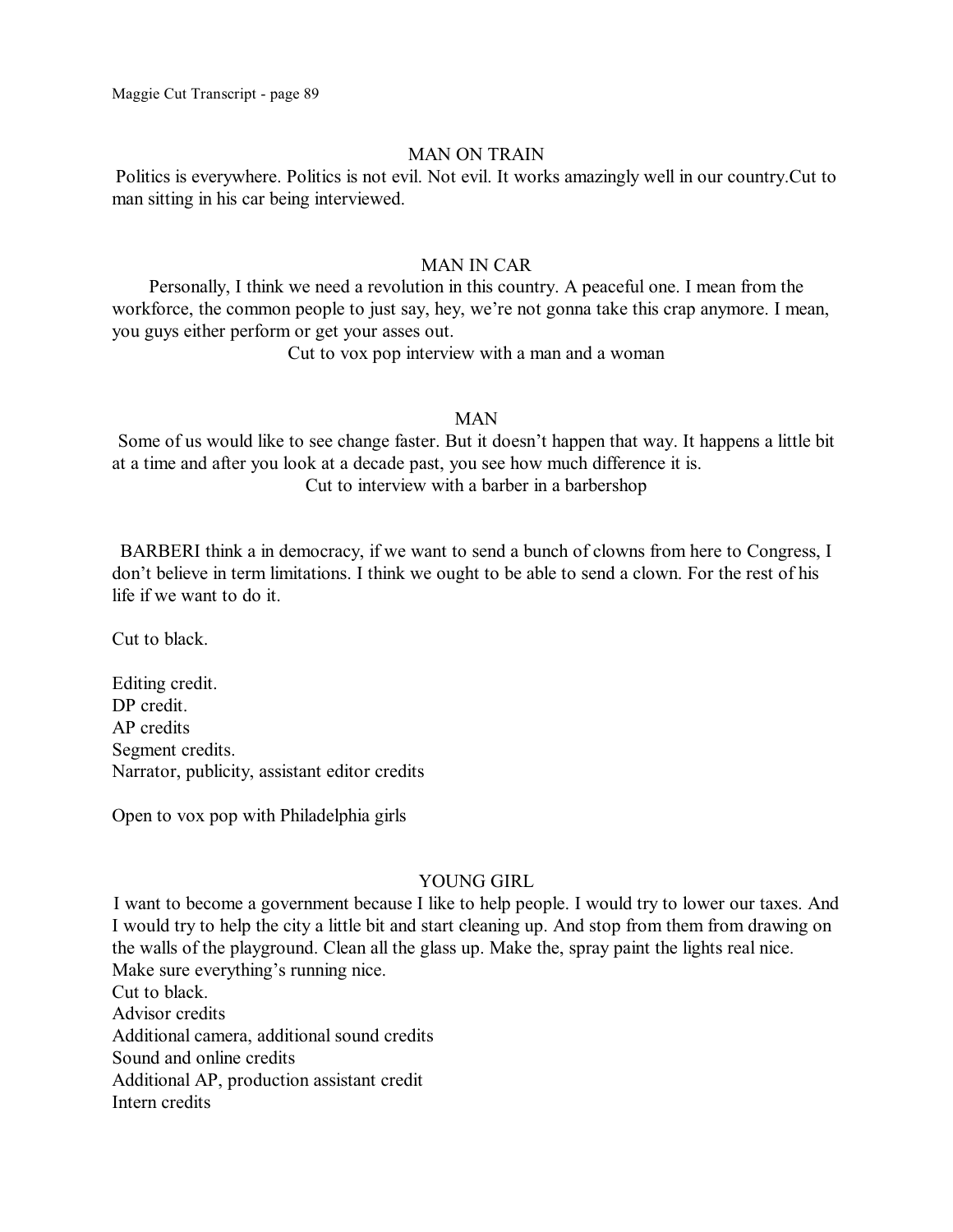Open with guy on unicycle juggling

# **JUGGLER**

Politics? I think it's almost as crazy as juggling. Cut to bride in front of Texas statehouse

## BRIDE

I think it's great that in this country we can argue about all these different topics and still be real civil about it. But also accomplish a lot of things while we do it. Cut to another barber standing behind one of his clients.

### **BARBER**

You know once you get into politics it's oh, it's uh, uh, the word that comes to mind is, uh, political.

Cut to black.

Music credits Music rights, logo, animation credits Special thanks Very special thanks

Open to two little girls dressed up in red, white and blue dresses

# WOMAN OC Would you vote for a woman candidate for President?

#### GIRL ON RIGHT Uh huh.

# WOMAN OC Do you think they'd be different?

### GIRL ON RIGHT No.

# GIRL ON LEFT No, not really.

# GIRL ON RIGHT Maybe better? (Smiles)

Cut to black. WETA credits